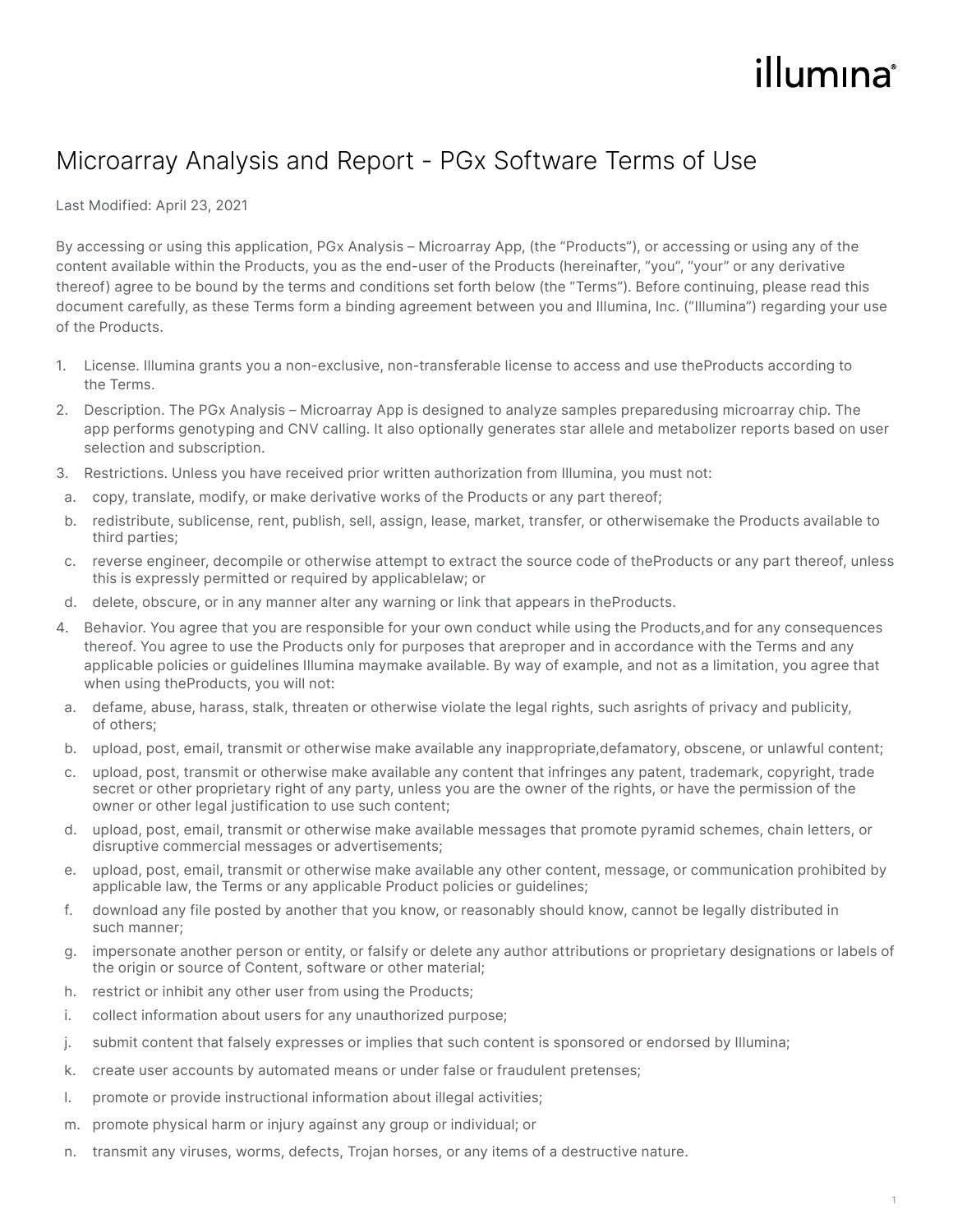- 5. Content in the Products. The Products may allow you to access and view a variety of content, including but not limited to genetic sequences, and other related information provided by Illumina, its licensors, and its users (the "Content"). Additionally, you may choose to access other third-party content made available in the Products through Illumina services. You understand and agree that certain Content is provided from third parties, and is subject to copyright and other intellectual property rights owned by or licensed to such third parties. You may be held liable for any unauthorized copying or disclosure of this Content.
- 6. Export. The Products may be subject to United States export controls. By using the Products, you agree to use the Products only for purposes that are legal, proper and in accordance with these Terms. Specifically, you agree to comply with all applicable export and reexport control laws and regulations.
- 7. DISCLAIMER OF WARRANTIES AND LIMITATIONS ON LIABILITY. THE PRODUCTS ARE PROVIDED AS-IS, WHERE-IS WITH ALL FAULTS AND WITHOUT ANY WARRANTY OF ANY KIND, WHETHER EXPRESS OR IMPLIED, INCLUDING WITHOUT LIMITATION ANY FITNESS FOR A PARTICULAR PURPOSE. ILLUMINA AND ITS LICENSORS MAKE NO REPRESENTATIONS OR WARRANTIES REGARDING THE ACCURACY OR COMPLETENESS OF ANY CONTENT OR THE PRODUCTS. TO THE FULLEST EXTENT ALLOWABLE BY APPLICABLE LAW, ILLUMINA AND ITS LICENSORS EXPRESSLY DISCLAIM ALL WARRANTIES IN CONNECTION WITH THE CONTENT AND THE PRODUCTS, AND WILL NOT BE LIABLE FOR ANY DAMAGE OR LOSS RESULTING FROM YOUR USE OF THE CONTENT OR THE PRODUCTS.
- 8. LIMITATION OF LIABILITY. TO THE EXTENT PERMITTED UNDER APPLICABLE LAW, IN NO EVENT SHALL ILLUMINA BE LIABLE UNDER ANY THEORY OF CONTRACT, TORT, STRICT LIABILITY, OR OTHER LEGAL OR EQUITABLE THEORY FOR ANY INDIRECT, CONSEQUENTIAL, OR INCIDENTAL DAMAGES ARISING OUT OF OR IN ANY RAY RELATED TO THESE TERMS, EVEN IF ILLUMINA HAS BEEN ADVISED OF THE POSSIBILITY THEREOF INCLUDING, WITHOUT LIMITATION, ANY LIABILITY FOR LOST PROFITS, LOST DATA, INTERRUPTION OF BUSINESS, OTHER ECONOMIC LOSS, OR ANY LOSS OF DATA. ILLUMINA'S AGGREGATE LIABILITY, IF ANY, ARISING OF OR IN ANY WAY RELATED TO THESE TERMS OR THE SUBJECT MATTER HEREOF, IS LIMITED TO DIRECT DAMAGES NOT TO EXCEED \$1,000 USD.

#### **Components**

The Products may make use of several open-source tools. This document provides a list of tools, followed by the licenses under which these tools are distributed. All third-party software comes with a disclaimer of all warranties and responsibilities.

#### List of tools:

Java is licensed under<http://www.oracle.com/technetwork/java/javase/terms/license/index.html>

Mono is licensed as follows

The C# compiler is dual-licensed under the MIT/X11 license and the GNU General Public License (GPL).

The tools are released under the terms of the GNU General Public License (GPL).

The runtime libraries are under the GNU Library GPL 2.0 (LGPL 2.0).

The class libraries are released under the terms of the MIT X11 license.

ASP.NET MVC, the Managed Extensibility Framework (MEF), the Dynamic Language Runtime (DLR), System.Data.Services. Client, parts of System.Numerics and ASP.NET AJAX client software are released by Microsoft under the open source Microsoft Permissive License, some of them are dual licensed also as Apache2

Ubuntu is distributed under GPL and various other free software licenses.

Docker is licensed under the Apache license 2.0

Bismark is distributed under GPL v3

mirBase is in the public domain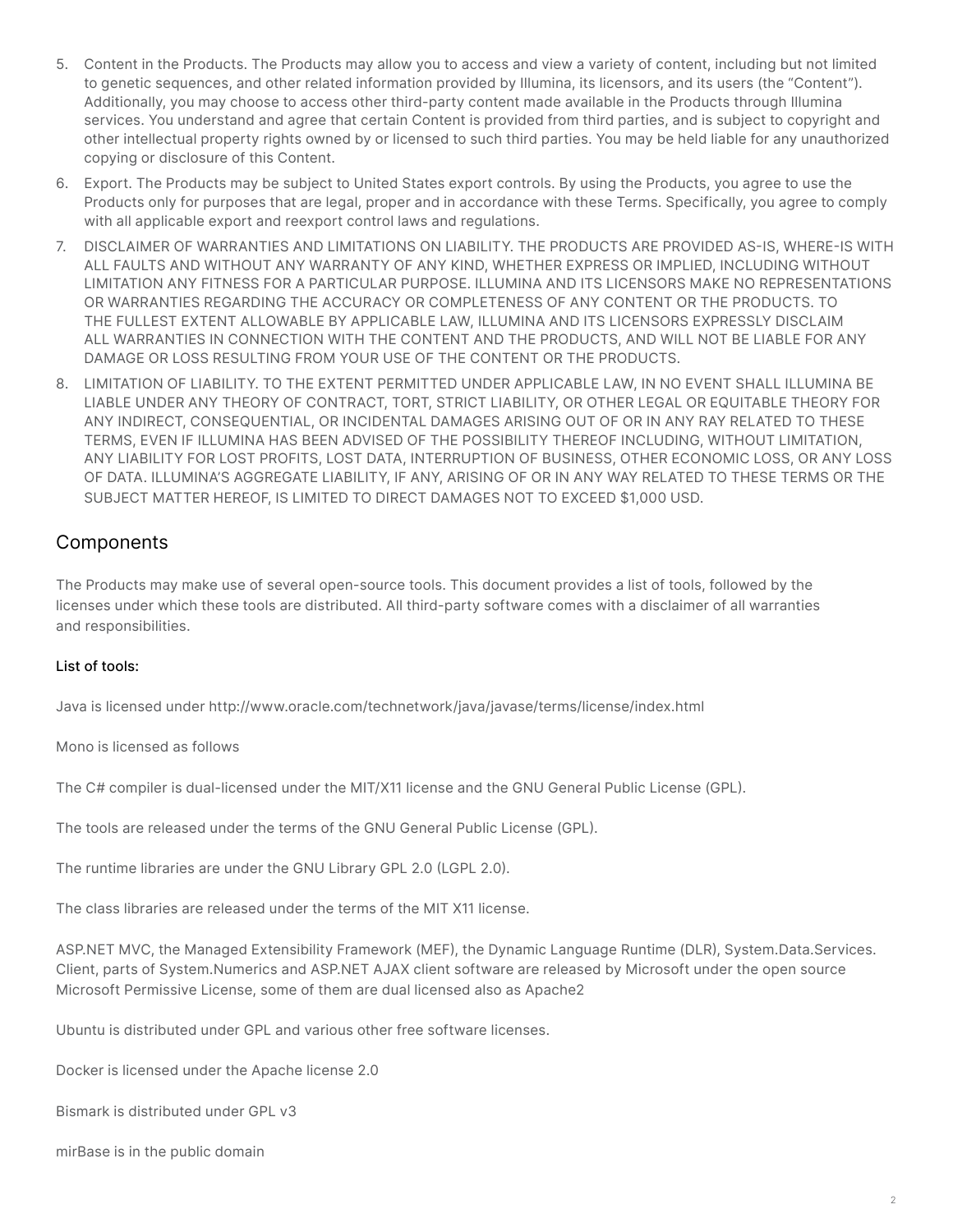mirDeep\* is distributed under GPL v3 Bowtie is licensed under the Artistic License (2/7/12) bwa is distributed under GPL v3 Boost is distributed under the Boost license cmake is licensed under the BSD license Cufflinks is licensed under the Boost License Copyright (C) 2003-2009 Cole Trapnell et al

Boost Software License, Version 1.0

Permission is hereby granted, free of charge, to any person or organization obtaining a copy of the software and accompanying documentation covered by this license (the "Software") to use, reproduce, display, distribute, execute, and transmit the Software, and to prepare derivative works of the Software, and to permit third-parties to whom the Software is furnished to do so, all subject to the following:

The copyright notices in the Software and this entire statement, including the above license grant, this restriction and the following disclaimer, must be included in all copies of the Software, in whole or in part, and all derivative works of the Software, unless such copies or derivative works are solely in the form of machine-executable object code generated by a source language processor.

THE SOFTWARE IS PROVIDED "AS IS", WITHOUT WARRANTY OF ANY KIND, EXPRESS OR IMPLIED, INCLUDING BUT NOT LIMITED TO THE WARRANTIES OF MERCHANTABILITY, FITNESS FOR A PARTICULAR PURPOSE, TITLE AND NON-INFRINGEMENT. IN NO EVENT SHALL THE COPYRIGHT HOLDERS OR ANYONE DISTRIBUTING THE SOFTWARE BE LIABLE FOR ANY DAMAGES OR OTHER LIABILITY, WHETHER IN CONTRACT, TORT OR OTHERWISE, ARISING FROM, OUT OF OR IN CONNECTION WITH THE SOFTWARE OR THE USE OR OTHER DEALINGS IN THE SOFTWARE.

GATK is distributed under the MIT style license

getopt for GNU is distributed under LGPL v2

The pthreads-win32 library is distributed under the LGPL license

samtools is distributed under the MIT license

#### The MIT License

Copyright (c) 2008-2009 Genome Research Ltd.

Permission is hereby granted, free of charge, to any person obtaining a copy of this software and associated documentation files (the "Software"), to deal in the Software without restriction, including without limitation the rights to use, copy, modify, merge, publish, distribute, sublicense, and/or sell copies of the Software, and to permit persons to whom the Software is furnished to do so, subject to the following conditions: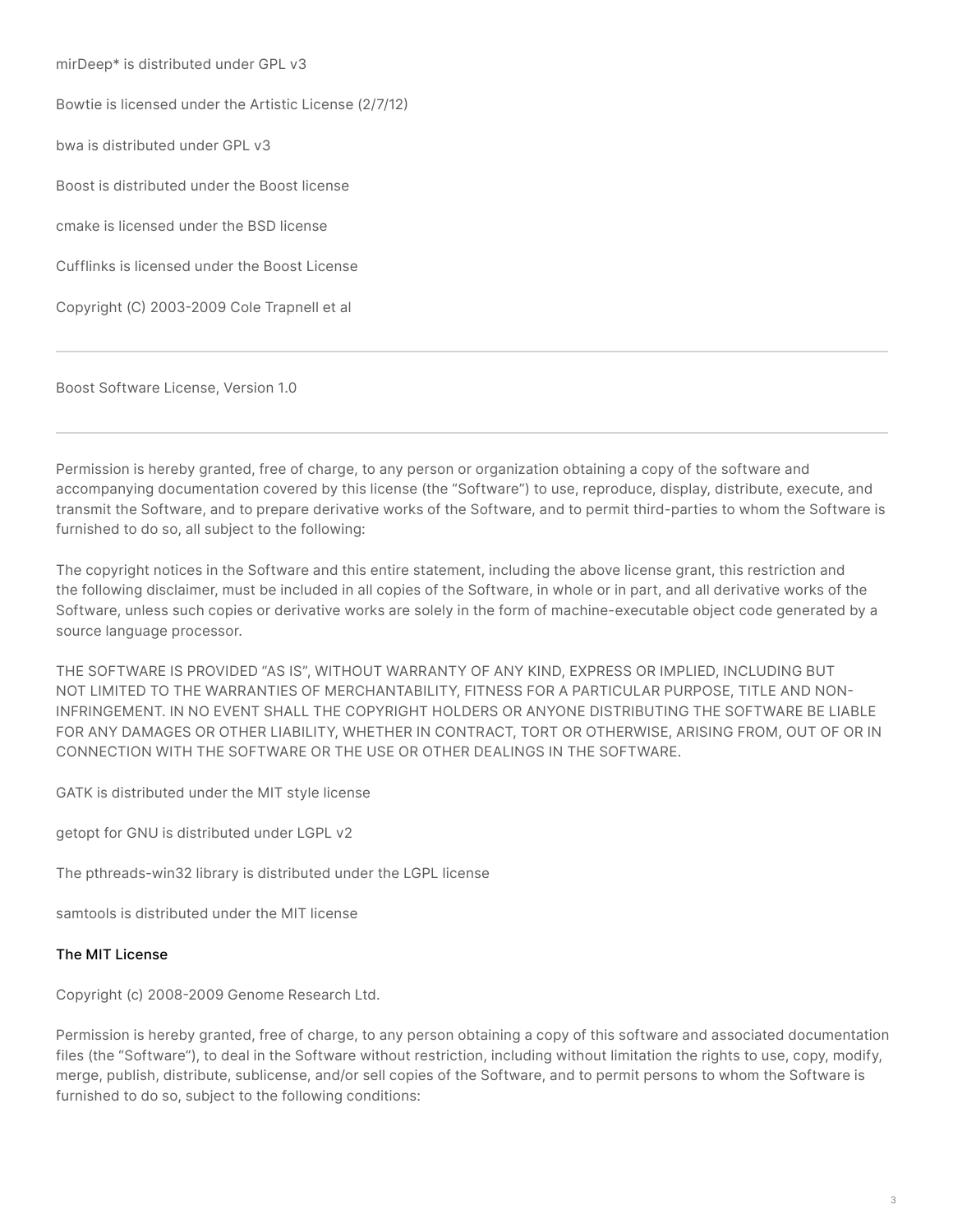The above copyright notice and this permission notice shall be included in all copies or substantial portions of the Software.

THE SOFTWARE IS PROVIDED "AS IS", WITHOUT WARRANTY OF ANY KIND, EXPRESS OR IMPLIED, INCLUDING BUT NOT LIMITED TO THE WARRANTIES OF MERCHANTABILITY, FITNESS FOR A PARTICULAR PURPOSE AND NONINFRINGEMENT. IN NO EVENT SHALL THE AUTHORS OR COPYRIGHT HOLDERS BE LIABLE FOR ANY CLAIM, DAMAGES OR OTHER LIABILITY, WHETHER IN AN ACTION OF CONTRACT, TORT OR OTHERWISE, ARISING FROM, OUT OF OR IN CONNECTION WITH THE SOFTWARE OR THE USE OR OTHER DEALINGS IN THE SOFTWARE.

Picard is licensed under the MIT and the Apache 2.0 license

TopHat is licensed under the Artistic License

The zlib library is distributed under the Zlib license

Isaac is distributed under the Isaac open source license

Velvet is distributed under GPL v2

Cramtools is distributed under the MIT license.

Copyright (c) 2010 The Broad Institute

Permission is hereby granted, free of charge, to any person obtaining a copy of this software and associated documentation files (the "Software"), to deal in the Software without restriction, including without limitation the rights to use, copy, modify, merge, publish, distribute, sublicense, and/or sell copies of the Software, and to permit persons to whom the Software is furnished to do so, subject to the following conditions:

The above copyright notice and this permission notice shall be included in all copies or substantial portions of the Software.

THE SOFTWARE IS PROVIDED "AS IS", WITHOUT WARRANTY OF ANY KIND, EXPRESS OR IMPLIED, INCLUDING BUT NOT LIMITED TO THE WARRANTIES OF MERCHANTABILITY, FITNESS FOR A PARTICULAR PURPOSE AND NONINFRINGEMENT. IN NO EVENT SHALL THE AUTHORS OR COPYRIGHT HOLDERS BE LIABLE FOR ANY CLAIM, DAMAGES OR OTHER LIABILITY, WHETHER IN AN ACTION OF CONTRACT, TORT OR OTHERWISE, ARISING FROM, OUT OF OR IN CONNECTION WITH THE SOFTWARE OR THE USE OR OTHER DEALINGS IN THE SOFTWARE

Seneca CNV caller requries Perl, R, MClust, Python:

Perl is distributed under the terms of the Artistic License ([http://dev.perl.org/licenses/\)](http://dev.perl.org/licenses/)

Python is distributed under the Python Software Foundation license (see [http://docs.python.org/2/license.html\)](http://docs.python.org/2/license.html)

R is distributed under GPL-2 (see [http://www.r-project.org/Licenses/\)](http://www.r-project.org/Licenses/)

mclust is distributed under GPL-2 (see <http://www.stat.washington.edu/mclust/>)

Star is distributed under GPL v3

DeSeq2 is distributed under GPL v3 <http://www.bioconductor.org/packages/release/bioc/html/DESeq2.html>

FastqQC is distributed under GPL v3<http://www.bioinformatics.babraham.ac.uk/projects/fastqc/>

MACS is distributed under the artistic license.<http://liulab.dfci.harvard.edu/MACS/COPYING>

Meme-ChiP is distributed un the MIT license [https://searchcode.com/codesearch/view/42770833/](https://searchcode.com/codesearch/view/42770833/
)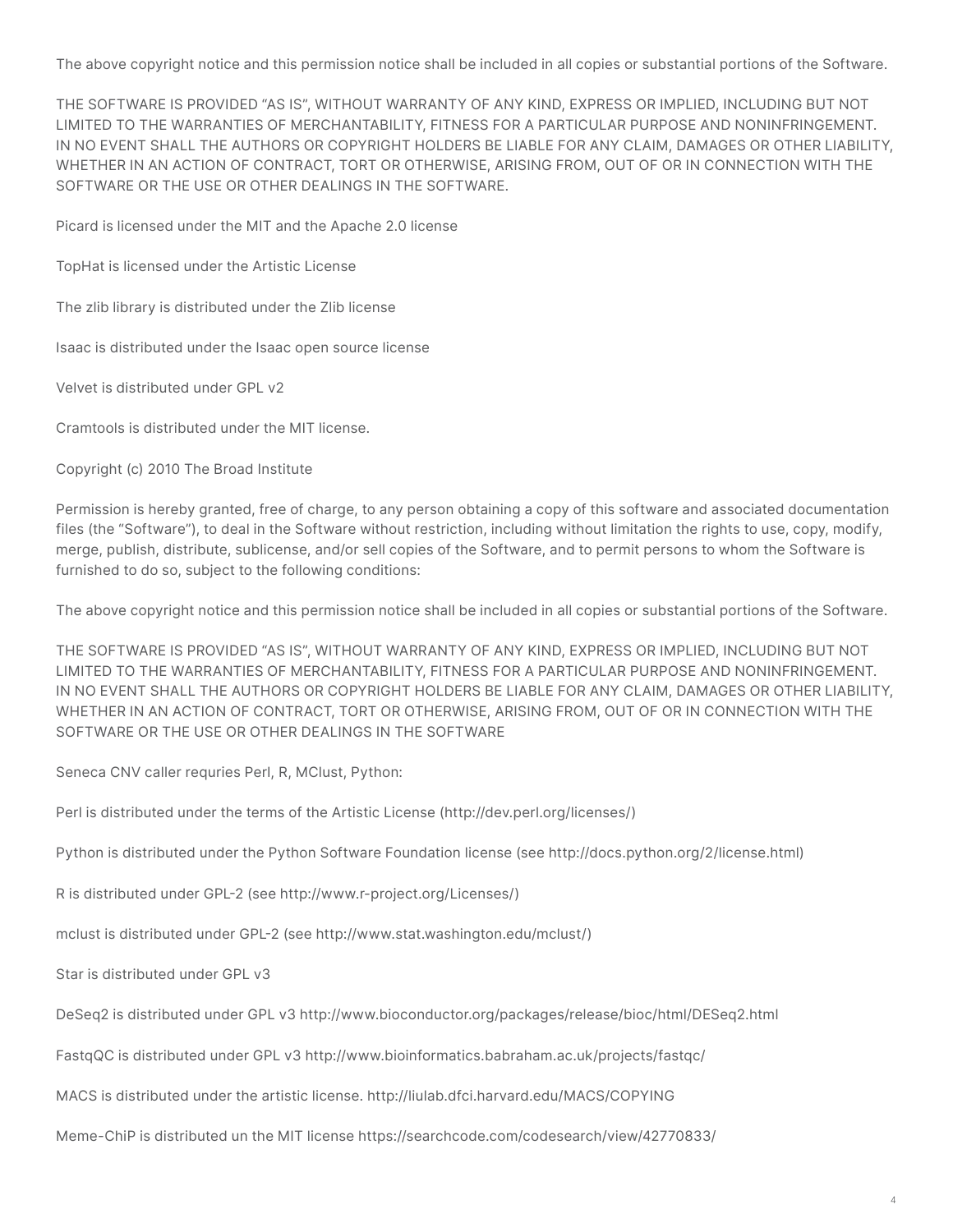Gem is distributed under the creative commons license [http://cgs.csail.mit.edu/gem/](http://cgs.csail.mit.edu/gem/
)

Jquery is distributed under the MIT license [https://jquery.org/license/](https://jquery.org/license/
)

PDFFileWriter is distributed under [http://www.codeproject.com/info/cpol10.aspx](http://www.codeproject.com/info/cpol10.aspx
)

MatPlotLib is distributed under a BSD type license:

- 1. This LICENSE AGREEMENT is between the Matplotlib Development Team (MDT), and the Individual or Organization (Licensee) accessing and otherwise using matplotlib software in source or binary form and its associated documentation.
- 2. Subject to the terms and conditions of this License Agreement, MDT hereby grants Licensee a nonexclusive, royaltyfree, world-wide license to reproduce, analyze, test, perform and/or display publicly, prepare derivative works, distribute, and otherwise use matplotlib 1.3.1 alone or in any derivative version, provided, however, that MDTs License Agreement and MDTs notice of copyright, i.e., Copyright (c) 2012-2013 Matplotlib Development Team; All Rights Reserved are retained in matplotlib 1.3.1 alone or in any derivative version prepared by Licensee.
- 3. In the event Licensee prepares a derivative work that is based on or incorporates matplotlib 1.3.1 or any part thereof, and wants to make the derivative work available to others as provided herein, then Licensee hereby agrees to include in any such work a brief summary of the changes made to matplotlib 1.3.1.
- 4. MDT is making matplotlib 1.3.1 available to Licensee on an AS IS basis. MDT MAKES NO REPRESENTATIONS OR WARRANTIES, EXPRESS OR IMPLIED. BY WAY OF EXAMPLE, BUT NOT LIMITATION, MDT MAKES NO AND DISCLAIMS ANY REPRESENTATION OR WARRANTY OF MERCHANTABILITY OR FITNESS FOR ANY PARTICULAR PURPOSE OR THAT THE USE OF MATPLOTLIB 1.3.1 WILL NOT INFRINGE ANY THIRD PARTY RIGHTS.
- 5. MDT SHALL NOT BE LIABLE TO LICENSEE OR ANY OTHER USERS OF MATPLOTLIB 1.3.1 FOR ANY INCIDENTAL, SPECIAL, OR CONSEQUENTIAL DAMAGES OR LOSS AS A RESULT OF MODIFYING, DISTRIBUTING, OR OTHERWISE USING MATPLOTLIB 1.3.1, OR ANY DERIVATIVE THEREOF, EVEN IF ADVISED OF THE POSSIBILITY THEREOF.
- 6. This License Agreement will automatically terminate upon a material breach of its terms and conditions.
- 7. Nothing in this License Agreement shall be deemed to create any relationship of agency, partnership, or joint venture between MDT and Licensee. This License Agreement does not grant permission to use MDT trademarks or trade name in a trademark sense to endorse or promote products or services of Licensee, or any third party.
- 8. By copying, installing or otherwise using matplotlib 1.3.1, Licensee agrees to be bound by the terms and conditions of this License Agreemen

NumPy <http://docs.scipy.org/doc/numpy/license.html>

Copyright (c) 2005, NumPy Developers

All rights reserved.

Redistribution and use in source and binary forms, with or without modification, are permitted provided that the following conditions are met:

Redistributions of source code must retain the above copyright notice, this list of conditions and the following disclaimer.

Redistributions in binary form must reproduce the above copyright notice, this list of conditions and the following disclaimer in the documentation and/or other materials provided with the distribution.

Neither the name of the NumPy Developers nor the names of any contributors may be used to endorse or promote products derived from this software without specific prior written permission.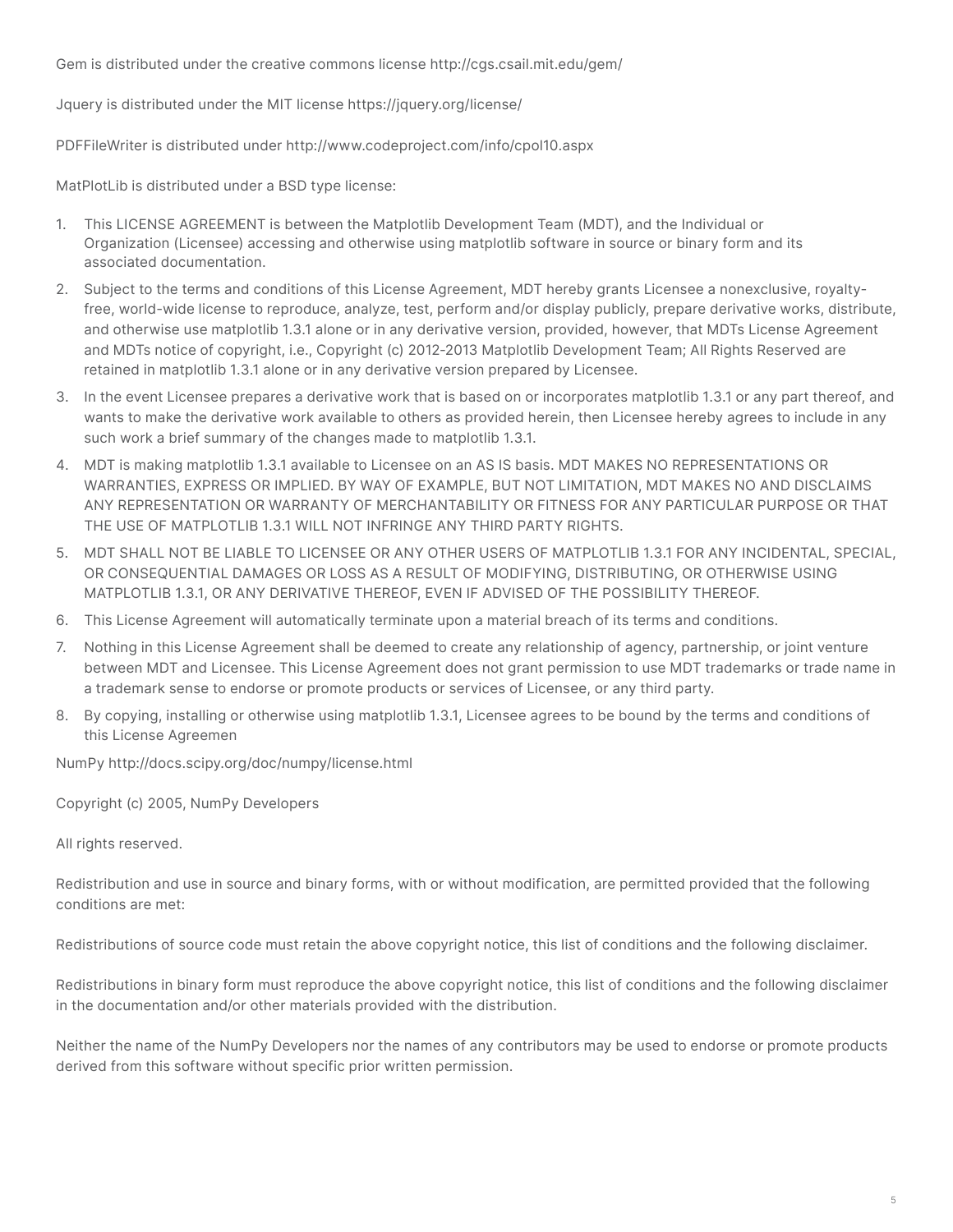THIS SOFTWARE IS PROVIDED BY THE COPYRIGHT HOLDERS AND CONTRIBUTORS AS IS AND ANY EXPRESS OR IMPLIED WARRANTIES, INCLUDING, BUT NOT LIMITED TO, THE IMPLIED WARRANTIES OF MERCHANTABILITY AND FITNESS FOR A PARTICULAR PURPOSE ARE DISCLAIMED. IN NO EVENT SHALL THE COPYRIGHT OWNER OR CONTRIBUTORS BE LIABLE FOR ANY DIRECT, INDIRECT, INCIDENTAL, SPECIAL, EXEMPLARY, OR CONSEQUENTIAL DAMAGES (INCLUDING, BUT NOT LIMITED TO, PROCUREMENT OF SUBSTITUTE GOODS OR SERVICES; LOSS OF USE, DATA, OR PROFITS; OR BUSINESS INTERRUPTION) HOWEVER CAUSED AND ON ANY THEORY OF LIABILITY, WHETHER IN CONTRACT, STRICT LIABILITY, OR TORT (INCLUDING NEGLIGENCE OR OTHERWISE) ARISING IN ANY WAY OUT OF THE USE OF THIS SOFTWARE, EVEN IF ADVISED OF THE POSSIBILITY OF SUCH DAMAGE.

SciPy <http://www.scipy.org/scipylib/license.html>

Copyright 2001, 2002 Enthought, Inc.

All rights reserved.

Copyright 2003-2013 SciPy Developers.

All rights reserved.

Redistribution and use in source and binary forms, with or without modification, are permitted provided that the following conditions are met:

Redistributions of source code must retain the above copyright notice, this list of conditions and the following disclaimer.

Redistributions in binary form must reproduce the above copyright notice, this list of conditions and the following disclaimer in the documentation and/or other materials provided with the distribution.

Neither the name of Enthought nor the names of the SciPy Developers may be used to endorse or promote products derived from this software without specific prior written permission.

THIS SOFTWARE IS PROVIDED BY THE COPYRIGHT HOLDERS AND CONTRIBUTORS AS IS AND ANY EXPRESS OR IMPLIED WARRANTIES, INCLUDING, BUT NOT LIMITED TO, THE IMPLIED WARRANTIES OF MERCHANTABILITY AND FITNESS FOR A PARTICULAR PURPOSE ARE DISCLAIMED. IN NO EVENT SHALL THE REGENTS OR CONTRIBUTORS BE LIABLE FOR ANY DIRECT, INDIRECT, INCIDENTAL, SPECIAL, EXEMPLARY, OR CONSEQUENTIAL DAMAGES (INCLUDING, BUT NOT LIMITED TO, PROCUREMENT OF SUBSTITUTE GOODS OR SERVICES; LOSS OF USE, DATA, OR PROFITS; OR BUSINESS INTERRUPTION) HOWEVER CAUSED AND ON ANY THEORY OF LIABILITY, WHETHER IN CONTRACT, STRICT LIABILITY, OR TORT (INCLUDING NEGLIGENCE OR OTHERWISE) ARISING IN ANY WAY OUT OF THE USE OF THIS SOFTWARE, EVEN IF ADVISED OF THE POSSIBILITY OF SUCH DAMAGE.

ImageMagik is distributed under a license compatible with GPL V3

Circos is distributed under GPL v2 [https://code.google.com/p/circos/](https://code.google.com/p/circos/
)

Curl is distributed under the MIT/X license [http://curl.haxx.se/docs/copyright.html](http://curl.haxx.se/docs/copyright.html
)

COPYRIGHT AND PERMISSION NOTICE

Copyright (c) 1996 - 2014, Daniel Stenberg, <[daniel@haxx.se](mailto:daniel@haxx.se)>.

All rights reserved.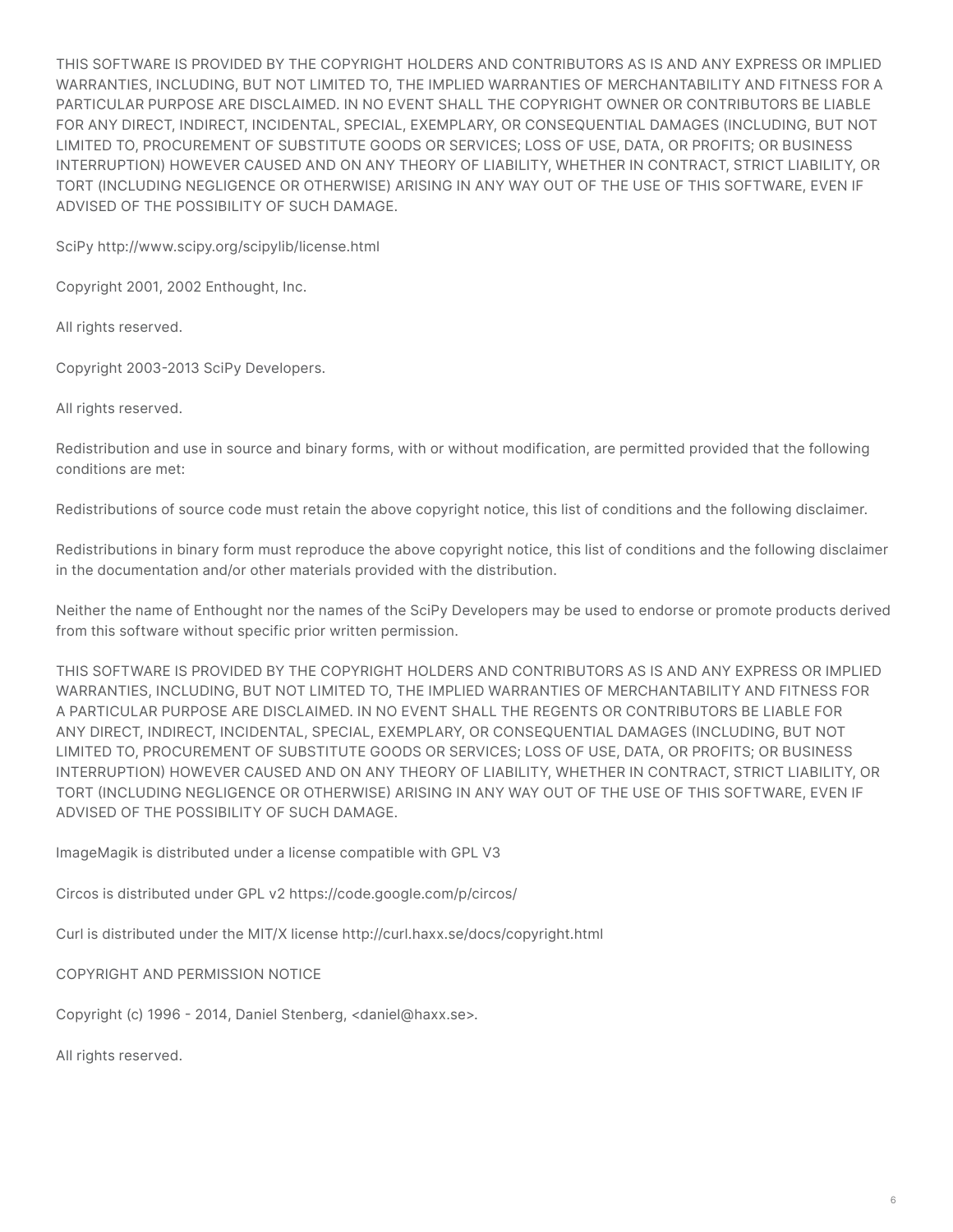Permission to use, copy, modify, and distribute this software for any purpose with or without fee is hereby granted, provided that the above copyright notice and this permission notice appear in all copies.

THE SOFTWARE IS PROVIDED "AS IS", WITHOUT WARRANTY OF ANY KIND, EXPRESS OR IMPLIED, INCLUDING BUT NOT LIMITED TO THE WARRANTIES OF MERCHANTABILITY, FITNESS FOR A PARTICULAR PURPOSE AND NONINFRINGEMENT OF THIRD PARTY RIGHTS. IN NO EVENT SHALL THE AUTHORS OR COPYRIGHT HOLDERS BE LIABLE FOR ANY CLAIM, DAMAGES OR OTHER LIABILITY, WHETHER IN AN ACTION OF CONTRACT, TORT OR OTHERWISE, ARISING FROM, OUT OF OR IN CONNECTION WITH THE SOFTWARE OR THE USE OR OTHER DEALINGS IN THE SOFTWARE.

Except as contained in this notice, the name of a copyright holder shall not be used in advertising or otherwise to promote the sale, use or other dealings in this Software without prior written authorization of the copyright holder.

Bgzip is distributed under GPL V2 [http://sourceforge.net/projects/bgzip/](http://sourceforge.net/projects/bgzip/
)

DeJaVu Fonts are in the public domain<http://dejavu-fonts.org/wiki/License>

Cytoscape is distributed under LGPL <http://www.cytoscape.org/download.html>

DataTable java script is distributed under MIT [http://www.datatables.net/](http://www.datatables.net/
)

Copyright (C) 2008-2014, SpryMedia Ltd.

Permission is hereby granted, free of charge, to any person obtaining a copy of this software and associated documentation files (the "Software"), to deal in the Software without restriction, including without limitation the rights to use, copy, modify, merge, publish, distribute, sublicense, and/or sell copies of the Software, and to permit persons to whom the Software is furnished to do so, subject to the following conditions:

The above copyright notice and this permission notice shall be included in all copies or substantial portions of the Software.

THE SOFTWARE IS PROVIDED "AS IS", WITHOUT WARRANTY OF ANY KIND, EXPRESS OR IMPLIED, INCLUDING BUT NOT LIMITED TO THE WARRANTIES OF MERCHANTABILITY, FITNESS FOR A PARTICULAR PURPOSE AND NONINFRINGEMENT. IN NO EVENT SHALL THE AUTHORS OR COPYRIGHT HOLDERS BE LIABLE FOR ANY CLAIM, DAMAGES OR OTHER LIABILITY, WHETHER IN AN ACTION OF CONTRACT, TORT OR OTHERWISE, ARISING FROM, OUT OF OR IN CONNECTION WITH THE SOFTWARE OR THE USE OR OTHER DEALINGS IN THE SOFTWARE.

VEP is distributed under a modified Apache license. [http://uswest.ensembl.org/info/docs/tools/vep/script/vep\\_download.html](http://uswest.ensembl.org/info/docs/tools/vep/script/vep_download.html
)

VCFTools is distributed under the LGPL V3<http://vcftools.sourceforge.net/license.html>

Khmer? http://darcs.idyll.org/~t/projects/khmer/doc/README.txt

Bedtools is distributed under GPL V2 https://code.google.com/p/bedtools/

bootstrap.css is distributed under MIT http://getbootstrap.com/getting-started/#license-faqs

The MIT License (MIT)

Copyright (c) 2011-2014 Twitter, Inc

Permission is hereby granted, free of charge, to any person obtaining a copy of this software and associated documentation files (the "Software"), to deal in the Software without restriction, including without limitation the rights to use, copy, modify, merge, publish, distribute, sublicense, and/or sell copies of the Software, and to permit persons to whom the Software is furnished to do so, subject to the following conditions:

The above copyright notice and this permission notice shall be included in all copies or substantial portions of the Software.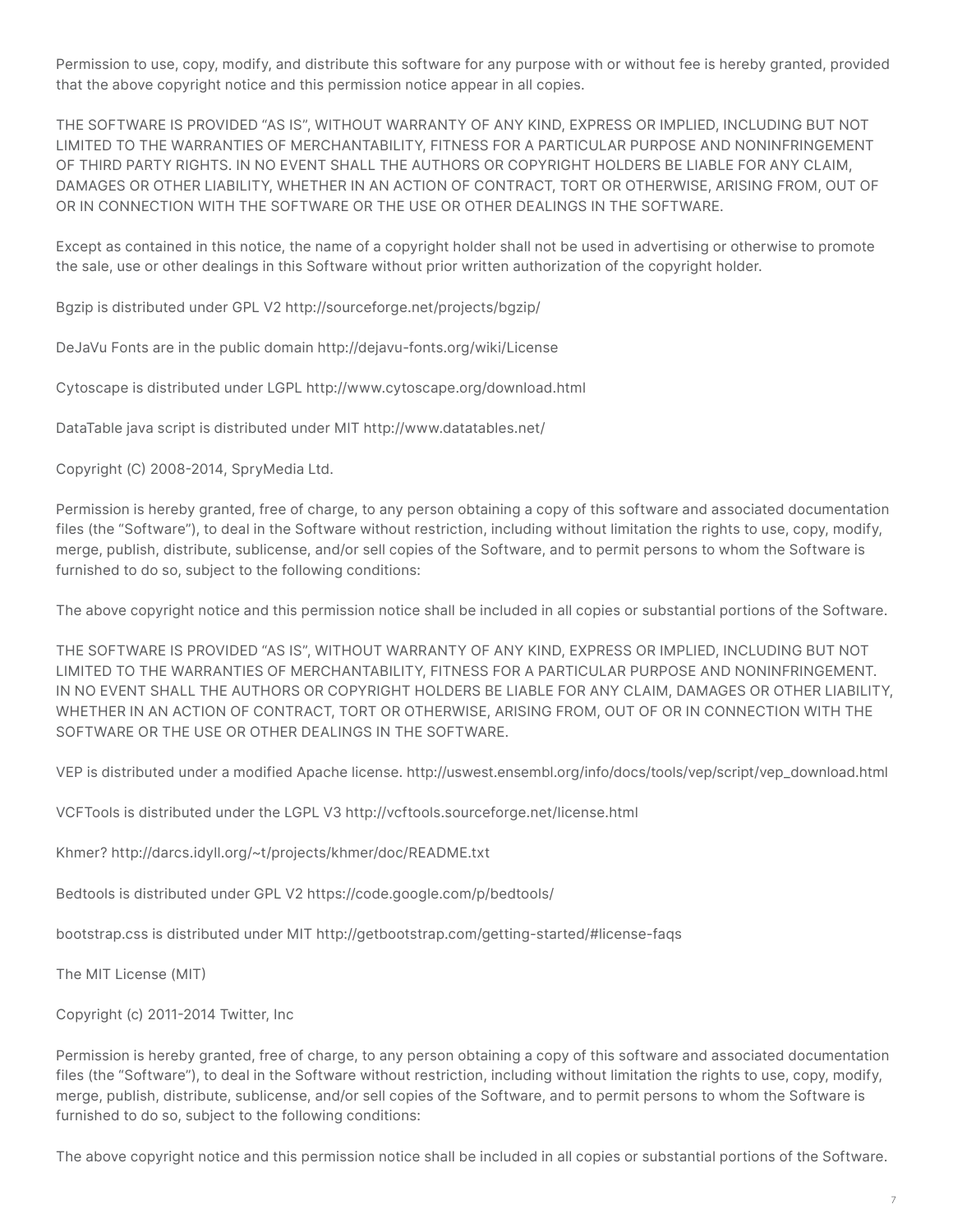THE SOFTWARE IS PROVIDED "AS IS", WITHOUT WARRANTY OF ANY KIND, EXPRESS OR IMPLIED, INCLUDING BUT NOT LIMITED TO THE WARRANTIES OF MERCHANTABILITY, FITNESS FOR A PARTICULAR PURPOSE AND NONINFRINGEMENT. IN NO EVENT SHALL THE AUTHORS OR COPYRIGHT HOLDERS BE LIABLE FOR ANY CLAIM, DAMAGES OR OTHER LIABILITY, WHETHER IN AN ACTION OF CONTRACT, TORT OR OTHERWISE, ARISING FROM, OUT OF OR IN CONNECTION WITH THE SOFTWARE OR THE USE OR OTHER DEALINGS IN THE SOFTWARE.

d3.js is distributed under BSD http://d3js.org/

Copyright (c) 2010-2014, Michael Bostock

All rights reserved.

Redistribution and use in source and binary forms, with or without modification, are permitted provided that the following conditions are met:

- Redistributions of source code must retain the above copyright notice, this list of conditions and the following disclaimer.
- Redistributions in binary form must reproduce the above copyright notice, this list of conditions and the following disclaimer in the documentation and/or other materials provided with the distribution.
- The name Michael Bostock may not be used to endorse or promote products derived from this software without specific prior written permission.

THIS SOFTWARE IS PROVIDED BY THE COPYRIGHT HOLDERS AND CONTRIBUTORS "AS IS" AND ANY EXPRESS OR IMPLIED WARRANTIES, INCLUDING, BUT NOT LIMITED TO, THE IMPLIED WARRANTIES OF MERCHANTABILITY AND FITNESS FOR A PARTICULAR PURPOSE ARE DISCLAIMED. IN NO EVENT SHALL MICHAEL BOSTOCK BE LIABLE FOR ANY DIRECT, INDIRECT, INCIDENTAL, SPECIAL, EXEMPLARY, OR CONSEQUENTIAL DAMAGES (INCLUDING, BUT NOT LIMITED TO, PROCUREMENT OF SUBSTITUTE GOODS OR SERVICES; LOSS OF USE, DATA, OR PROFITS; OR BUSINESS INTERRUPTION) HOWEVER CAUSED AND ON ANY THEORY OF LIABILITY, WHETHER IN CONTRACT, STRICT LIABILITY, OR TORT (INCLUDING NEGLIGENCE OR OTHERWISE) ARISING IN ANY WAY OUT OF THE USE OF THIS SOFTWARE, EVEN IF ADVISED OF THE POSSIBILITY OF SUCH DAMAGE.

jhashtable-3.0.js is distributed under apache https://code.google.com/p/jshashtable/

underscore.js is distributed under the MIT license http://underscorejs.org/docs/underscore.html

NDesk.Options is distributed under MIT http://www.ndesk.org/Options

Copyright (C) 2008 Novell (http://www.novell.com)

Permission is hereby granted, free of charge, to any person obtaining a copy of this software and associated documentation files (the "Software"), to deal in the Software without restriction, including without limitation the rights to use, copy, modify, merge, publish, distribute, sublicense, and/or sell copies of the Software, and to permit persons to whom the Software is furnished to do so, subject to the following conditions:

The above copyright notice and this permission notice shall be included in all copies or substantial portions of the Software.

THE SOFTWARE IS PROVIDED "AS IS", WITHOUT WARRANTY OF ANY KIND, EXPRESS OR IMPLIED, INCLUDING BUT NOT LIMITED TO THE WARRANTIES OF MERCHANTABILITY, FITNESS FOR A PARTICULAR PURPOSE AND NONINFRINGEMENT. IN NO EVENT SHALL THE AUTHORS OR COPYRIGHT HOLDERS BE LIABLE FOR ANY CLAIM, DAMAGES OR OTHER LIABILITY, WHETHER IN AN ACTION OF CONTRACT, TORT OR OTHERWISE, ARISING FROM, OUT OF OR IN CONNECTION WITH THE SOFTWARE OR THE USE OR OTHER DEALINGS IN THE SOFTWARE.

Newtonsoft.Json is distributed under the MIT license https://raw.githubusercontent.com/JamesNK/Newtonsoft.Json/master/ LICENSE.md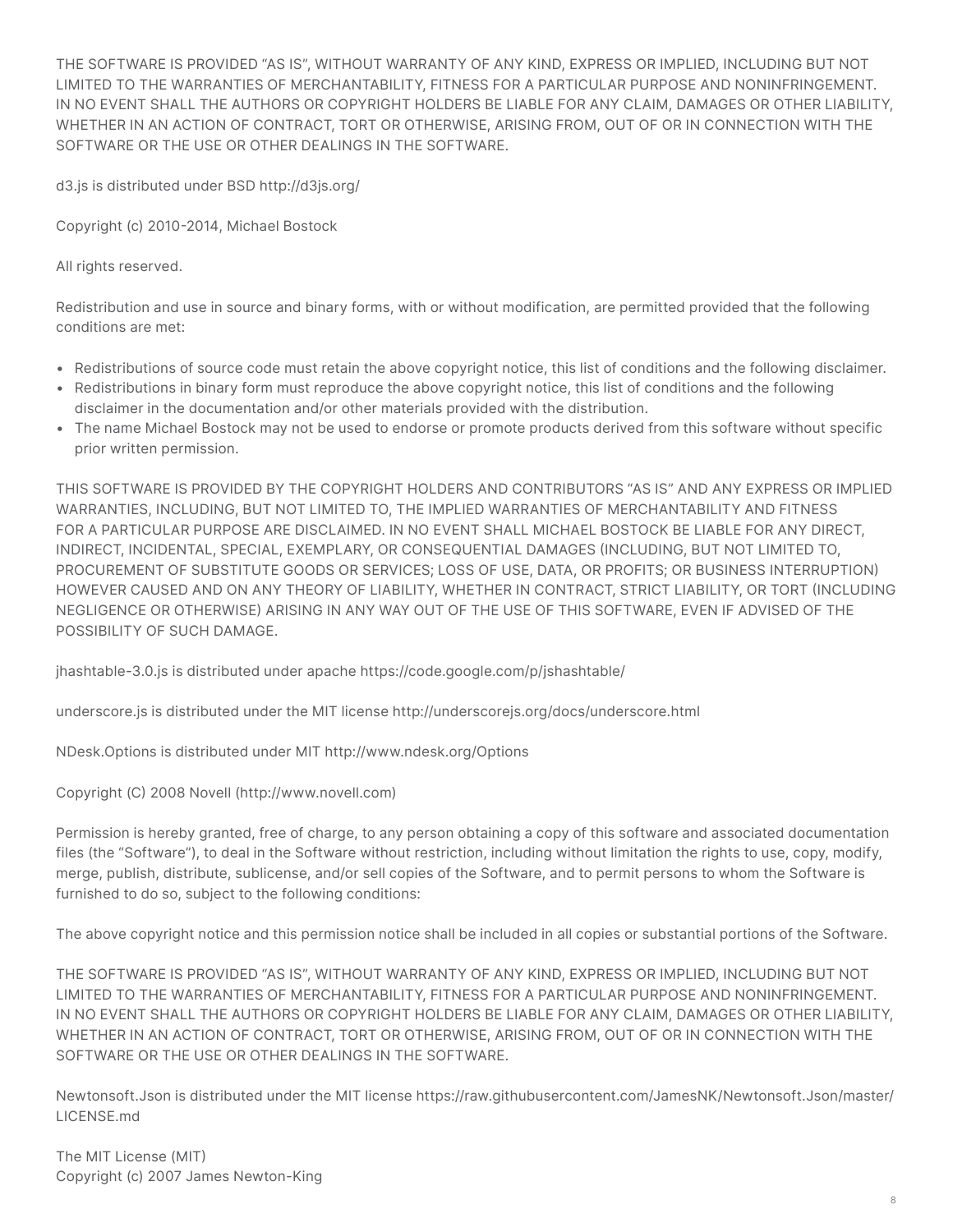Permission is hereby granted, free of charge, to any person obtaining a copy of this software and associated documentation files (the "Software"), to deal in the Software without restriction, including without limitation the rights to use, copy, modify, merge, publish, distribute, sublicense, and/or sell copies of the Software, and to permit persons to whom the Software is furnished to do so, subject to the following conditions:

The above copyright notice and this permission notice shall be included in all copies or substantial portions of the Software.

THE SOFTWARE IS PROVIDED "AS IS", WITHOUT WARRANTY OF ANY KIND, EXPRESS OR IMPLIED, INCLUDING BUT NOT LIMITED TO THE WARRANTIES OF MERCHANTABILITY, FITNESS FOR A PARTICULAR PURPOSE AND NONINFRINGEMENT. IN NO EVENT SHALL THE AUTHORS OR COPYRIGHT HOLDERS BE LIABLE FOR ANY CLAIM, DAMAGES OR OTHER LIABILITY, WHETHER IN AN ACTION OF CONTRACT, TORT OR OTHERWISE, ARISING FROM, OUT OF OR IN CONNECTION WITH THE SOFTWARE OR THE USE OR OTHER DEALINGS IN THE SOFTWARE.

ServiceStack (v3.x) is BSD https://github.com/ServiceStackV3/ServiceStackV3/blob/master/README.md

Copyright (c) 2007-2013, Demis Bellot, ServiceStack.

http://www.servicestack.net

All rights reserved.

Redistribution and use in source and binary forms, with or without modification, are permitted provided that the following conditions are met:

- Redistributions of source code must retain the above copyright notice, this list of conditions and the following disclaimer.
- Redistributions in binary form must reproduce the above copyright notice, this list of conditions and the following disclaimer in the documentation and/or other materials provided with the distribution.
- Neither the name of the ServiceStack nor the names of its contributors may be used to endorse or promote products derived from this software without specific prior written permission.

THIS SOFTWARE IS PROVIDED BY THE COPYRIGHT HOLDERS AND CONTRIBUTORS "AS IS" AND ANY EXPRESS OR IMPLIED WARRANTIES, INCLUDING, BUT NOT LIMITED TO, THE IMPLIED WARRANTIES OF MERCHANTABILITY AND FITNESS FOR A PARTICULAR PURPOSE ARE DISCLAIMED. IN NO EVENT SHALL <COPYRIGHT HOLDER> BE LIABLE FOR ANY DIRECT, INDIRECT, INCIDENTAL, SPECIAL, EXEMPLARY, OR CONSEQUENTIAL DAMAGES (INCLUDING, BUT NOT LIMITED TO, PROCUREMENT OF SUBSTITUTE GOODS OR SERVICES; LOSS OF USE, DATA, OR PROFITS; OR BUSINESS INTERRUPTION) HOWEVER CAUSED AND ON ANY THEORY OF LIABILITY, WHETHER IN CONTRACT, STRICT LIABILITY, OR TORT (INCLUDING NEGLIGENCE OR OTHERWISE) ARISING IN ANY WAY OUT OF THE USE OF THIS SOFTWARE, EVEN IF ADVISED OF THE POSSIBILITY OF SUCH DAMAGE.

ICSharpCode.SharpZipLib is distributed under GPL http://icsharpcode.github.io/SharpZipLib/

Below are the software licenses:

#### Microsoft Permissive License

This license governs use of the accompanying software. If you use the software, you accept this license. If you do not accept the license, do not use the software.

1. Definitions

The terms "reproduce," "reproduction," "derivative works," and "distribution" have the same meaning here as under U.S. copyright law.

A "contribution" is the original software, or any additions or changes to the software.

A "contributor" is any person that distributes its contribution under this license.

"Licensed patents" are a contributor's patent claims that read directly on its contribution.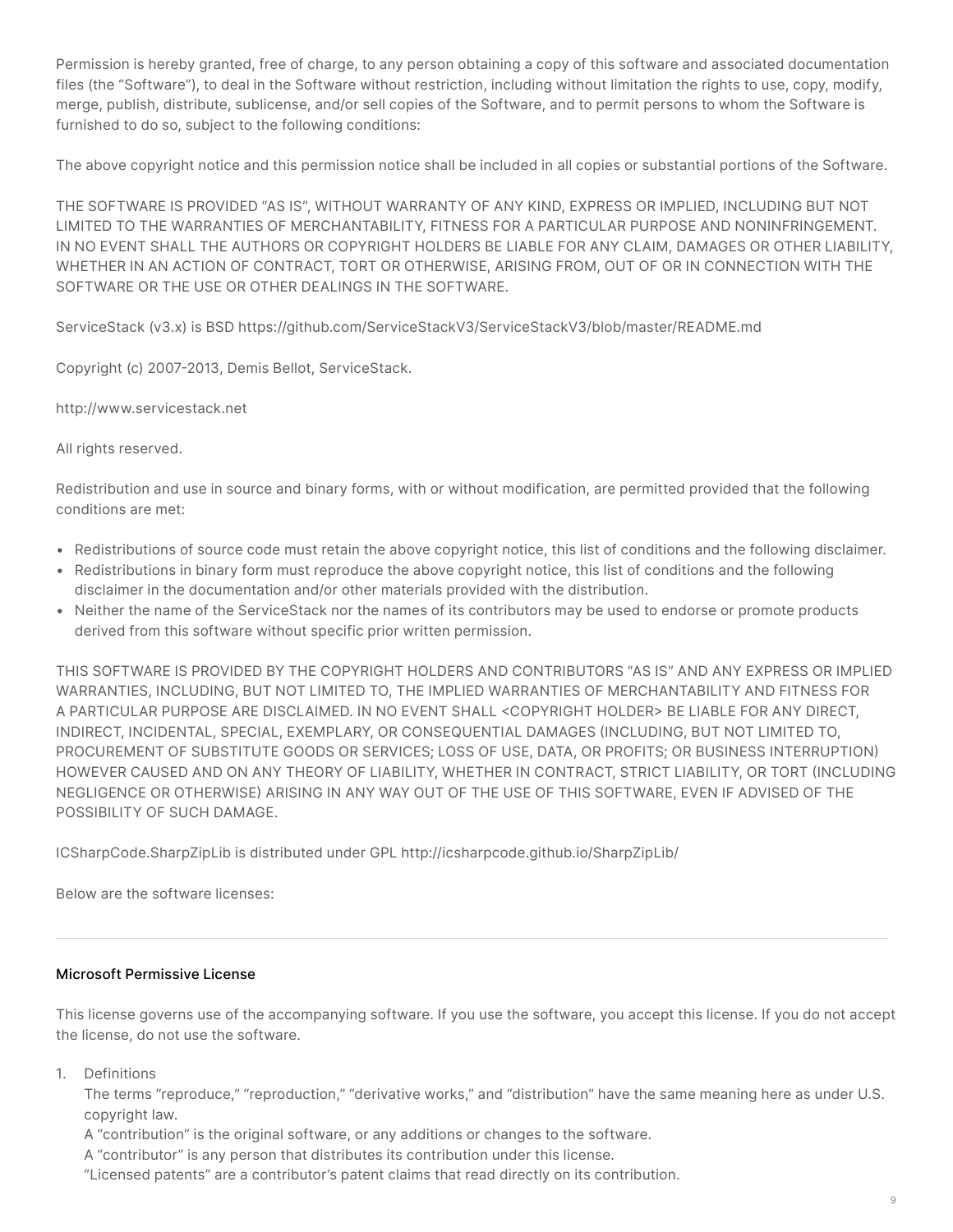- 2. Grant of Rights
- a. Copyright Grant- Subject to the terms of this license, including the license conditions and limitations in section 3, each contributor grants you a non-exclusive, worldwide, royalty-free copyright license to reproduce its contribution, prepare derivative works of its contribution, and distribute its contribution or any derivative works that you create.
- b. Patent Grant- Subject to the terms of this license, including the license conditions and limitations in section 3, each contributor grants you a non-exclusive, worldwide, royalty-free license under its licensed patents to make, have made, use, sell, offer for sale, import, and/or otherwise dispose of its contribution in the software or derivative works of the contribution in the software.
- 3. Conditions and Limitations
- a. No Trademark License- This license does not grant you rights to use any contributors' name, logo, or trademarks.
- b. If you bring a patent claim against any contributor over patents that you claim are infringed by the software, your patent license from such contributor to the software ends automatically.
- c. If you distribute any portion of the software, you must retain all copyright, patent, trademark, and attribution notices that are present in the software.
- d. If you distribute any portion of the software in source code form, you may do so only under this license by including a complete copy of this license with your distribution. If you distribute any portion of the software in compiled or object code form, you may only do so under a license that complies with this license.
- e. The software is licensed "as-is." You bear the risk of using it. The contributors give no express warranties, guarantees or conditions. You may have additional consumer rights under your local laws which this license cannot change. To the extent permitted under your local laws, the contributors exclude the implied warranties of merchantability, fitness for a particular purpose and non-infringement.

#### Apache License

Version 2.0, January 2004

http://www.apache.org/licenses/

TERMS AND CONDITIONS FOR USE, REPRODUCTION, AND DISTRIBUTION

1. Definitions.

"License" shall mean the terms and conditions for use, reproduction, and distribution as defined by Sections 1 through 9 of this document.

"Licensor" shall mean the copyright owner or entity authorized by the copyright owner that is granting the License.

"Legal Entity" shall mean the union of the acting entity and all other entities that control, are controlled by, or are under common control with that entity. For the purposes of this definition, "control" means (i) the power, direct or indirect, to cause the direction or management of such entity, whether by contract or otherwise, or (ii) ownership of fifty percent (50%) or more of the outstanding shares, or (iii) beneficial ownership of such entity.

"You" (or "Your") shall mean an individual or Legal Entity exercising permissions granted by this License.

"Source" form shall mean the preferred form for making modifications, including but not limited to software source code, documentation source, and configuration files.

"Object" form shall mean any form resulting from mechanical transformation or translation of a Source form, including but not limited to compiled object code, generated documentation, and conversions to other media types.

"Work" shall mean the work of authorship, whether in Source or Object form, made available under the License, as indicated by a copyright notice that is included in or attached to the work (an example is provided in the Appendix below).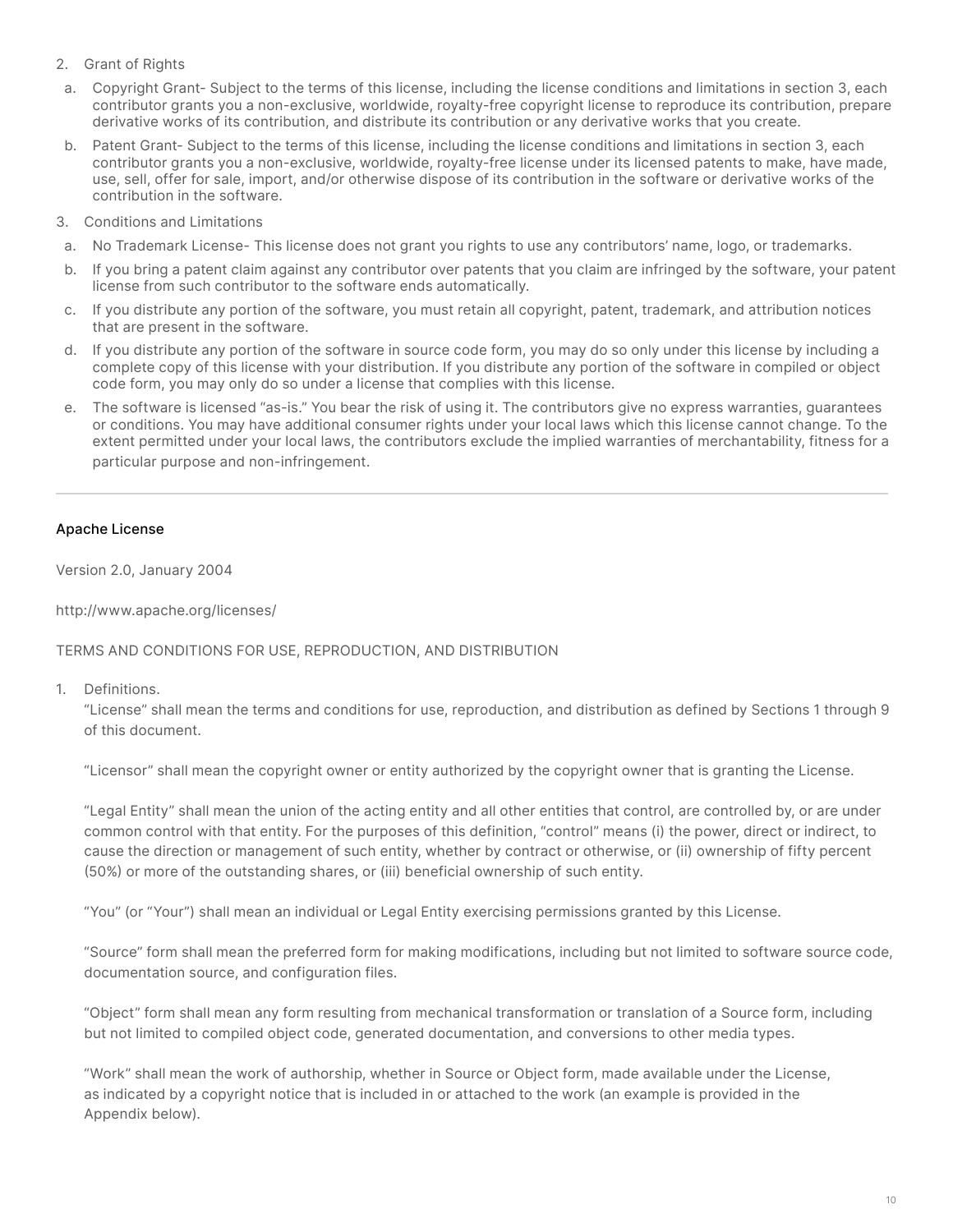"Derivative Works" shall mean any work, whether in Source or Object form, that is based on (or derived from) the Work and for which the editorial revisions, annotations, elaborations, or other modifications represent, as a whole, an original work of authorship. For the purposes of this License, Derivative Works shall not include works that remain separable from, or merely link (or bind by name) to the interfaces of, the Work and Derivative Works thereof.

 "Contribution" shall mean any work of authorship, including the original version of the Work and any modifications or additions to that Work or Derivative Works thereof, that is intentionally submitted to Licensor for inclusion in the Work by the copyright owner or by an individual or Legal Entity authorized to submit on behalf of the copyright owner. For the purposes of this definition, "submitted" means any form of electronic, verbal, or written communication sent to the Licensor or its representatives, including but not limited to communication on electronic mailing lists, source code control systems, and issue tracking systems that are managed by, or on behalf of, the Licensor for the purpose of discussing and improving the Work, but excluding communication that is conspicuously marked or otherwise designated in writing by the copyright owner as "Not a Contribution."

 "Contributor" shall mean Licensor and any individual or Legal Entity on behalf of whom a Contribution has been received by Licensor and subsequently incorporated within the Work.

- 2. Grant of Copyright License. Subject to the terms and conditions of this License, each Contributor hereby grants to You a perpetual, worldwide, non-exclusive, no-charge, royalty-free, irrevocable copyright license to reproduce, prepare Derivative Works of, publicly display, publicly perform, sublicense, and distribute the Work and such Derivative Works in Source or Object form.
- 3. Grant of Patent License. Subject to the terms and conditions of this License, each Contributor hereby grants to You a perpetual, worldwide, non-exclusive, no-charge, royalty-free, irrevocable (except as stated in this section) patent license to make, have made, use, offer to sell, sell, import, and otherwise transfer the Work, where such license applies only to those patent claims licensable by such Contributor that are necessarily infringed by their Contribution(s) alone or by combination of their Contribution(s) with the Work to which such Contribution(s) was submitted. If You institute patent litigation against any entity (including a cross-claim or counterclaim in a lawsuit) alleging that the Work or a Contribution incorporated within the Work constitutes direct or contributory patent infringement, then any patent licenses granted to You under this License for that Work shall terminate as of the date such litigation is filed.
- 4. Redistribution. You may reproduce and distribute copies of the Work or Derivative Works thereof in any medium, with or without modifications, and in Source or Object form, provided that You meet the following conditions:

You must give any other recipients of the Work or Derivative Works a copy of this License; and

You must cause any modified files to carry prominent notices stating that You changed the files; and

You must retain, in the Source form of any Derivative Works that You distribute, all copyright, patent, trademark, and attribution notices from the Source form of the Work, excluding those notices that do not pertain to any part of the Derivative Works; and

If the Work includes a "NOTICE" text file as part of its distribution, then any Derivative Works that You distribute must include a readable copy of the attribution notices contained within such NOTICE file, excluding those notices that do not pertain to any part of the Derivative Works, in at least one of the following places: within a NOTICE text file distributed as part of the Derivative Works; within the Source form or documentation, if provided along with the Derivative Works; or, within a display generated by the Derivative Works, if and wherever such third-party notices normally appear. The contents of the NOTICE file are for informational purposes only and do not modify the License. You may add Your own attribution notices within Derivative Works that You distribute, alongside or as an addendum to the NOTICE text from the Work, provided that such additional attribution notices cannot be construed as modifying the License.

You may add Your own copyright statement to Your modifications and may provide additional or different license terms and conditions for use, reproduction, or distribution of Your modifications, or for any such Derivative Works as a whole, provided Your use, reproduction, and distribution of the Work otherwise complies with the conditions stated in this License.

- 5. Submission of Contributions. Unless You explicitly state otherwise, any Contribution intentionally submitted for inclusion in the Work by You to the Licensor shall be under the terms and conditions of this License, without any additional terms or conditions. Notwithstanding the above, nothing herein shall supersede or modify the terms of any separate license agreement you may have executed with Licensor regarding such Contributions.
- 6. Trademarks. This License does not grant permission to use the trade names, trademarks, service marks, or product names of the Licensor, except as required for reasonable and customary use in describing the origin of the Work and reproducing the content of the NOTICE file.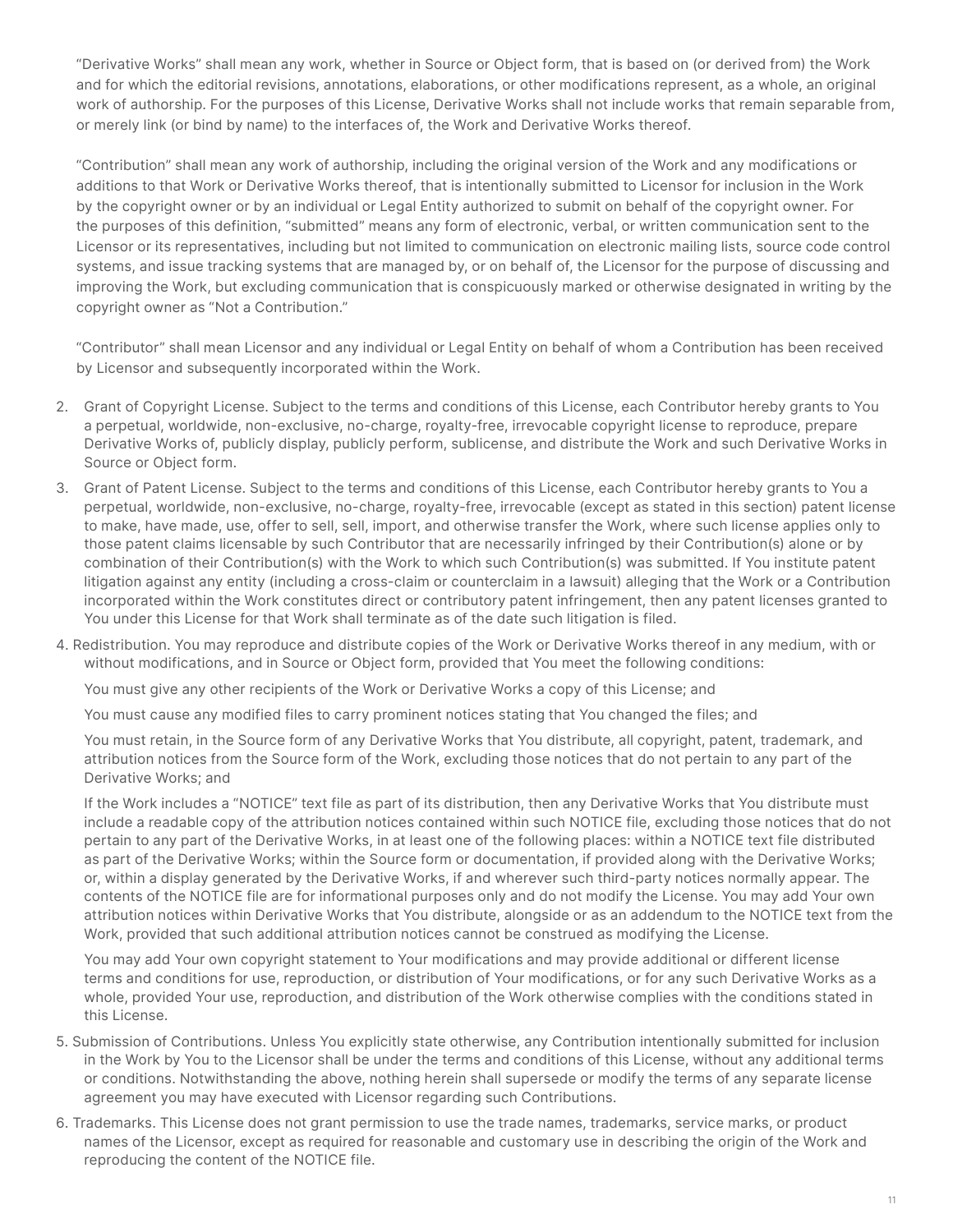- 7. Disclaimer of Warranty. Unless required by applicable law or agreed to in writing, Licensor provides the Work (and each Contributor provides its Contributions) on an "AS IS" BASIS, WITHOUT WARRANTIES OR CONDITIONS OF ANY KIND, either express or implied, including, without limitation, any warranties or conditions of TITLE, NON-INFRINGEMENT, MERCHANTABILITY, or FITNESS FOR A PARTICULAR PURPOSE. You are solely responsible for determining the appropriateness of using or redistributing the Work and assume any risks associated with Your exercise of permissions under this License.
- 8. Limitation of Liability. In no event and under no legal theory, whether in tort (including negligence), contract, or otherwise, unless required by applicable law (such as deliberate and grossly negligent acts) or agreed to in writing, shall any Contributor be liable to You for damages, including any direct, indirect, special, incidental, or consequential damages of any character arising as a result of this License or out of the use or inability to use the Work (including but not limited to damages for loss of goodwill, work stoppage, computer failure or malfunction, or any and all other commercial damages or losses), even if such Contributor has been advised of the possibility of such damages.
- 9. Accepting Warranty or Additional Liability. While redistributing the Work or Derivative Works thereof, You may choose to offer, and charge a fee for, acceptance of support, warranty, indemnity, or other liability obligations and/or rights consistent with this License. However, in accepting such obligations, You may act only on Your own behalf and on Your sole responsibility, not on behalf of any other Contributor, and only if You agree to indemnify, defend, and hold each Contributor harmless for any liability incurred by, or claims asserted against, such Contributor by reason of your accepting any such warranty or additional liability.

#### END OF TERMS AND CONDITIONS

APPENDIX: How to apply the Apache License to your work

To apply the Apache License to your work, attach the following boilerplate notice, with the fields enclosed by brackets "[]" replaced with your own identifying information. (Don't include the brackets!) The text should be enclosed in the appropriate comment syntax for the file format. We also recommend that a file or class name and description of purpose be included on the same "printed page" as the copyright notice for easier identification within third-party archives.

#### Copyright [yyyy] [name of copyright owner]

Licensed under the Apache License, Version 2.0 (the "License"); you may not use this file except in compliance with the License.

You may obtain a copy of the License at http://www.apache.org/licenses/LICENSE-2.0

Unless required by applicable law or agreed to in writing, software distributed under the License is distributed on an "AS IS" BASIS, WITHOUT WARRANTIES OR CONDITIONS OF ANY KIND, either express or implied.

See the License for the specific language governing permissions and limitations under the License.

Artistic License: http://www.opensource.org/licenses/artistic-license-1.0

#### Preamble

The intent of this document is to state the conditions under which a Package may be copied, such that the Copyright Holder maintains some semblance of artistic control over the development of the package, while giving the users of the package the right to use and distribute the Package in a more-or-less customary fashion, plus the right to make reasonable modifications.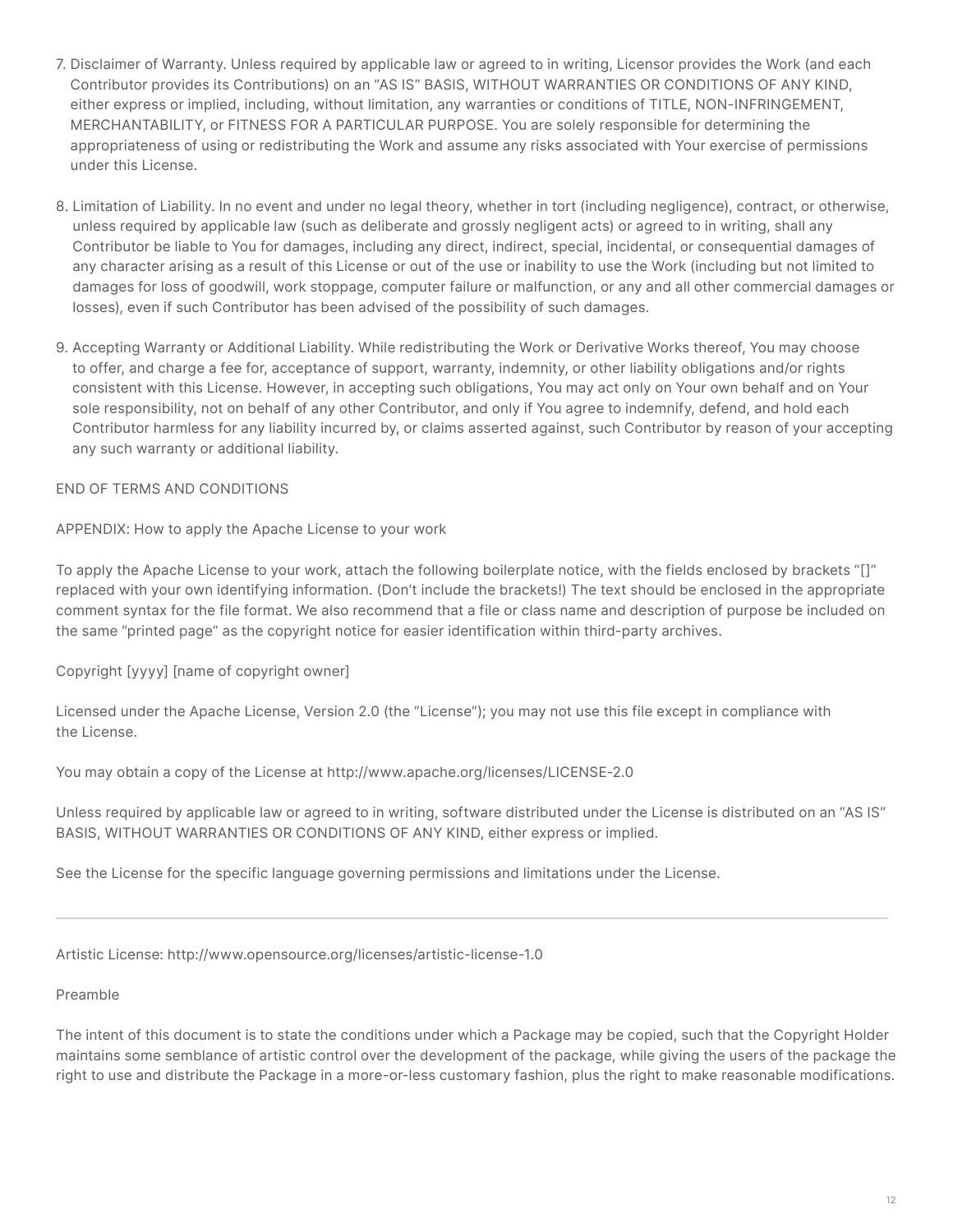#### Definitions:

"Package" refers to the collection of files distributed by the Copyright Holder, and derivatives of that collection of files created through textual modification.

"Standard Version" refers to such a Package if it has not been modified, or has been modified in accordance with the wishes of the Copyright Holder.

"Copyright Holder" is whoever is named in the copyright or copyrights for the package.

"You" is you, if you're thinking about copying or distributing this Package.

"Reasonable copying fee" is whatever you can justify on the basis of media cost, duplication charges, time of people involved, and so on. (You will not be required to justify it to the Copyright Holder, but only to the computing community at large as a market that must bear the fee.)

"Freely Available" means that no fee is charged for the item itself, though there may be fees involved in handling the item. It also means that recipients of the item may redistribute it under the same conditions they received it.

- 1. You may make and give away verbatim copies of the source form of the Standard Version of this Package without restriction, provided that you duplicate all of the original copyright notices and associated disclaimers.
- 2. You may apply bug fixes, portability fixes and other modifications derived from the Public Domain or from the Copyright Holder. A Package modified in such a way shall still be considered the Standard Version.
- 3. You may otherwise modify your copy of this Package in any way, provided that you insert a prominent notice in each changed file stating how and when you changed that file, and provided that you do at least ONE of the following:
- a. place your modifications in the Public Domain or otherwise make them Freely Available, such as by posting said modifications to Usenet or an equivalent medium, or placing the modifications on a major archive site such as ftp. uu.net, or by allowing the Copyright Holder to include your modifications in the Standard Version of the Package.
- b. use the modified Package only within your corporation or organization.
- c. rename any non-standard executables so the names do not conflict with standard executables, which must also be provided, and provide a separate manual page for each non-standard executable that clearly documents how it differs from the Standard Version.
- d. d) make other distribution arrangements with the Copyright Holder.
- 4. You may distribute the programs of this Package in object code or executable form, provided that you do at least ONE of the following:
- a. distribute a Standard Version of the executables and library files, together with instructions (in the manual page or equivalent) on where to get the Standard Version.
- b. accompany the distribution with the machine-readable source of the Package with your modifications.
- c. accompany any non-standard executables with their corresponding Standard Version executables, giving the nonstandard executables non-standard names, and clearly documenting the differences in manual pages (or equivalent), together with instructions on where to get the Standard Version.
- d. make other distribution arrangements with the Copyright Holder.
- 5. You may charge a reasonable copying fee for any distribution of this Package. You may charge any fee you choose for support of this Package. You may not charge a fee for this Package itself. However, you may distribute this Package in aggregate with other (possibly commercial) programs as part of a larger (possibly commercial) software distribution provided that you do not advertise this Package as a product of your own.
- 6. The scripts and library files supplied as input to or produced as output from the programs of this Package do not automatically fall under the copyright of this Package, but belong to whomever generated them, and may be sold commercially, and may be aggregated with this Package.
- 7. C or perl subroutines supplied by you and linked into this Package shall not be considered part of this Package.
- 8. The name of the Copyright Holder may not be used to endorse or promote products derived from this software without specific prior written permission.
- 9. THIS PACKAGE IS PROVIDED "AS IS" AND WITHOUT ANY EXPRESS OR IMPLIED WARRANTIES, INCLUDING, WITHOUT LIMITATION, THE IMPLIED WARRANTIES OF MERCHANTIBILITY AND FITNESS FOR A PARTICULAR PURPOSE.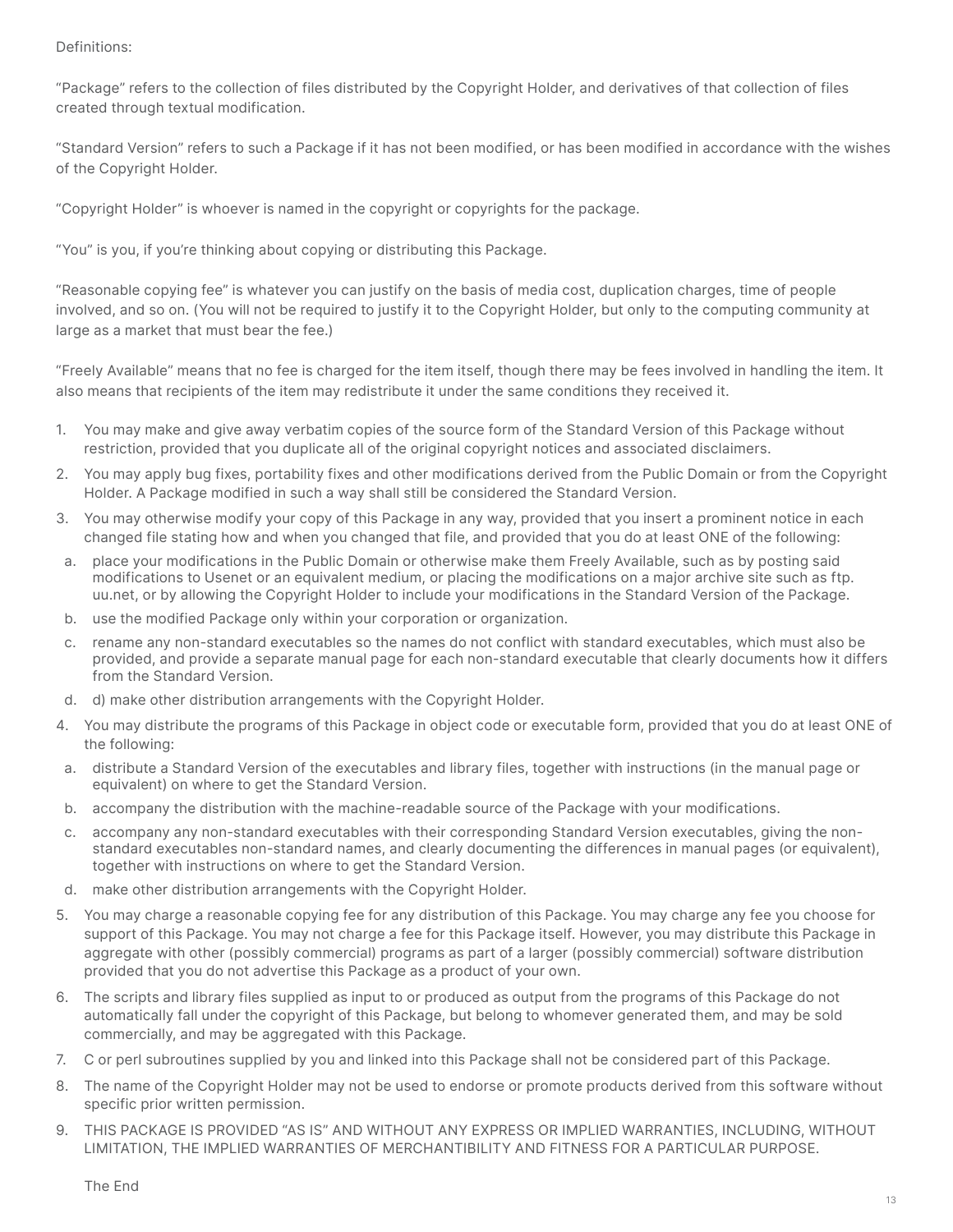mirBase License: ftp://mirbase.org/pub/mirbase/CURRENT/LICENSE

miRBase is in the public domain. It is not copyrighted. You may freely modify, redistribute, or use it for any purpose. See ftp://mirbase.org/pub/mirbase/CURRENT/LICENSE for details, and http://www.mirbase.org/ for information on how to cite miRBse in publications.

BECAUSE MIRBASE IS PROVIDED AT NO COST IN THE PUBLIC DOMAIN, IN NO EVENT SHALL ANY MEMBER OF THE MIRBASE DEVELOPMENT TEAM BE LIABLE TO ANY PARTY FOR DIRECT, INDIRECT, SPECIAL, INCIDENTAL, OR CONSEQUENTIAL DAMAGES ARISING OUT OF THE USE OF THE MIRBASE DATABASE, EVEN IF THE MIRBASE TEAM HAS BEEN ADVISED OF THE POSSIBILITY OF SUCH DAMAGES. TO THE EXTENT PERMITTED BY LAW, MIRBASE SPECIFICALLY DISCLAIMS ANY WARRANTIES, INCLUDING, BUT NOT LIMITED TO, THE IMPLIED WARRANTIES OF MERCHANTABILITY AND FITNESS FOR A PARTICULAR PURPOSE. MIRBASE IS PROVIDED "AS IS" WITHOUT WARRANTY OF ANY KIND. WE ASSUME NO OBLIGATION TO PROVIDE MAINTENANCE, SUPPORT, UPDATES, ENHANCEMENTS, OR MODIFICATIONS.

#### SamTools License: http://sourceforge.net/projects/samtools/

GATK License: http://www.broadinstitute.org/gsa/wiki/index.php/GATK\_licensing

The GATK is an open-source project distributed through a BSD style license:

Copyright (c) 2010, The Broad Institute

Permission is hereby granted, free of charge, to any person obtaining a copy of this software and associated documentation files (the "Software"), to deal in the Software without restriction, including without limitation the rights to use, copy, modify, merge, publish, distribute, sublicense, and/or sell copies of the Software, and to permit persons to whom the Software is furnished to do so, subject to the following conditions:

The above copyright notice and this permission notice shall be included in all copies or substantial portions of the Software.

THE SOFTWARE IS PROVIDED "AS IS", WITHOUT WARRANTY OF ANY KIND, EXPRESS OR IMPLIED, INCLUDING BUT NOT LIMITED TO THE WARRANTIES OF MERCHANTABILITY, FITNESS FOR A PARTICULAR PURPOSE AND NONINFRINGEMENT. IN NO EVENT SHALL THE AUTHORS OR COPYRIGHT HOLDERS BE LIABLE FOR ANY CLAIM, DAMAGES OR OTHER LIABILITY, WHETHER IN AN ACTION OF CONTRACT, TORT OR OTHERWISE, ARISING FROM, OUT OF OR IN CONNECTION WITH THE SOFTWARE OR THE USE OR OTHER DEALINGS IN THE SOFTWARE.

CMake License: http://www.cmake.org/cmake/project/license.html (new BSD License)

CMake - Cross Platform Makefile Generator

Copyright 2000-2009 Kitware, Inc., Insight Software Consortium

All rights reserved.

Redistribution and use in source and binary forms, with or without modification, are permitted provided that the following conditions are met:

- Redistributions of source code must retain the above copyright notice, this list of conditions and the following disclaimer.
- Redistributions in binary form must reproduce the above copyright notice, this list of conditions and the following disclaimer in the documentation and/or other materials provided with the distribution.
- Neither the names of Kitware, Inc., the Insight Software Consortium, nor the names of their contributors may be used to endorse or promote products derived from this software without specific prior written permission.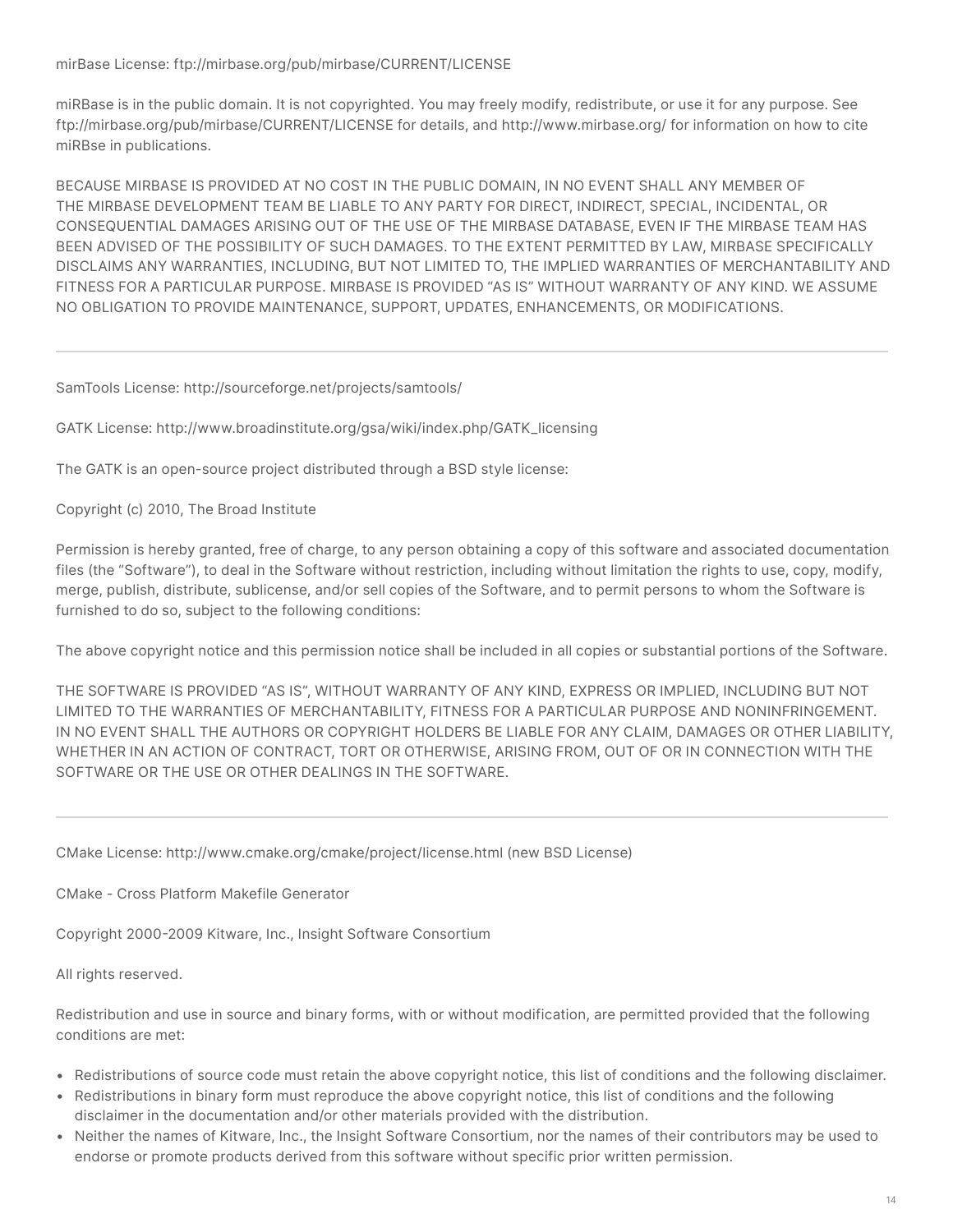THIS SOFTWARE IS PROVIDED BY THE COPYRIGHT HOLDERS AND CONTRIBUTORS "AS IS" AND ANY EXPRESS OR IMPLIED WARRANTIES, INCLUDING, BUT NOT LIMITED TO, THE IMPLIED WARRANTIES OF MERCHANTABILITY AND FITNESS FOR A PARTICULAR PURPOSE ARE DISCLAIMED. IN NO EVENT SHALL THE COPYRIGHT HOLDER OR CONTRIBUTORS BE LIABLE FOR ANY DIRECT, INDIRECT, INCIDENTAL, SPECIAL, EXEMPLARY, OR CONSEQUENTIAL DAMAGES (INCLUDING, BUT NOT LIMITED TO, PROCUREMENT OF SUBSTITUTE GOODS OR SERVICES; LOSS OF USE, DATA, OR PROFITS; OR BUSINESS INTERRUPTION) HOWEVER CAUSED AND ON ANY THEORY OF LIABILITY, WHETHER IN CONTRACT, STRICT LIABILITY, OR TORT (INCLUDING NEGLIGENCE OR OTHERWISE) ARISING IN ANY WAY OUT OF THE USE OF THIS SOFTWARE, EVEN IF ADVISED OF THE POSSIBILITY OF SUCH DAMAGE.

Zlib License: http://zlib.net/zlib\_license.html

/\* zlib.h -- interface of the 'zlib' general purpose compression library version 1.2.6, January 29th, 2012

Copyright (C) 1995-2012 Jean-loup Gailly and Mark Adler

This software is provided 'as-is', without any express or implied warranty. In no event will the authors be held liable for any damages arising from the use of this software.

Permission is granted to anyone to use this software for any purpose, including commercial applications, and to alter it and redistribute it freely, subject to the following restrictions:

- 1. The origin of this software must not be misrepresented; you must not claim that you wrote the original software. If you use this software in a product, an acknowledgment in the product documentation would be appreciated but is not required.
- 2. Altered source versions must be plainly marked as such, and must not be misrepresented as being the original software.
- 3. This notice may not be removed or altered from any source distribution.

Jean-loup Gailly

Mark Adler

Boost License: http://www.boost.org/users/license.html

Boost Software License - Version 1.0 - August 17th, 2003

Permission is hereby granted, free of charge, to any person or organization obtaining a copy of the software and accompanying documentation covered by this license (the "Software") to use, reproduce, display, distribute, execute, and transmit the Software, and to prepare derivative works of the Software, and to permit third-parties to whom the Software is furnished to do so, all subject to the following:

The copyright notices in the Software and this entire statement, including the above license grant, this restriction and the following disclaimer, must be included in all copies of the Software, in whole or in part, and all derivative works of the Software, unless such copies or derivative works are solely in the form of machine-executable object code generated by a source language processor.

THE SOFTWARE IS PROVIDED "AS IS", WITHOUT WARRANTY OF ANY KIND, EXPRESS OR IMPLIED, INCLUDING BUT NOT LIMITED TO THE WARRANTIES OF MERCHANTABILITY, FITNESS FOR A PARTICULAR PURPOSE, TITLE AND NON-INFRINGEMENT. IN NO EVENT SHALL THE COPYRIGHT HOLDERS OR ANYONE DISTRIBUTING THE SOFTWARE BE LIABLE FOR ANY DAMAGES OR OTHER LIABILITY, WHETHER IN CONTRACT, TORT OR OTHERWISE, ARISING FROM, OUT OF OR IN CONNECTION WITH THE SOFTWARE OR THE USE OR OTHER DEALINGS IN THE SOFTWARE.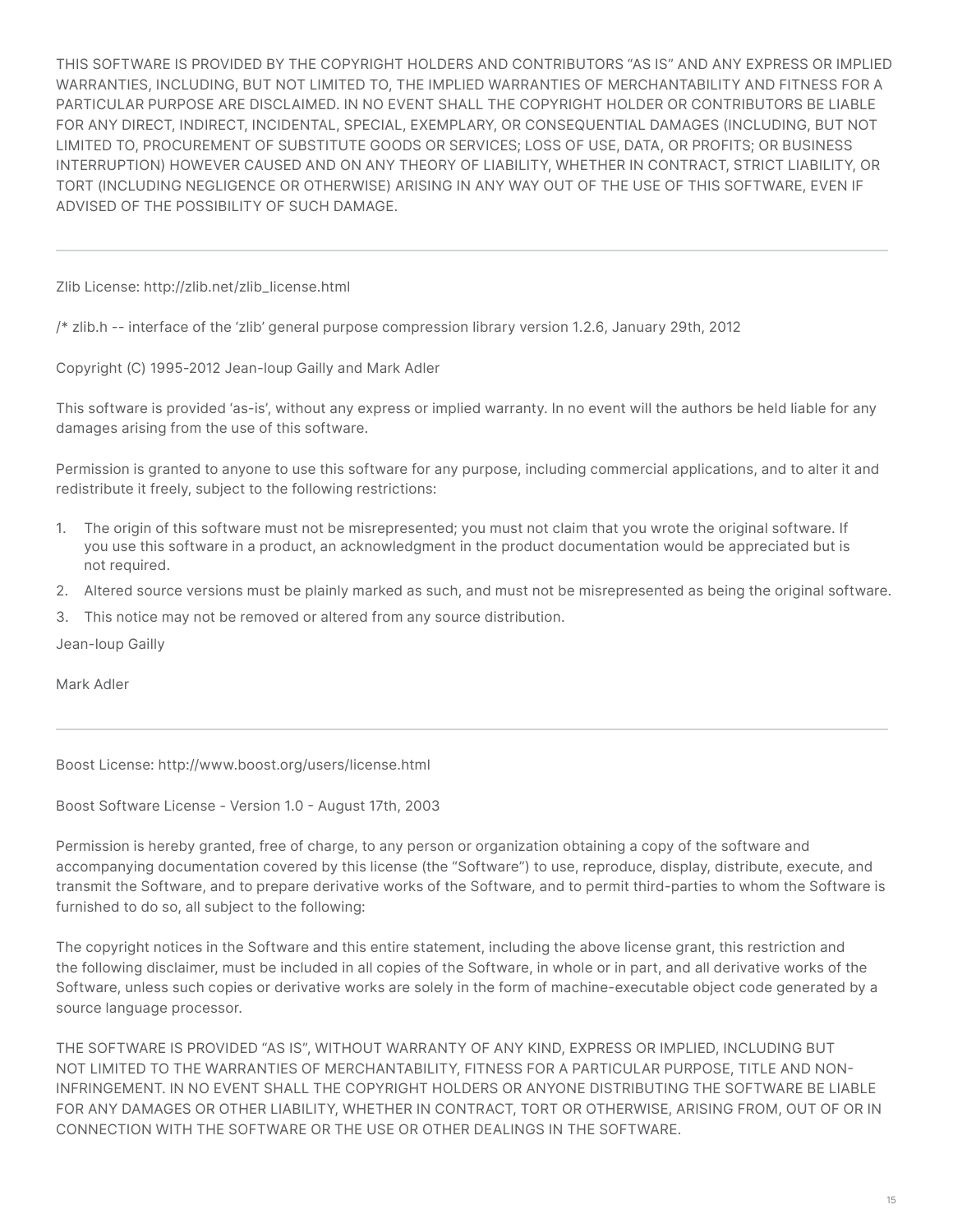Java license http://www.oracle.com/technetwork/java/javase/downloads/jre-6u31-download-1501637.html

#### Oracle Binary Code License Agreement for the Java SE Platform Products and JavaFX

ORACLE AMERICA, INC. ("ORACLE"), FOR AND ON BEHALF OF ITSELF AND ITS SUBSIDIARIES AND AFFILIATES UNDER COMMON CONTROL, IS WILLING TO LICENSE THE SOFTWARE TO YOU ONLY UPON THE CONDITION THAT YOU ACCEPT ALL OF THE TERMS CONTAINED IN THIS BINARY CODE LICENSE AGREEMENT AND SUPPLEMENTAL LICENSE TERMS (COLLECTIVELY "AGREEMENT"). PLEASE READ THE AGREEMENT CAREFULLY. BY SELECTING THE "ACCEPT LICENSE AGREEMENT" (OR THE EQUIVALENT) BUTTON AND/OR BY USING THE SOFTWARE YOU ACKNOWLEDGE THAT YOU HAVE READ THE TERMS AND AGREE TO THEM. IF YOU ARE AGREEING TO THESE TERMS ON BEHALF OF A COMPANY OR OTHER LEGAL ENTITY, YOU REPRESENT THAT YOU HAVE THE LEGAL AUTHORITY TO BIND THE LEGAL ENTITY TO THESE TERMS. IF YOU DO NOT HAVE SUCH AUTHORITY, OR IF YOU DO NOT WISH TO BE BOUND BY THE TERMS, THEN SELECT THE "DECLINE LICENSE AGREEMENT" (OR THE EQUIVALENT) BUTTON AND YOU MUST NOT USE THE SOFTWARE ON THIS SITE OR ANY OTHER MEDIA ON WHICH THE SOFTWARE IS CONTAINED.

- 1. DEFINITIONS. "Software" means the software identified above in binary form that you selected for download, install or use (in the version You selected for download, install or use) from Oracle or its authorized licensees, any other machine readable materials (including, but not limited to, libraries, source files, header files, and data files), any updates or error corrections provided by Oracle, and any user manuals, programming guides and other documentation provided to you by Oracle under this Agreement. "General Purpose Desktop Computers and Servers" means computers, including desktop and laptop computers, or servers, used for general computing functions under end user control (such as but not specifically limited to email, general purpose Internet browsing, and office suite productivity tools). The use of Software in systems and solutions that provide dedicated functionality (other than as mentioned above) or designed for use in embedded or function-specific software applications, for example but not limited to: Software embedded in or bundled with industrial control systems, wireless mobile telephones, wireless handheld devices, netbooks, kiosks, TV/STB, Blu-ray Disc devices, telematics and network control switching equipment, printers and storage management systems, and other related systems are excluded from this definition and not licensed under this Agreement. "Programs" means (a) Java technology applets and applications intended to run on the Java Platform, Standard Edition platform on Javaenabled General Purpose Desktop Computers and Servers; and (b) JavaFX technology applications intended to run on the JavaFX Runtime on JavaFX-enabled General Purpose Desktop Computers and Servers. Commercial Features means those features identified in Table 1-1 (Commercial Features In Java SE Product Editions) of the Java SE documentation accessible at http://www.oracle.com/technetwork/java/javase/documentation/index.html. README File means the README file for the Software accessible at http://www.oracle.com/technetwork/java/javase/documentation/index.html.
- 2. LICENSE TO USE. Subject to the terms and conditions of this Agreement including, but not limited to, the Java Technology Restrictions of the Supplemental License Terms, Oracle grants you a non-exclusive, non-transferable, limited license without license fees to reproduce and use internally the Software complete and unmodified for the sole purpose of running Programs. THE LICENSE SET FORTH IN THIS SECTION 2 DOES NOT EXTEND TO THE COMMERCIAL FEATURES. YOUR RIGHTS AND OBLIGATIONS RELATED TO THE COMMERCIAL FEATURES ARE AS SET FORTH IN THE SUPPLEMENTAL TERMS ALONG WITH ADDITIONAL LICENSES FOR DEVELOPERS AND PUBLISHERS.
- 3. RESTRICTIONS. Software is copyrighted. Title to Software and all associated intellectual property rights is retained by Oracle and/or its licensors. Unless enforcement is prohibited by applicable law, you may not modify, decompile, or reverse engineer Software. You acknowledge that the Software is developed for general use in a variety of information management applications; it is not developed or intended for use in any inherently dangerous applications, including applications that may create a risk of personal injury. If you use the Software in dangerous applications, then you shall be responsible to take all appropriate fail-safe, backup, redundancy, and other measures to ensure its safe use. Oracle disclaims any express or implied warranty of fitness for such uses. No right, title or interest in or to any trademark, service mark, logo or trade name of Oracle or its licensors is granted under this Agreement. Additional restrictions for developers and/or publishers licenses are set forth in the Supplemental License Terms.
- 4. DISCLAIMER OF WARRANTY. THE SOFTWARE IS PROVIDED "AS IS" WITHOUT WARRANTY OF ANY KIND. ORACLE FURTHER DISCLAIMS ALL WARRANTIES, EXPRESS AND IMPLIED, INCLUDING WITHOUT LIMITATION, ANY IMPLIED WARRANTIES OF MERCHANTABILITY, FITNESS FOR A PARTICULAR PURPOSE OR NONINFRINGEMENT.
- 5. LIMITATION OF LIABILITY. IN NO EVENT SHALL ORACLE BE LIABLE FOR ANY INDIRECT, INCIDENTAL, SPECIAL, PUNITIVE OR CONSEQUENTIAL DAMAGES, OR DAMAGES FOR LOSS OF PROFITS, REVENUE, DATA OR DATA USE, INCURRED BY YOU OR ANY THIRD PARTY, WHETHER IN AN ACTION IN CONTRACT OR TORT, EVEN IF ORACLE HAS BEEN ADVISED OF THE POSSIBILITY OF SUCH DAMAGES. ORACLE'S ENTIRE LIABILITY FOR DAMAGES HEREUNDER SHALL IN NO EVENT EXCEED ONE THOUSAND DOLLARS (U.S. \$1,000).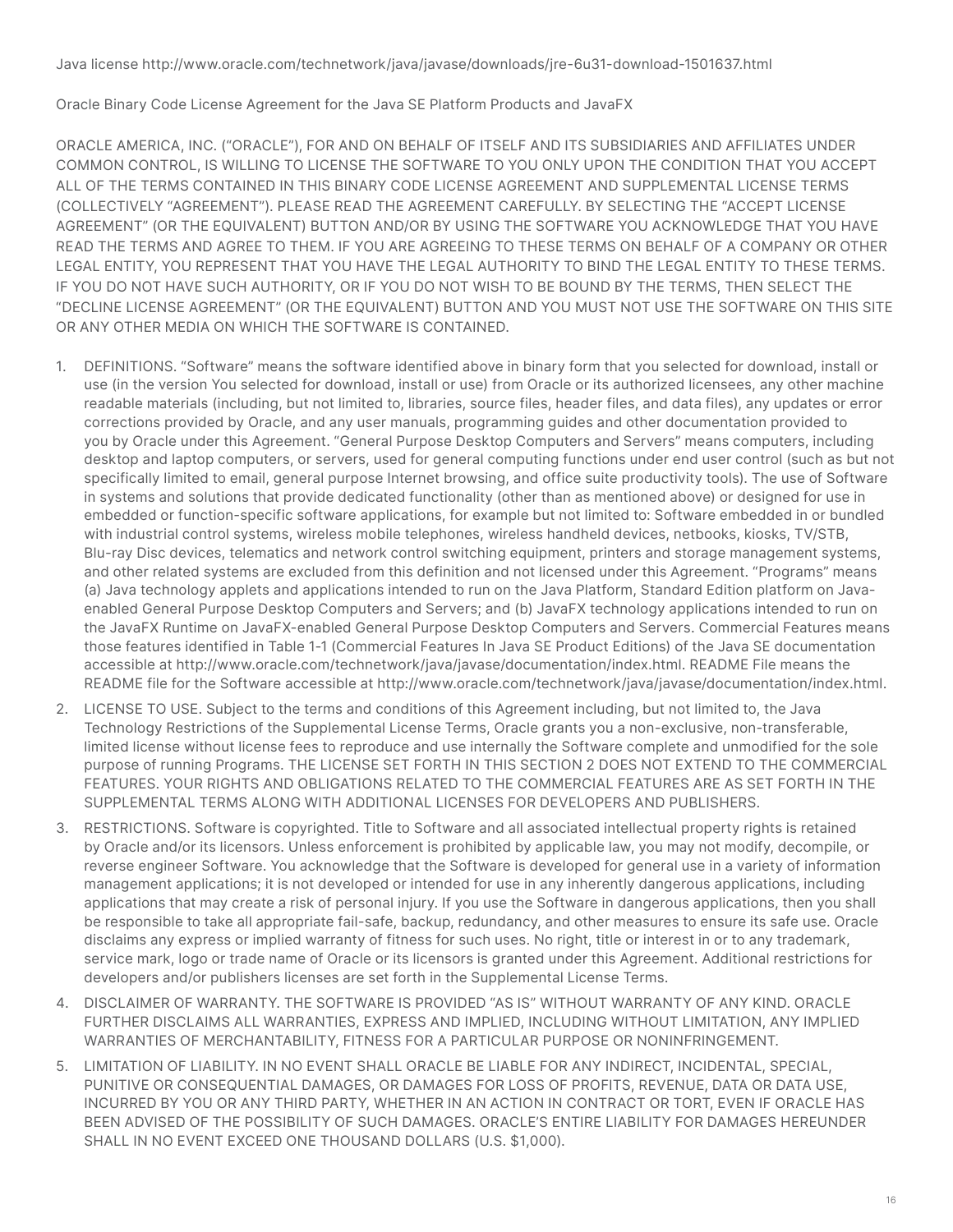- 6. TERMINATION. This Agreement is effective until terminated. You may terminate this Agreement at any time by destroying all copies of Software. This Agreement will terminate immediately without notice from Oracle if you fail to comply with any provision of this Agreement. Either party may terminate this Agreement immediately should any Software become, or in either party's opinion be likely to become, the subject of a claim of infringement of any intellectual property right. Upon termination, you must destroy all copies of Software.
- 7. EXPORT REGULATIONS. You agree that U.S. export control laws and other applicable export and import laws govern your use of the Software, including technical data; additional information can be found on Oracle's Global Trade Compliance web site (http://www.oracle.com/products/export). You agree that neither the Software nor any direct product thereof will be exported, directly, or indirectly, in violation of these laws, or will be used for any purpose prohibited by these laws including, without limitation, nuclear, chemical, or biological weapons proliferation.
- 8. TRADEMARKS AND LOGOS. You acknowledge and agree as between you and Oracle that Oracle owns the ORACLE and JAVA trademarks and all ORACLE- and JAVA-related trademarks, service marks, logos and other brand designations ("Oracle Marks"), and you agree to comply with the Third Party Usage Guidelines for Oracle Trademarks currently located at http://www.oracle.com/us/legal/third-party-trademarks/index.html. Any use you make of the Oracle Marks inures to Oracle's benefit.
- 9. U.S. GOVERNMENT LICENSE RIGHTS. If Software is being acquired by or on behalf of the U.S. Government or by a U.S. Government prime contractor or subcontractor (at any tier), then the Government's rights in Software and accompanying documentation shall be only those set forth in this Agreement.
- 10. GOVERNING LAW. This agreement is governed by the substantive and procedural laws of California. You and Oracle agree to submit to the exclusive jurisdiction of, and venue in, the courts of San Francisco, or Santa Clara counties in California in any dispute arising out of or relating to this agreement.
- 11. SEVERABILITY. If any provision of this Agreement is held to be unenforceable, this Agreement will remain in effect with the provision omitted, unless omission would frustrate the intent of the parties, in which case this Agreement will immediately terminate.
- 12. INTEGRATION. This Agreement is the entire agreement between you and Oracle relating to its subject matter. It supersedes all prior or contemporaneous oral or written communications, proposals, representations and warranties and prevails over any conflicting or additional terms of any quote, order, acknowledgment, or other communication between the parties relating to its subject matter during the term of this Agreement. No modification of this Agreement will be binding, unless in writing and signed by an authorized representative of each party.

#### SUPPLEMENTAL LICENSE TERMS

These Supplemental License Terms add to or modify the terms of the Binary Code License Agreement. Capitalized terms not defined in these Supplemental Terms shall have the same meanings ascribed to them in the Binary Code License Agreement. These Supplemental Terms shall supersede any inconsistent or conflicting terms in the Binary Code License Agreement, or in any license contained within the Software.

- A. COMMERCIAL FEATURES. You may not use the Commercial Features for running Programs, Java applets or applications in your internal business operations or for any commercial or production purpose, or for any purpose other than as set forth in Sections B, C, D and E of these Supplemental Terms. If You want to use the Commercial Features for any purpose other than as permitted in this Agreement, You must obtain a separate license from Oracle.
- B. SOFTWARE INTERNAL USE FOR DEVELOPMENT LICENSE GRANT. Subject to the terms and conditions of this Agreement and restrictions and exceptions set forth in the README File incorporated herein by reference, including, but not limited to the Java Technology Restrictions of these Supplemental Terms, Oracle grants you a non-exclusive, non-transferable, limited license without fees to reproduce internally and use internally the Software complete and unmodified for the purpose of designing, developing, and testing your Programs.
- C. LICENSE TO DISTRIBUTE SOFTWARE. Subject to the terms and conditions of this Agreement and restrictions and exceptions set forth in the README File, including, but not limited to the Java Technology Restrictions and Limitations on Redistribution of these Supplemental Terms, Oracle grants you a non-exclusive, non-transferable, limited license without fees to reproduce and distribute the Software, provided that (i) you distribute the Software complete and unmodified and only bundled as part of, and for the sole purpose of running, your Programs, (ii) the Programs add significant and primary functionality to the Software, (iii) you do not distribute additional software intended to replace any component(s) of the Software, (iv) you do not remove or alter any proprietary legends or notices contained in the Software, (v) you only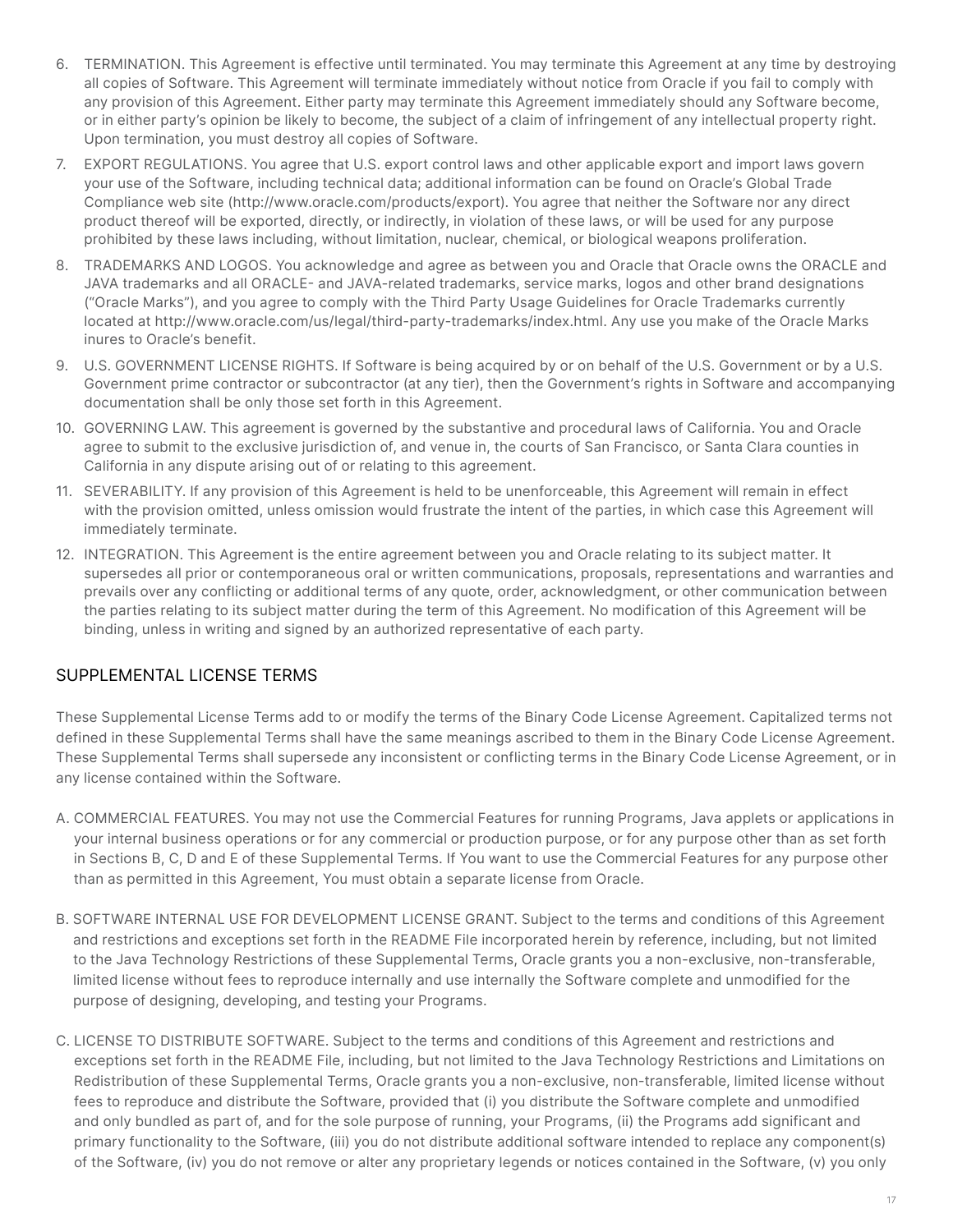distribute the Software subject to a license agreement that: (a) is a complete, unmodified reproduction of this Agreement; or (b) protects Oracle's interests consistent with the terms contained in this Agreement and that includes the notice set forth in Section H, and (vi) you agree to defend and indemnify Oracle and its licensors from and against any damages, costs, liabilities, settlement amounts and/or expenses (including attorneys' fees) incurred in connection with any claim, lawsuit or action by any third party that arises or results from the use or distribution of any and all Programs and/or Software. The license set forth in this Section C does not extend to the Software identified in Section G.

- D. LICENSE TO DISTRIBUTE REDISTRIBUTABLES. Subject to the terms and conditions of this Agreement and restrictions and exceptions set forth in the README File, including but not limited to the Java Technology Restrictions and Limitations on Redistribution of these Supplemental Terms, Oracle grants you a non-exclusive, non-transferable, limited license without fees to reproduce and distribute those files specifically identified as redistributable in the README File ("Redistributables") provided that: (i) you distribute the Redistributables complete and unmodified, and only bundled as part of Programs, (ii) the Programs add significant and primary functionality to the Redistributables, (iii) you do not distribute additional software intended to supersede any component(s) of the Redistributables (unless otherwise specified in the applicable README File), (iv) you do not remove or alter any proprietary legends or notices contained in or on the Redistributables, (v) you only distribute the Redistributables pursuant to a license agreement that: (a) is a complete, unmodified reproduction of this Agreement; or (b) protects Oracle's interests consistent with the terms contained in the Agreement and includes the notice set forth in Section H, (vi) you agree to defend and indemnify Oracle and its licensors from and against any damages, costs, liabilities, settlement amounts and/or expenses (including attorneys' fees) incurred in connection with any claim, lawsuit or action by any third party that arises or results from the use or distribution of any and all Programs and/or Software. The license set forth in this Section D does not extend to the Software identified in Section G.
- E. DISTRIBUTION BY PUBLISHERS. This section pertains to your distribution of the JavaTM SE Development Kit Software (JDK) with your printed book or magazine (as those terms are commonly used in the industry) relating to Java technology ("Publication"). Subject to and conditioned upon your compliance with the restrictions and obligations contained in the Agreement, Oracle hereby grants to you a non-exclusive, nontransferable limited right to reproduce complete and unmodified copies of the JDK on electronic media (the "Media") for the sole purpose of inclusion and distribution with your Publication(s), subject to the following terms: (i) You may not distribute the JDK on a stand-alone basis; it must be distributed with your Publication(s); (ii) You are responsible for downloading the JDK from the applicable Oracle web site; (iii) You must refer to the JDK as JavaTM SE Development Kit; (iv) The JDK must be reproduced in its entirety and without any modification whatsoever (including with respect to all proprietary notices) and distributed with your Publication subject to a license agreement that is a complete, unmodified reproduction of this Agreement; (v) The Media label shall include the following information: Copyright [YEAR], Oracle America, Inc. All rights reserved. Use is subject to license terms. ORACLE and JAVA trademarks and all ORACLE- and JAVA-related trademarks, service marks, logos and other brand designations are trademarks or registered trademarks of Oracle in the U.S. and other countries. [YEAR] is the year of Oracle's release of the Software; the year information can typically be found in the Softwares About box or screen. This information must be placed on the Media label in such a manner as to only apply to the JDK; (vi) You must clearly identify the JDK as Oracle's product on the Media holder or Media label, and you may not state or imply that Oracle is responsible for any third-party software contained on the Media; (vii) You may not include any third party software on the Media which is intended to be a replacement or substitute for the JDK; (viii) You agree to defend and indemnify Oracle and its licensors from and against any damages, costs, liabilities, settlement amounts and/or expenses (including attorneys' fees) incurred in connection with any claim, lawsuit or action by any third party that arises or results from the use or distribution of the JDK and/or the Publication; ; and (ix) You shall provide Oracle with a written notice for each Publication; such notice shall include the following information: (1) title of Publication, (2) author(s), (3) date of Publication, and (4) ISBN or ISSN numbers. Such notice shall be sent to Oracle America, Inc., 500 Oracle Parkway, Redwood Shores, California 94065 U.S.A, Attention: General Counsel.
- F. JAVA TECHNOLOGY RESTRICTIONS. You may not create, modify, or change the behavior of, or authorize your licensees to create, modify, or change the behavior of, classes, interfaces, or subpackages that are in any way identified as "java", "javax", "sun", oracle or similar convention as specified by Oracle in any naming convention designation.
- G. LIMITATIONS ON REDISTRIBUTION. You may not redistribute or otherwise transfer: (a) JavaFX Runtime prior to version 2.0.2, (b) JavaFX Development Kit prior to version 2.0.2, or (c) any and all patches, bug fixes and updates made available by Oracle through Oracle Premier Support, including those made available under Oracle's Java SE Support program.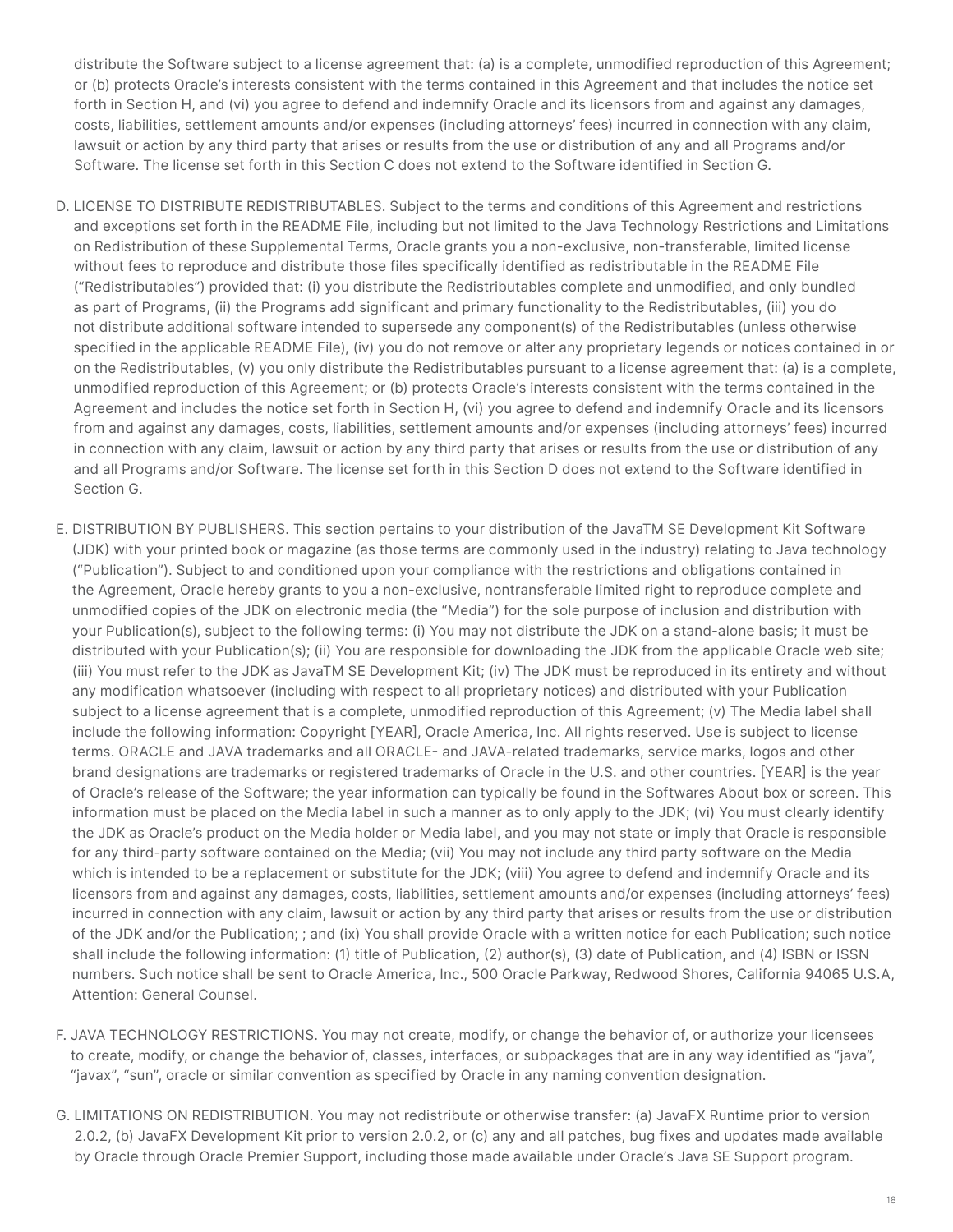- H. COMMERCIAL FEATURES NOTICE. For purpose of complying with Supplemental Term Section C.(v)(b) and D.(v)(b), your license agreement shall include the following notice, where the notice is displayed in a manner that anyone using the Software will see the notice: Use of the Commercial Features for any commercial or production purpose requires a separate license from Oracle. Commercial Features means those features identified Table 1-1 (Commercial Features In Java SE Product Editions) of the Java SE documentation accessible at http://www.oracle.com/technetwork/java/javase/ documentation/index.html
- I. SOURCE CODE. Software may contain source code that, unless expressly licensed for other purposes, is provided solely for reference purposes pursuant to the terms of this Agreement. Source code may not be redistributed unless expressly provided for in this Agreement.
- J. THIRD PARTY CODE. Additional copyright notices and license terms applicable to portions of the Software are set forth in the THIRDPARTYLICENSEREADME file accessible at http://www.oracle.com/technetwork/java/javase/documentation/ index.html. In addition to any terms and conditions of any third party opensource/freeware license identified in the THIRDPARTYLICENSEREADME file, the disclaimer of warranty and limitation of liability provisions in paragraphs 4 and 5 of the Binary Code License Agreement shall apply to all Software in this distribution.
- K. TERMINATION FOR INFRINGEMENT. Either party may terminate this Agreement immediately should any Software become, or in either party's opinion be likely to become, the subject of a claim of infringement of any intellectual property right.
- L. INSTALLATION AND AUTO-UPDATE. The Software's installation and auto-update processes transmit a limited amount of data to Oracle (or its service provider) about those specific processes to help Oracle understand and optimize them. Oracle does not associate the data with personally identifiable information. You can find more information about the data Oracle collects as a result of your Software download at http://www.oracle.com/technetwork/java/javase/documentation/ index.html.

For inquiries please contact: Oracle America, Inc., 500 Oracle Parkway, Redwood Shores, California 94065, USA.

#### ILLUMINA iSAAC OPEN SOURCE LICENSE

Contributor means someone who Modified the Software.

Commercial Entity means for-profit entities. Academic universities and other bona fide non-profit entities are not Commercial Entities.

Commercial Useand grammatical variations (e.g., Commercial and Commercialize) means any use that is undertaken for the purpose of profit or other commercial gain, except use or sale of the Software as part of a SaaS Bundle,which is prohibited; see below. Sale of Software or products that include Software, use of Software in the provision of sequencing and other data-generating services (except not as a SaaS Bundle), and software support services are three examples (non-limiting) of Commercial Use.

Modifications means any changes made to the Software, including combinations with other software; Modify means to make Modifications.

Redistribution means giving (by any means, including selling) the Software to anyone else, whether inside or outside of your organization.

SaaS Bundle means a bundle of software that are used, offered, provided or sold as a local or hosted solution provided for a fee or other compensation, including (without limitation) providing software at no cost in connection with, or to induce, a sale of computing equipment. SaaS means software as a service.

Software means the iSAAC software, with or without Modifications.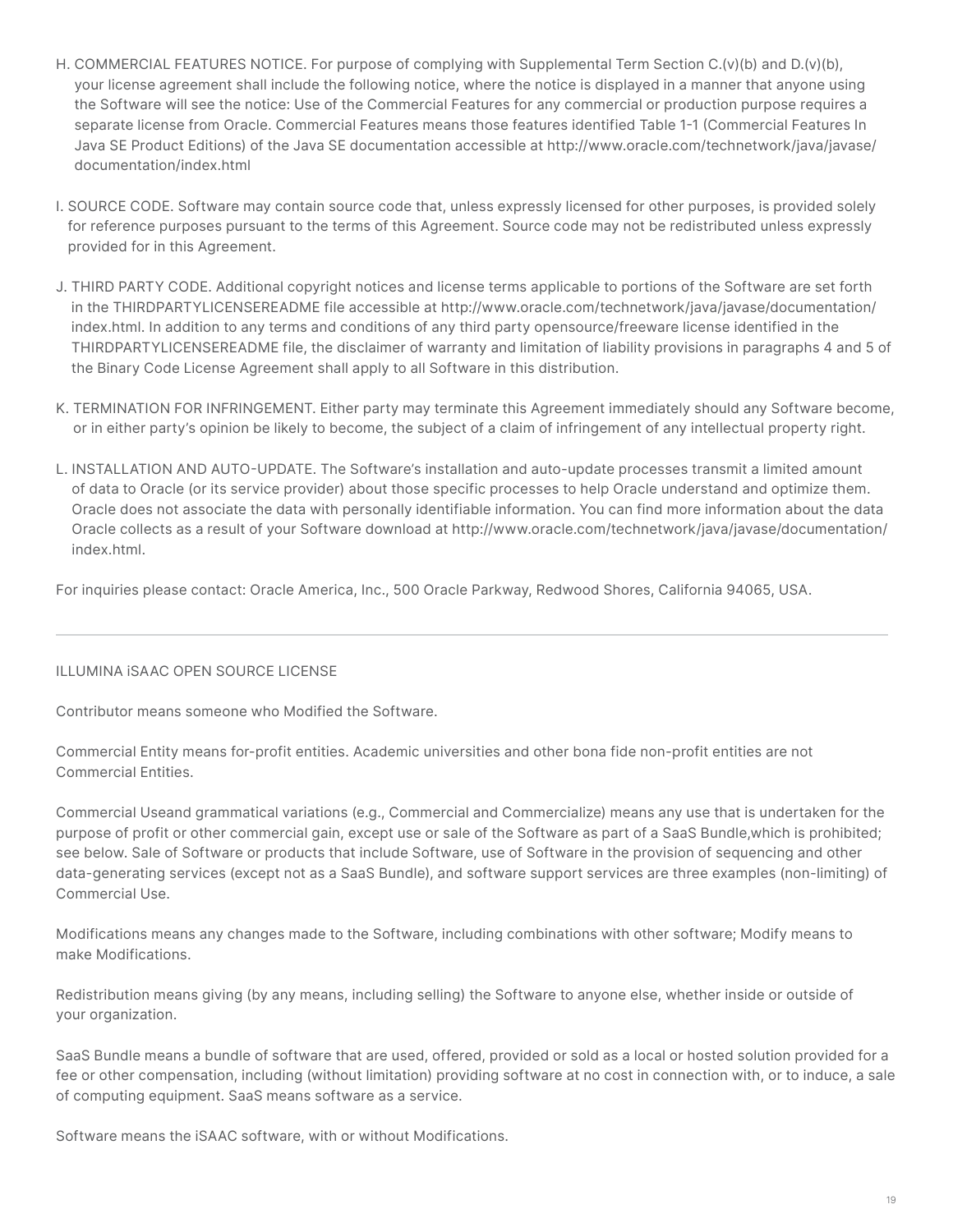- 1. Redistribution and Use of Software. Subject to the terms and conditions of this License, you are permitted to Redistribute and use the Software in source and binary forms, with or without Modification, provided that the following conditions are met:
- a. Redistributions of Software source code must retain the above copyright notice, this list of conditions (a-e) and the disclaimer that follows;
- b. Redistributions of Software in source or in binary form must include a copy of this License in the read-me file, documentation and other materials provided with the Distribution;
- c. The name of Illumina, Inc. or the names of any Contributors must not be used to endorse or promote products derived from this Software without specific prior written permission from Illumina or the Contributor(s);
- d. Commercial Use of the Software (including sale of the Software, use to provide sequencing services, or use in a service to provide Software support) in connection with non-Illumina-branded equipment requires the specific prior written permission of Illumina (see Paragraph 4b); and
- e. This License gives you the right to (i) use the Software for all non-Commercial Uses to process data generated on any brand of equipment, (ii) use the Software for Commercial Use in connection with Illumina-branded equipment (e.g., sell Software for use on Illumina equipment, use Software to process data generated on Illumina-branded equipment, provide support for Software designed to run on Illumina equipment), and (iii) only after receiving specific prior written permission from Illumina (see Paragraph 4b), use the Software for Commercial Use in connection with non-Illuminabranded equipment in accordance with Illuminas written permission.
- 2. Modifications to Software. Subject to the terms and conditions of this License, you are permitted to Modify the Software source code provided that the following conditions are met:
- a. You make the Modifications (source) publicly available (e.g., posting at a designated website);
- b. You ensure and hereby agree that the modified Software is subject to the terms and conditions of this License;
- c. You do not make any Modifications that could require that this Software be licensed under terms other than those in this License (e.g., do not subject this Software to terms of a GPL license); and
- d. For Commercial Entities only, you inform Illumina (address below) of the Modifications you make, in addition to making the Modifications publicly available.
- 3. Software Support. It is Illuminas intent and desire that the Software be continuously developed through a robust and collaborative community effort. We chose the terms and conditions in this License to encourage such innovation, and purposely avoided burdensome legal obstacles that can stall a community development project. It is our hope that the development community will be a rich resource of answers, fixes, and other technical assistance in open user forums and other venues that will provide technical support to users of Modified Software. Accordingly, Illumina does not provide technical support or warranty (see paragraph 5 below) for Modified versions of the Software. Illumina will, however, continue to offer our usual technical support for the identified version of iSAAC posted at the download section of the Illumina website www.illumina.com.
- 4. Commercialization. Subject to the terms and conditions of this License:
- a. If you are interested in moving beyond development and would like to Commercialize the Software for use in connection with Illumina-branded equipment (such as selling the Software, including the Software in Commercial products, or providing services to support the Software), then this License gives you the right to do so pursuant to Paragraph 1(e)(ii).
- b. If you would like to Commercialize the Software, including sell the Software, using it in services, or provide a service to support the Software, all in connection with non-Illumina branded equipment, then you are required to request and receive Illuminas permission before doing so. If this is the case, then contact Illumina before you begin any Commercial activity and let us know what you have in mind. Unless your Commercial plans are contrary to our interests, it is likely that we will grant you permission to develop or use the Software for the Commercial purpose you have in mind.
- c. This License does not give you any right to use or sell the Software (original or Modified; for a fee, other consideration, or for no fee in connection with sale of computing equipment) as a part of a SaaS Bundle and you agree that you will not use or sell the Software as part of a SaaS Bundle, regardless of whether the sequencing platform is Illuminabranded or non-Illumina branded.
- 5. Disclaimer. THIS SOFTWARE IS PROVIDED BY THE COPYRIGHT HOLDERS AND CONTRIBUTORS "AS IS" AND WITHOUT ANY TECHNICAL SUPPORT (EXCEPT AS MAY BE EXPRESSLY STATED IN THIS LICENSE), UPDATES, OR FIXES. ANY AND ALL EXPRESS OR IMPLIED WARRANTIES, INCLUDING, BUT NOT LIMITED TO, THE IMPLIED WARRANTIES OF MERCHANTABILITY, INFRINGEMENT, AND FITNESS FOR A PARTICULAR PURPOSE ARE EXPRESSLY DISCLAIMED. IN NO EVENT SHALL THE COPYRIGHT HOLDER OR CONTRIBUTORS BE LIABLE FOR ANY DIRECT, INDIRECT, INCIDENTAL, SPECIAL, EXEMPLARY, OR CONSEQUENTIAL DAMAGES (INCLUDING, BUT NOT LIMITED TO, PROCUREMENT OF SUBSTITUTE GOODS OR SERVICES; LOSS OF USE, DATA, OR PROFITS; OR BUSINESS INTERRUPTION) HOWEVER CAUSED AND ON ANY THEORY OF LIABILITY, WHETHER IN CONTRACT, STRICT LIABILITY, OR TORT (INCLUDING NEGLIGENCE OR OTHERWISE) ARISING IN ANY WAY OUT OF THE USE OF THIS SOFTWARE, EVEN IF ADVISED OF THE POSSIBILITY OF SUCH DAMAGE.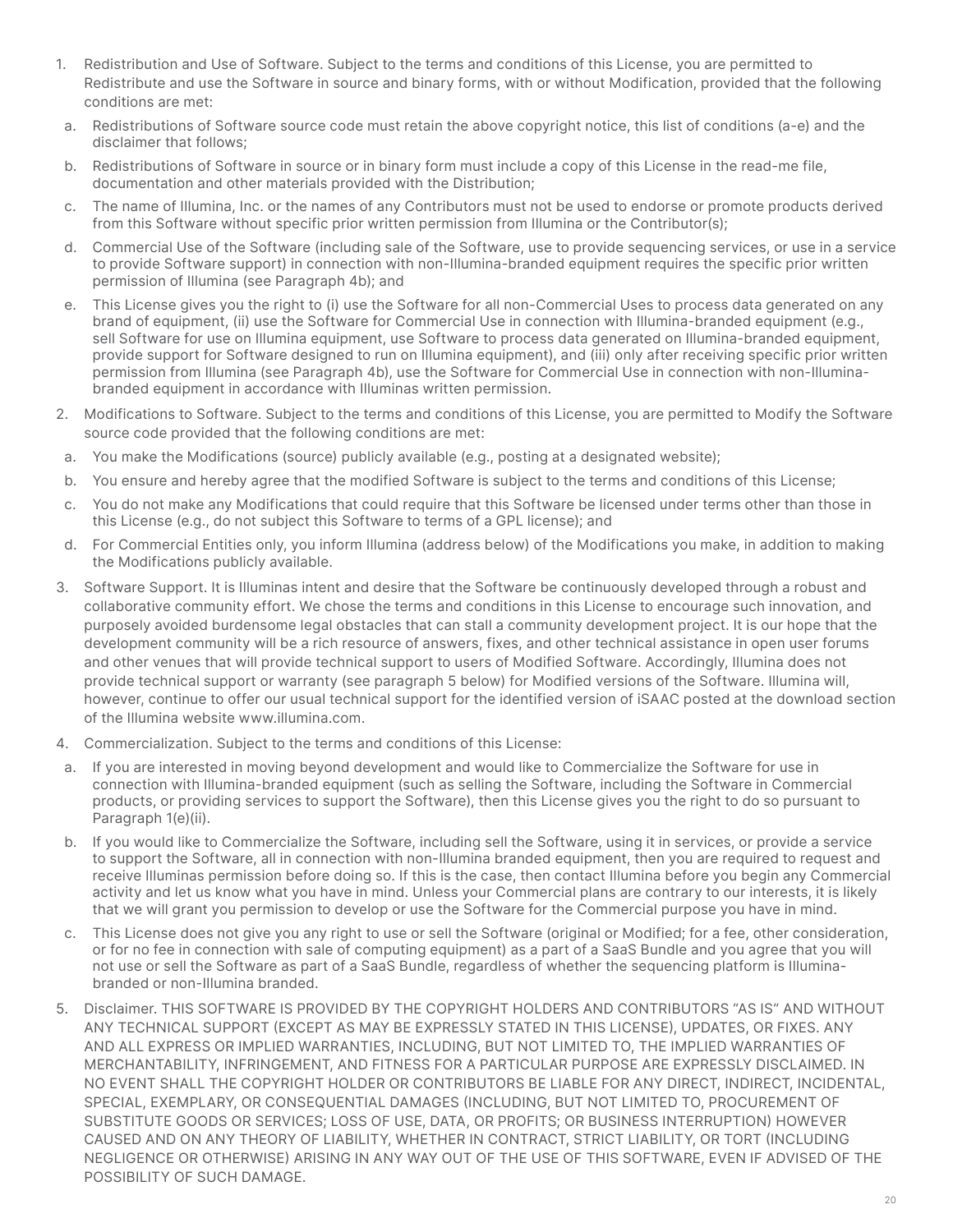- 6. Third Party Software. Any third party software that you use with the Software covered under this License, is subject to terms and conditions of the applicable third party software license. You should not use such third party Software unless you agree to the terms of any applicable third party software license.
- 7. Rights. You are granted rights under this License to use (for Commercial Uses and non-Commercial Uses only as stated), Redistribute and Modify the Software as expressly stated in this License in exchange for your agreement to abide by the terms and conditions of this License. If you do not or cannot agree to the terms and conditions of this License, then you do not have any rights that would otherwise be granted under this License, including no right to use, Redistribute or Modify the Software.

Python license (applies to 2.2 and above - see http://docs.python.org/2/license.html):

PSF LICENSE AGREEMENT FOR PYTHON 2.7.6

This LICENSE AGREEMENT is between the Python Software Foundation (PSF), and the Individual or Organization (Licensee) accessing and otherwise using Python 2.7.6 software in source or binary form and its associated documentation.

Subject to the terms and conditions of this License Agreement, PSF hereby grants Licensee a nonexclusive, royalty-free, world-wide license to reproduce, analyze, test, perform and/or display publicly, prepare derivative works, distribute, and otherwise use Python 2.7.6 alone or in any derivative version, provided, however, that PSFs License Agreement and PSFs notice of copyright, i.e., Copyright 2001-2014 Python Software Foundation; All Rights Reserved are retained in Python 2.7.6 alone or in any derivative version prepared by Licensee.

In the event Licensee prepares a derivative work that is based on or incorporates Python 2.7.6 or any part thereof, and wants to make the derivative work available to others as provided herein, then Licensee hereby agrees to include in any such work a brief summary of the changes made to Python 2.7.6.

PSF is making Python 2.7.6 available to Licensee on an AS IS basis. PSF MAKES NO REPRESENTATIONS OR WARRANTIES, EXPRESS OR IMPLIED. BY WAY OF EXAMPLE, BUT NOT LIMITATION, PSF MAKES NO AND DISCLAIMS ANY REPRESENTATION OR WARRANTY OF MERCHANTABILITY OR FITNESS FOR ANY PARTICULAR PURPOSE OR THAT THE USE OF PYTHON 2.7.6 WILL NOT INFRINGE ANY THIRD PARTY RIGHTS.

PSF SHALL NOT BE LIABLE TO LICENSEE OR ANY OTHER USERS OF PYTHON 2.7.6 FOR ANY INCIDENTAL, SPECIAL, OR CONSEQUENTIAL DAMAGES OR LOSS AS A RESULT OF MODIFYING, DISTRIBUTING, OR OTHERWISE USING PYTHON 2.7.6, OR ANY DERIVATIVE THEREOF, EVEN IF ADVISED OF THE POSSIBILITY THEREOF.

This License Agreement will automatically terminate upon a material breach of its terms and conditions.

Nothing in this License Agreement shall be deemed to create any relationship of agency, partnership, or joint venture between PSF and Licensee. This License Agreement does not grant permission to use PSF trademarks or trade name in a trademark sense to endorse or promote products or services of Licensee, or any third party.

By copying, installing or otherwise using Python 2.7.6, Licensee agrees to be bound by the terms and conditions of this License Agreement.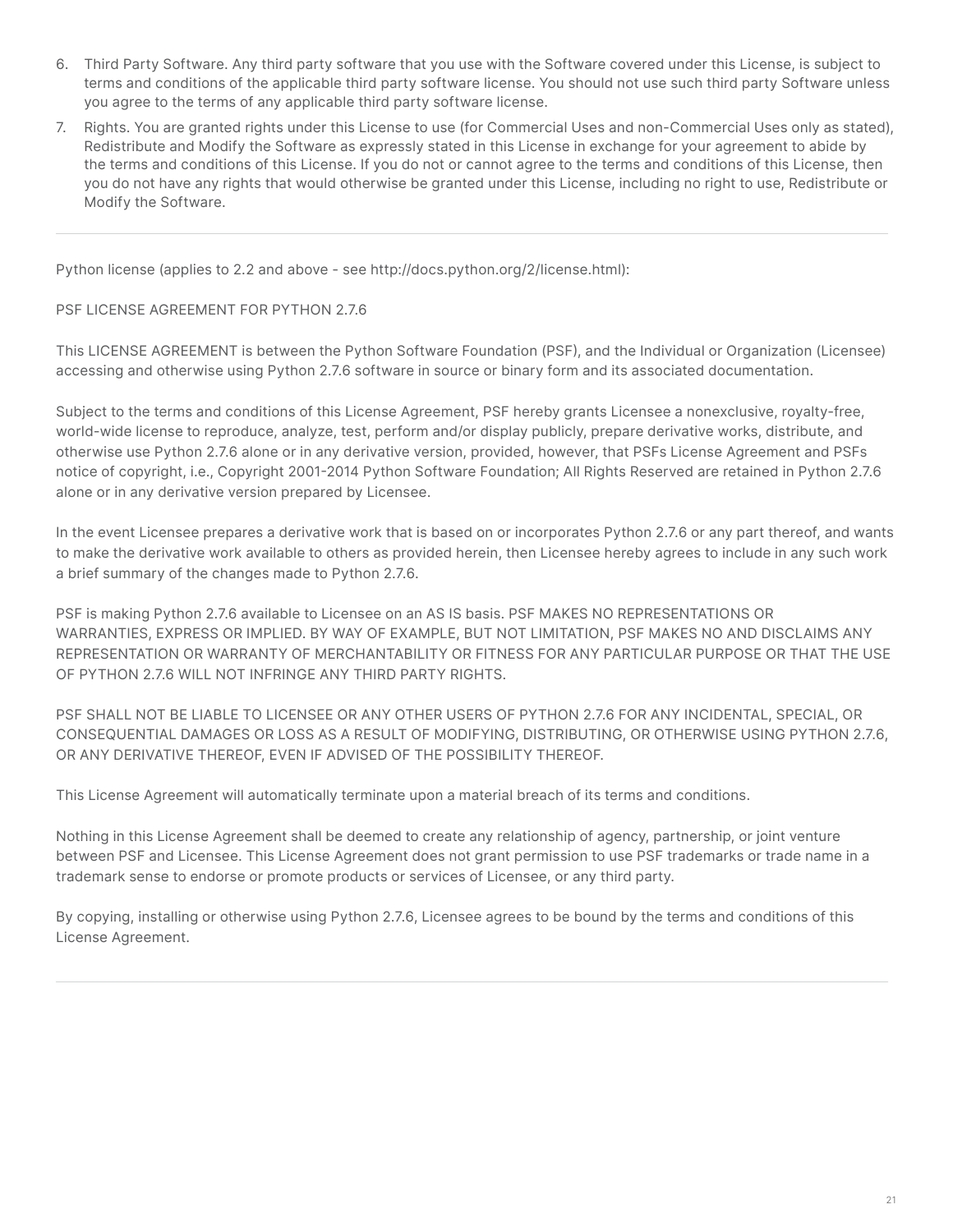GPL v2:

#### GNU GENERAL PUBLIC LICENSE

Version 2, June 1991

Copyright (C) 1989, 1991 Free Software Foundation, Inc., 51 Franklin Street, Fifth Floor, Boston, MA 02110-1301 USA

Everyone is permitted to copy and distribute verbatim copies of this license document, but changing it is not allowed.

#### Preamble

The licenses for most software are designed to take away your freedom to share and change it. By contrast, the GNU General Public License is intended to guarantee your freedom to share and change free software--to make sure the software is free for all its users. This General Public License applies to most of the Free Software Foundation's software and to any other program whose authors commit to using it. (Some other Free Software Foundation software is covered by the GNU Lesser General Public License instead.) You can apply it to your programs, too.

When we speak of free software, we are referring to freedom, not price. Our General Public Licenses are designed to make sure that you have the freedom to distribute copies of free software (and charge for this service if you wish), that you receive source code or can get it if you want it, that you can change the software or use pieces of it in new free programs; and that you know you can do these things. To protect your rights, we need to make restrictions that forbid anyone to deny you these rights or to ask you to surrender the rights. These restrictions translate to certain responsibilities for you if you distribute copies of the software, or if you modify it.

For example, if you distribute copies of such a program, whether gratis or for a fee, you must give the recipients all the rights that you have. You must make sure that they, too, receive or can get the source code. And you must show them these terms so they know their rights.

We protect your rights with two steps: (1) copyright the software, and (2) offer you this license which gives you legal permission to copy, distribute and/or modify the software.

Also, for each author's protection and ours, we want to make certain that everyone understands that there is no warranty for this free software. If the software is modified by someone else and passed on, we want its recipients to know that what they have is not the original, so that any problems introduced by others will not reflect on the original authors' reputations.

Finally, any free program is threatened constantly by software patents. We wish to avoid the danger that redistributors of a free program will individually obtain patent licenses, in effect making the program proprietary. To prevent this, we have made it clear that any patent must be licensed for everyone's free use or not licensed at all.

The precise terms and conditions for copying, distribution and modification follow.

#### GNU GENERAL PUBLIC LICENSE

#### TERMS AND CONDITIONS FOR COPYING, DISTRIBUTION AND MODIFICATION

This License applies to any program or other work which contains a notice placed by the copyright holder saying it may be distributed under the terms of this General Public License. The "Program", below, refers to any such program or work, and a "work based on the Program" means either the Program or any derivative work under copyright law: that is to say, a work containing the Program or a portion of it, either verbatim or with modifications and/or translated into another language. (Hereinafter, translation is included without limitation in the term "modification".) Each licensee is addressed as "you".

Activities other than copying, distribution and modification are not covered by this License; they are outside its scope. The act of running the Program is not restricted, and the output from the Program is covered only if its contents constitute a work based on the Program (independent of having been made by running the Program).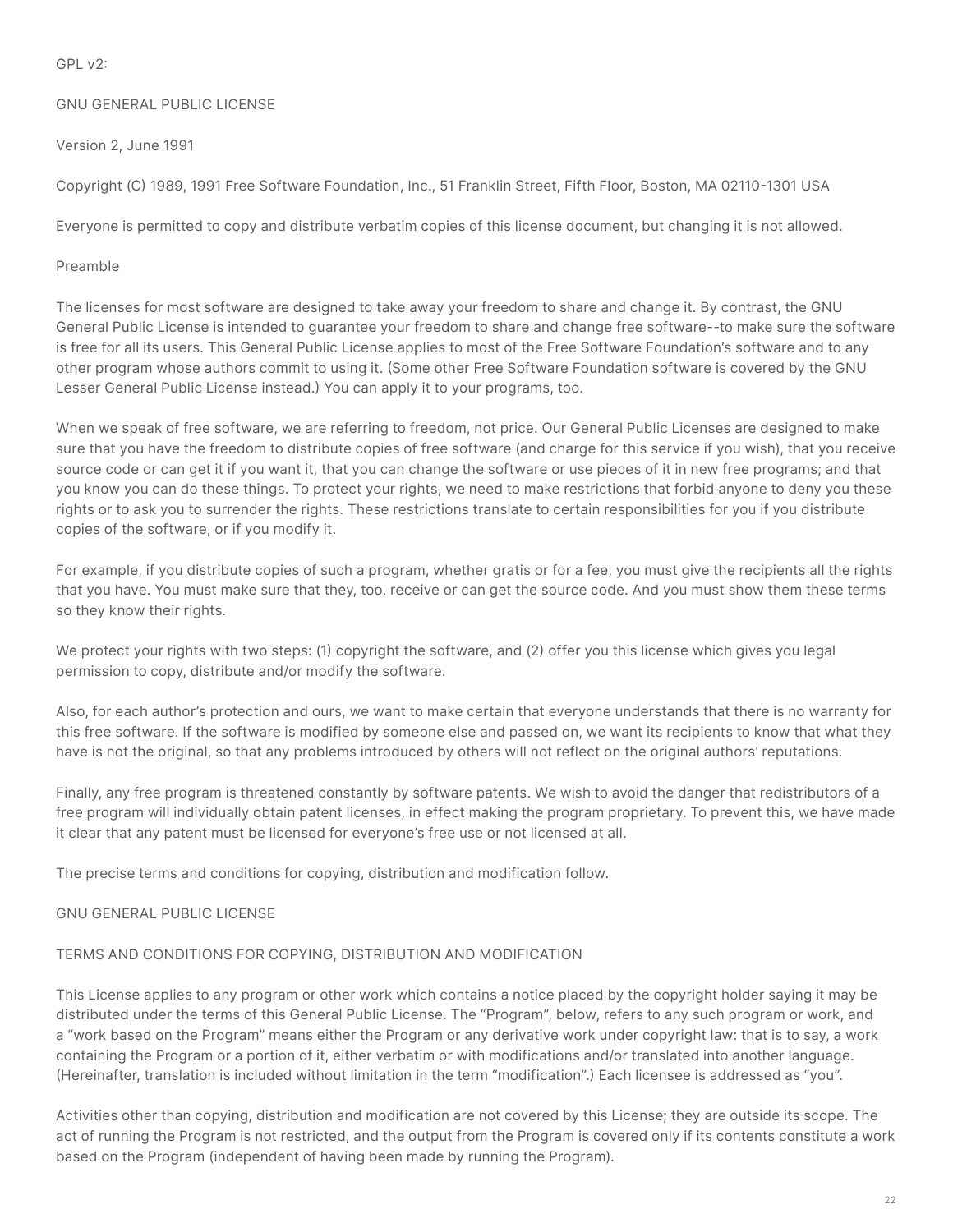Whether that is true depends on what the Program does.

1. You may copy and distribute verbatim copies of the Program's source code as you receive it, in any medium, provided that you conspicuously and appropriately publish on each copy an appropriate copyright notice and disclaimer of warranty; keep intact all the notices that refer to this License and to the absence of any warranty; and give any other recipients of the Program a copy of this License along with the Program.

You may charge a fee for the physical act of transferring a copy, and you may at your option offer warranty protection in exchange for a fee.

- 2. You may modify your copy or copies of the Program or any portion of it, thus forming a work based on the Program, and copy and distribute such modifications or work under the terms of Section 1 above, provided that you also meet all of these conditions:
- a. You must cause the modified files to carry prominent notices stating that you changed the files and the date of any change.
- b. You must cause any work that you distribute or publish, that in whole or in part contains or is derived from the Program or any part thereof, to be licensed as a whole at no charge to all third parties under the terms of this License.
- c. If the modified program normally reads commands interactively when run, you must cause it, when started running for such interactive use in the most ordinary way, to print or display an announcement including an appropriate copyright notice and a notice that there is no warranty (or else, saying that you provide a warranty) and that users may redistribute the program under these conditions, and telling the user how to view a copy of this License. (Exception: if the Program itself is interactive but does not normally print such an announcement, your work based on the Program is not required to print an announcement.)

These requirements apply to the modified work as a whole. If identifiable sections of that work are not derived from the Program, and can be reasonably considered independent and separate works in themselves, then this License, and its terms, do not apply to those sections when you distribute them as separate works. But when you distribute the same sections as part of a whole which is a work based on the Program, the distribution of the whole must be on the terms of this License, whose permissions for other licensees extend to the entire whole, and thus to each and every part regardless of who wrote it. Thus, it is not the intent of this section to claim rights or contest your rights to work written entirely by you; rather, the intent is to exercise the right to control the distribution of derivative or collective works based on the Program.

In addition, mere aggregation of another work not based on the Program with the Program (or with a work based on the Program) on a volume of a storage or distribution medium does not bring the other work under the scope of this License.

- 3. You may copy and distribute the Program (or a work based on it, under Section 2) in object code or executable form under the terms of Sections 1 and 2 above provided that you also do one of the following:
- a. Accompany it with the complete corresponding machine-readable source code, which must be distributed under the terms of Sections 1 and 2 above on a medium customarily used for software interchange; or,
- b. Accompany it with a written offer, valid for at least three years, to give any third party, for a charge no more than your cost of physically performing source distribution, a complete machine-readable copy of the corresponding source code, to be distributed under the terms of Sections 1 and 2 above on a medium customarily used for software interchange; or,
- c. Accompany it with the information you received as to the offer to distribute corresponding source code. (This alternative is allowed only for noncommercial distribution and only if you received the program in object code or executable form with such an offer, in accord with Subsection b above.)

The source code for a work means the preferred form of the work for making modifications to it. For an executable work, complete source code means all the source code for all modules it contains, plus any associated interface definition files, plus the scripts used to control compilation and installation of the executable. However, as a special exception, the source code distributed need not include anything that is normally distributed (in either source or binary form) with the major components (compiler, kernel, and so on) of the operating system on which the executable runs, unless that component itself accompanies the executable.

If distribution of executable or object code is made by offering access to copy from a designated place, then offering equivalent access to copy the source code from the same place counts as distribution of the source code, even though third parties are not compelled to copy the source along with the object code.

4. You may not copy, modify, sublicense, or distribute the Program except as expressly provided under this License. Any attempt otherwise to copy, modify, sublicense or distribute the Program is void, and will automatically terminate your rights under this License.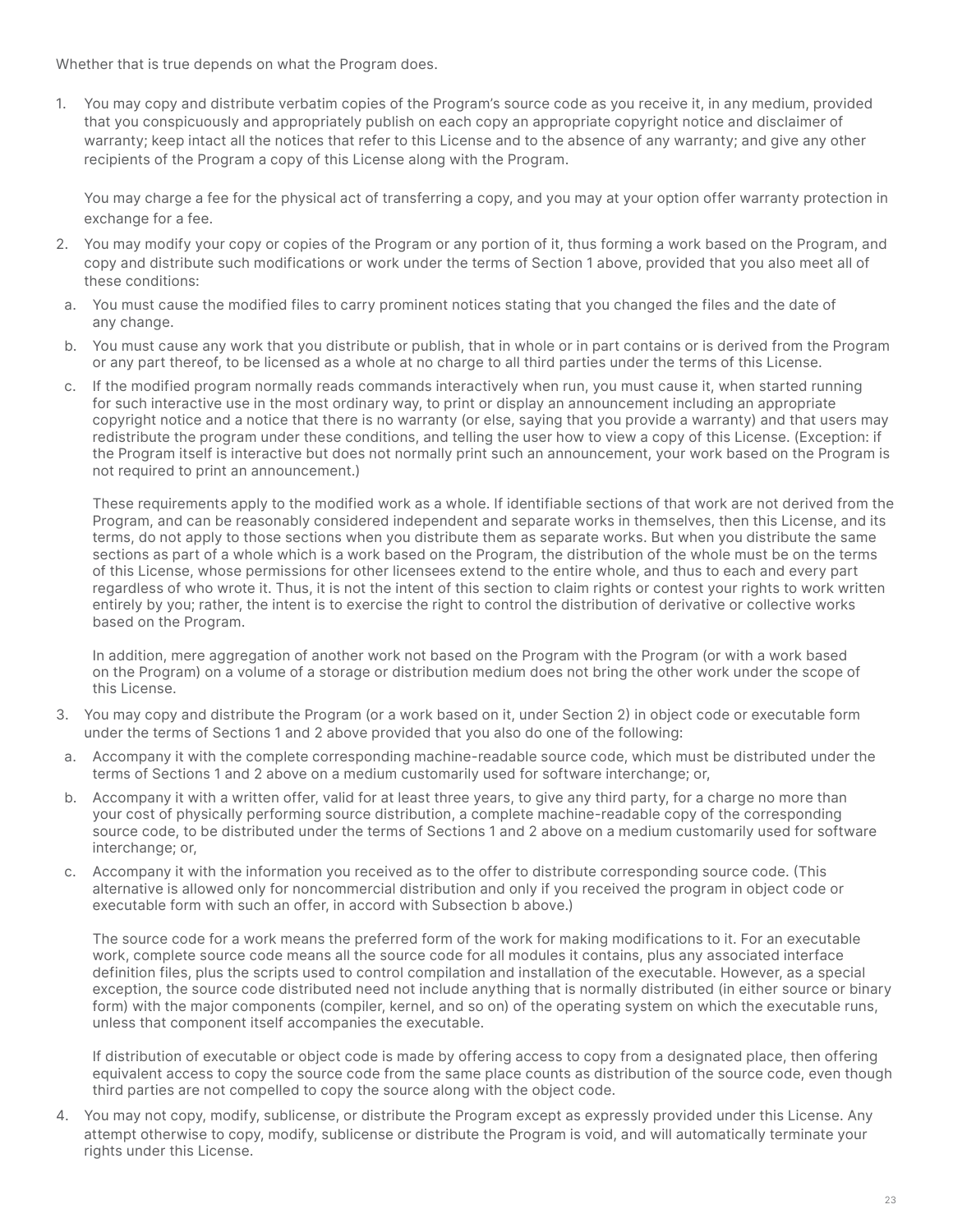However, parties who have received copies, or rights, from you under this License will not have their licenses terminated so long as such parties remain in full compliance.

- 5. You are not required to accept this License, since you have not signed it. However, nothing else grants you permission to modify or distribute the Program or its derivative works. These actions are prohibited by law if you do not accept this License. Therefore, by modifying or distributing the Program (or any work based on the Program), you indicate your acceptance of this License to do so, and all its terms and conditions for copying, distributing or modifying the Program or works based on it.
- 6. Each time you redistribute the Program (or any work based on the Program), the recipient automatically receives a license from the original licensor to copy, distribute or modify the Program subject to these terms and conditions. You may not impose any further restrictions on the recipients' exercise of the rights granted herein. You are not responsible for enforcing compliance by third parties to this License.
- 7. If, as a consequence of a court judgment or allegation of patent infringement or for any other reason (not limited to patent issues), conditions are imposed on you (whether by court order, agreement or otherwise) that contradict the conditions of this License, they do not excuse you from the conditions of this License. If you cannot distribute so as to satisfy simultaneously your obligations under this License and any other pertinent obligations, then as a consequence you may not distribute the Program at all. For example, if a patent license would not permit royalty-free redistribution of the Program by all those who receive copies directly or indirectly through you, then the only way you could satisfy both it and this License would be to refrain entirely from distribution of the Program.

If any portion of this section is held invalid or unenforceable under any particular circumstance, the balance of the section is intended to apply and the section as a whole is intended to apply in other circumstances.

It is not the purpose of this section to induce you to infringe any patents or other property right claims or to contest validity of any such claims; this section has the sole purpose of protecting the integrity of the free software distribution system, which is implemented by public license practices. Many people have made generous contributions to the wide range of software distributed through that system in reliance on consistent application of that system; it is up to the author/donor to decide if he or she is willing to distribute software through any other system and a licensee cannot impose that choice. This section is intended to make thoroughly clear what is believed to be a consequence of the rest of this License.

- 8. If the distribution and/or use of the Program is restricted in certain countries either by patents or by copyrighted interfaces, the original copyright holder who places the Program under this License may add an explicit geographical distribution limitation excluding those countries, so that distribution is permitted only in or among countries not thus excluded. In such case, this License incorporates the limitation as if written in the body of this License.
- 9. The Free Software Foundation may publish revised and/or new versions of the General Public License from time to time. Such new versions will be similar in spirit to the present version, but may differ in detail to address new problems or concerns. Each version is given a distinguishing version number. If the Program specifies a version number of this License which applies to it and "any later version", you have the option of following the terms and conditions either of that version or of any later version published by the Free Software Foundation. If the Program does not specify a version number of this License, you may choose any version ever published by the Free Software Foundation.
- 10. If you wish to incorporate parts of the Program into other free programs whose distribution conditions are different, write to the author to ask for permission. For software which is copyrighted by the Free Software Foundation, write to the Free Software Foundation; we sometimes make exceptions for this. Our decision will be guided by the two goals of preserving the free status of all derivatives of our free software and of promoting the sharing and reuse of software generally.

#### NO WARRANTY

- 11. BECAUSE THE PROGRAM IS LICENSED FREE OF CHARGE, THERE IS NO WARRANTY FOR THE PROGRAM, TO THE EXTENT PERMITTED BY APPLICABLE LAW. EXCEPT WHEN OTHERWISE STATED IN WRITING THE COPYRIGHT HOLDERS AND/OR OTHER PARTIES PROVIDE THE PROGRAM "AS IS" WITHOUT WARRANTY OF ANY KIND, EITHER EXPRESSED OR IMPLIED, INCLUDING, BUT NOT LIMITED TO, THE IMPLIED WARRANTIES OF MERCHANTABILITY AND FITNESS FOR A PARTICULAR PURPOSE. THE ENTIRE RISK AS TO THE QUALITY AND PERFORMANCE OF THE PROGRAM IS WITH YOU. SHOULD THE PROGRAM PROVE DEFECTIVE, YOU ASSUME THE COST OF ALL NECESSARY SERVICING, REPAIR OR CORRECTION.
- 12. IN NO EVENT UNLESS REQUIRED BY APPLICABLE LAW OR AGREED TO IN WRITING WILL ANY COPYRIGHT HOLDER, OR ANY OTHER PARTY WHO MAY MODIFY AND/OR REDISTRIBUTE THE PROGRAM AS PERMITTED ABOVE, BE LIABLE TO YOU FOR DAMAGES, INCLUDING ANY GENERAL, SPECIAL, INCIDENTAL OR CONSEQUENTIAL DAMAGES ARISING OUT OF THE USE OR INABILITY TO USE THE PROGRAM (INCLUDING BUT NOT LIMITED TO LOSS OF DATA OR DATA BEING RENDERED INACCURATE OR LOSSES SUSTAINED BY YOU OR THIRD PARTIES OR A FAILURE OF THE PROGRAM TO OPERATE WITH ANY OTHER PROGRAMS), EVEN IF SUCH HOLDER OR OTHER PARTY HAS BEEN ADVISED OF THE POSSIBILITY OF SUCH DAMAGES.

#### 13. END OF TERMS AND CONDITIONS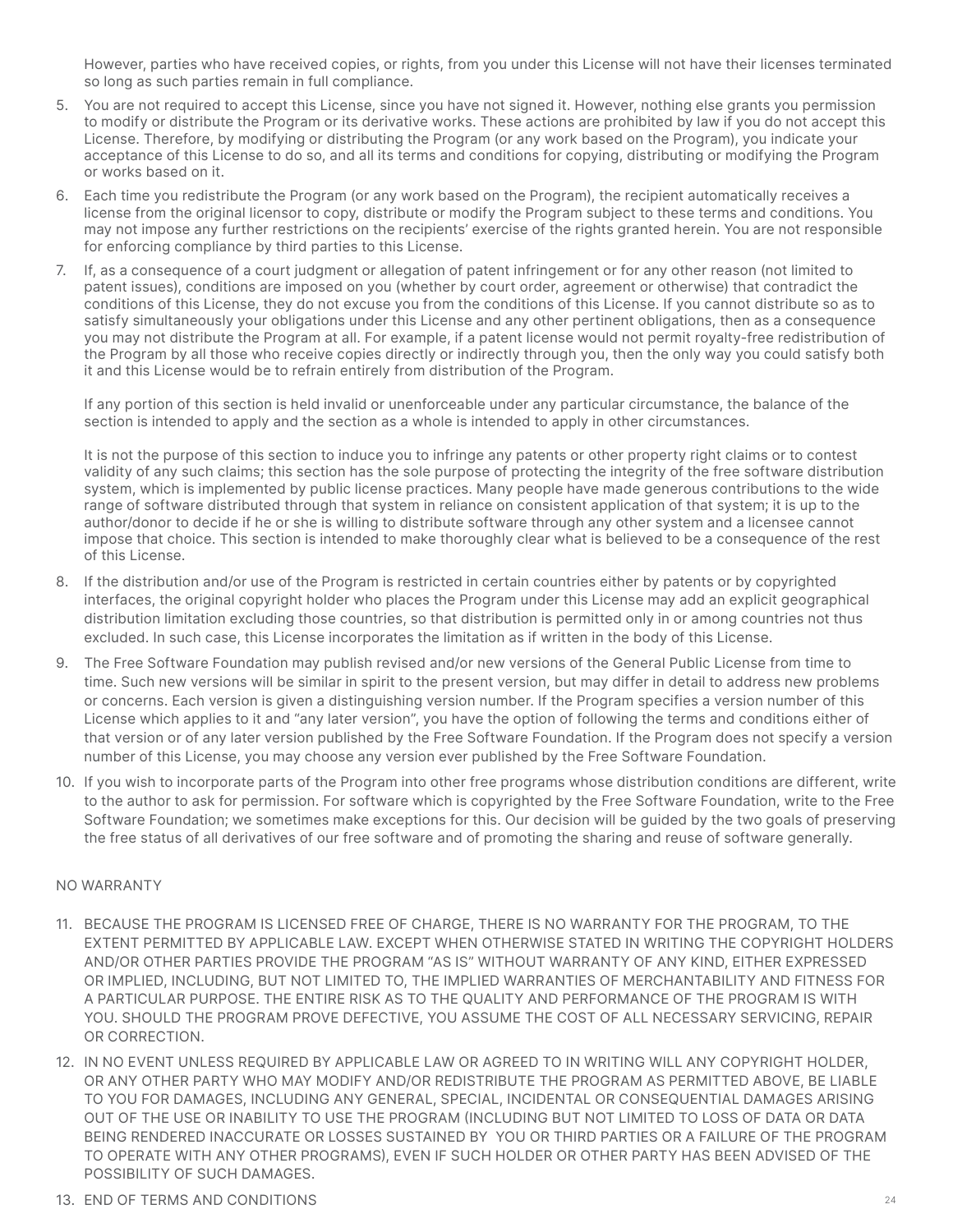How to Apply These Terms to Your New Programs

If you develop a new program, and you want it to be of the greatest possible use to the public, the best way to achieve this is to make it free software which everyone can redistribute and change under these terms.

To do so, attach the following notices to the program. It is safest to attach them to the start of each source file to most effectively convey the exclusion of warranty; and each file should have at least the "copyright" line and a pointer to where the full notice is found.

<one line to give the program's name and a brief idea of what it does.>

Copyright (C) <year> <name of author>

This program is free software; you can redistribute it and/or modify it under the terms of the GNU General Public License as published by the Free Software Foundation; either version 2 of the License, or (at your option) any later version.

This program is distributed in the hope that it will be useful, but WITHOUT ANY WARRANTY; without even the implied warranty of MERCHANTABILITY or FITNESS FOR A PARTICULAR PURPOSE. See the GNU General Public License for more details.

You should have received a copy of the GNU General Public License along with this program; if not, write to the Free Software Foundation, Inc., 51 Franklin Street, Fifth Floor, Boston, MA 02110-1301 USA.

Also add information on how to contact you by electronic and paper mail.

If the program is interactive, make it output a short notice like this when it starts in an interactive mode:

Gnomovision version 69, Copyright (C) year name of author

Gnomovision comes with ABSOLUTELY NO WARRANTY; for details type `show w'.

This is free software, and you are welcome to redistribute it under certain conditions; type `show c' for details.

The hypothetical commands `show w' and `show c' should show the appropriate parts of the General Public License. Of course, the commands you use may be called something other than `show w' and `show c'; they could even be mouse-clicks or menu items--whatever suits your program.

You should also get your employer (if you work as a programmer) or your school, if any, to sign a "copyright disclaimer" for the program, if necessary. Here is a sample; alter the names:

Yoyodyne, Inc., hereby disclaims all copyright interest in the program `Gnomovision' (which makes passes at compilers) written by James Hacker.

<signature of Ty Coon>, 1 April 1989

Ty Coon, President of Vice

This General Public License does not permit incorporating your program into proprietary programs. If your program is a subroutine library, you may consider it more useful to permit linking proprietary applications with the library. If this is what you want to do, use the GNU Lesser General Public License instead of this License.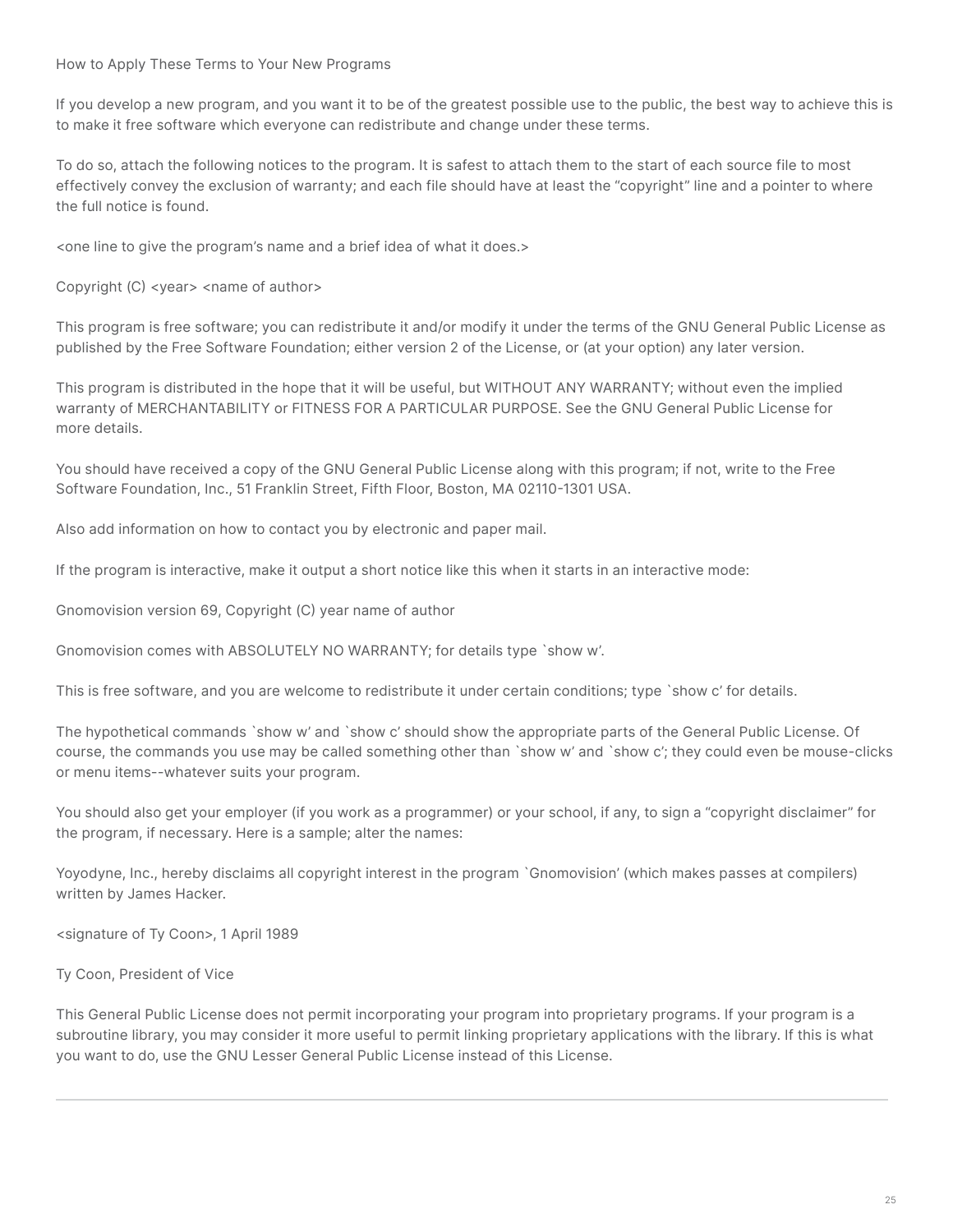GPL v3:

#### GNU GENERAL PUBLIC LICENSE

Version 3, 29 June 2007

Copyright (C) 2007 Free Software Foundation, Inc. <http://fsf.org/>

Everyone is permitted to copy and distribute verbatim copies of this license document, but changing it is not allowed.

Preamble

The GNU General Public License is a free, copyleft license for software and other kinds of works.

The licenses for most software and other practical works are designed to take away your freedom to share and change the works. By contrast, the GNU General Public License is intended to guarantee your freedom to share and change all versions of a program--to make sure it remains free software for all its users. We, the Free Software Foundation, use the GNU General Public License for most of our software; it applies also to any other work released this way by its authors. You can apply it to your programs, too.

When we speak of free software, we are referring to freedom, not price. Our General Public Licenses are designed to make sure that you have the freedom to distribute copies of free software (and charge for them if you wish), that you receive source code or can get it if you want it, that you can change the software or use pieces of it in new free programs, and that you know you can do these things.

To protect your rights, we need to prevent others from denying you these rights or asking you to surrender the rights. Therefore, you have certain responsibilities if you distribute copies of the software, or if you modify it: responsibilities to respect the freedom of others.

For example, if you distribute copies of such a program, whether gratis or for a fee, you must pass on to the recipients the same freedoms that you received. You must make sure that they, too, receive or can get the source code. And you must show them these terms so they know their rights.

Developers that use the GNU GPL protect your rights with two steps:

(1) assert copyright on the software, and (2) offer you this License giving you legal permission to copy, distribute and/or modify it.

For the developers' and authors' protection, the GPL clearly explains that there is no warranty for this free software. For both users' and authors' sake, the GPL requires that modified versions be marked as changed, so that their problems will not be attributed erroneously to authors of previous versions.

Some devices are designed to deny users access to install or run modified versions of the software inside them, although the manufacturer can do so. This is fundamentally incompatible with the aim of protecting users' freedom to change the software. The systematic pattern of such abuse occurs in the area of products for individuals to use, which is precisely where it is most unacceptable. Therefore, we have designed this version of the GPL to prohibit the practice for those products. If such problems arise substantially in other domains, we stand ready to extend this provision to those domains in future versions of the GPL, as needed to protect the freedom of users.

Finally, every program is threatened constantly by software patents.

States should not allow patents to restrict development and use of software on general-purpose computers, but in those that do, we wish to avoid the special danger that patents applied to a free program could make it effectively proprietary. To prevent this, the GPL assures that patents cannot be used to render the program non-free. The precise terms and conditions for copying, distribution and modification follow.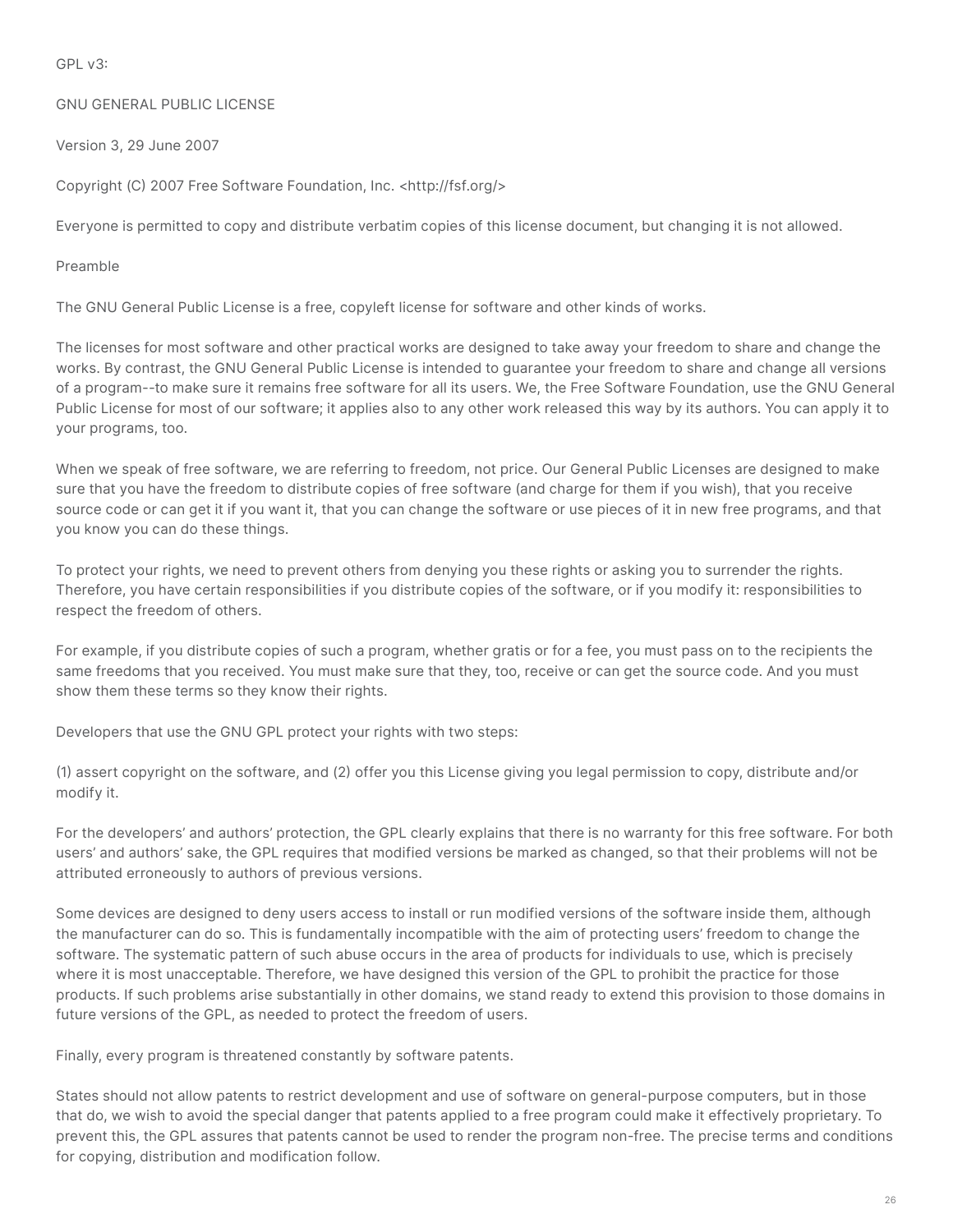#### TERMS AND CONDITIONS

Definitions.

"This License" refers to version 3 of the GNU General Public License.

"Copyright" also means copyright-like laws that apply to other kinds of works, such as semiconductor masks.

"The Program" refers to any copyrightable work licensed under this License. Each licensee is addressed as "you". "Licensees" and "recipients" may be individuals or organizations.

To "modify" a work means to copy from or adapt all or part of the work in a fashion requiring copyright permission, other than the making of an exact copy. The resulting work is called a "modified version" of the earlier work or a work "based on" the earlier work.

A "covered work" means either the unmodified Program or a work based on the Program.

To "propagate" a work means to do anything with it that, without permission, would make you directly or secondarily liable for infringement under applicable copyright law, except executing it on a computer or modifying a private copy. Propagation includes copying, distribution (with or without modification), making available to the public, and in some countries other activities as well.

To "convey" a work means any kind of propagation that enables other parties to make or receive copies. Mere interaction with a user through a computer network, with no transfer of a copy, is not conveying.

An interactive user interface displays "Appropriate Legal Notices" to the extent that it includes a convenient and prominently visible feature that (1) displays an appropriate copyright notice, and (2) tells the user that there is no warranty for the work (except to the extent that warranties are provided), that licensees may convey the work under this License, and how to view a copy of this License. If the interface presents a list of user commands or options, such as a menu, a prominent item in the list meets this criterion.

#### 1. Source Code.

The "source code" for a work means the preferred form of the work for making modifications to it. "Object code" means any non-source form of a work.

A "Standard Interface" means an interface that either is an official standard defined by a recognized standards body, or, in the case of interfaces specified for a particular programming language, one that is widely used among developers working in that language.

The "System Libraries" of an executable work include anything, other than the work as a whole, that (a) is included in the normal form of packaging a Major Component, but which is not part of that Major Component, and (b) serves only to enable use of the work with that Major Component, or to implement a Standard Interface for which an implementation is available to the public in source code form.

A "Major Component", in this context, means a major essential component (kernel, window system, and so on) of the specific operating system (if any) on which the executable work runs, or a compiler used to produce the work, or an object code interpreter used to run it.

The "Corresponding Source" for a work in object code form means all the source code needed to generate, install, and (for an executable work) run the object code and to modify the work, including scripts to control those activities. However, it does not include the work's System Libraries, or general-purpose tools or generally available free programs which are used unmodified in performing those activities but which are not part of the work. For example, Corresponding Source includes interface definition files associated with source files for the work, and the source code for shared libraries and dynamically linked subprograms that the work is specifically designed to require, such as by intimate data communication or control flow between those subprograms and other parts of the work.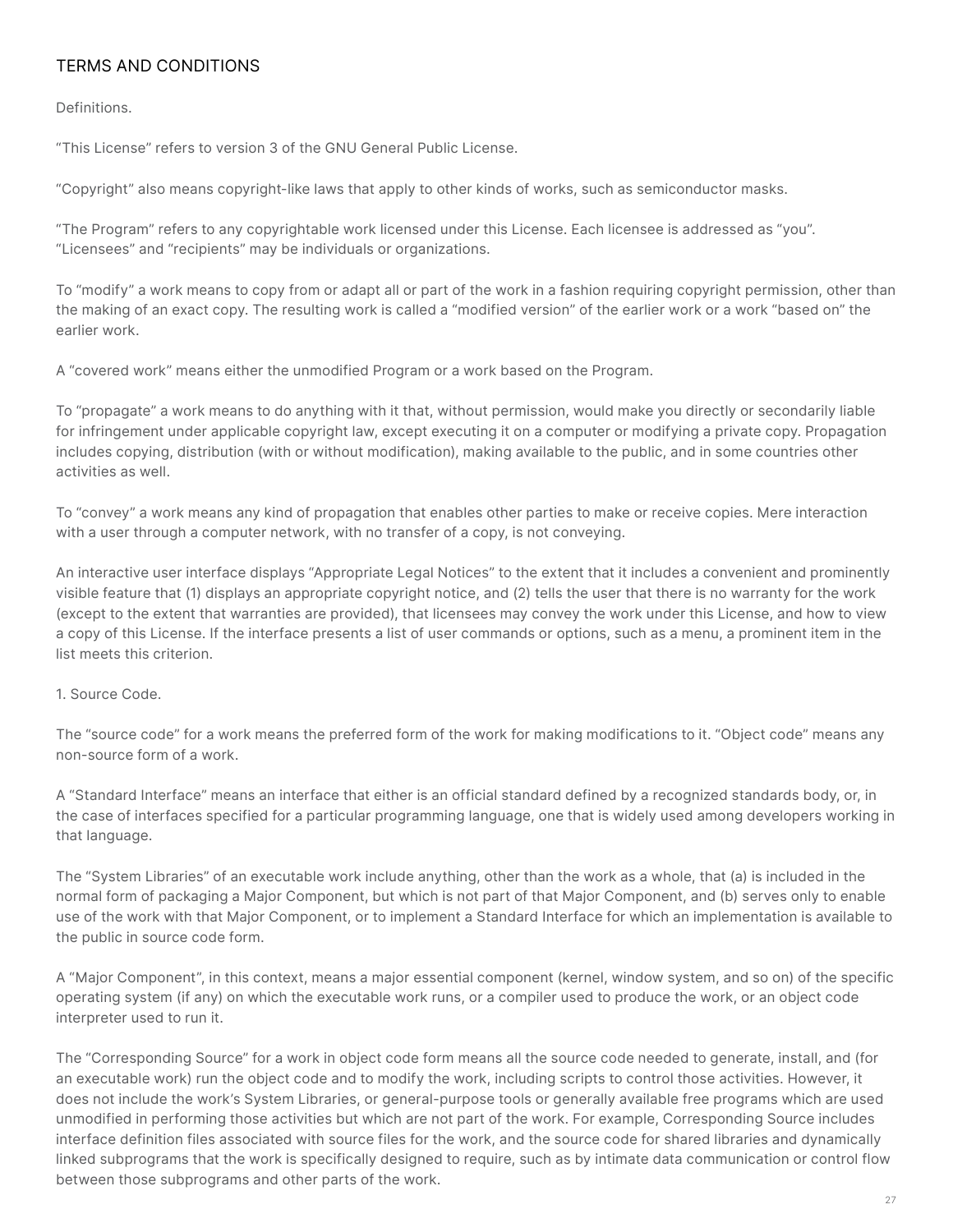The Corresponding Source need not include anything that users can regenerate automatically from other parts of the Corresponding

Source.

The Corresponding Source for a work in source code form is that same work.

2. Basic Permissions.

All rights granted under this License are granted for the term of copyright on the Program, and are irrevocable provided the stated conditions are met. This License explicitly affirms your unlimited permission to run the unmodified Program. The output from running a covered work is covered by this License only if the output, given its content, constitutes a covered work. This License acknowledges your rights of fair use or other equivalent, as provided by copyright law.

You may make, run and propagate covered works that you do not convey, without conditions so long as your license otherwise remains in force. You may convey covered works to others for the sole purpose of having them make modifications exclusively for you, or provide you with facilities for running those works, provided that you comply with the terms of this License in conveying all material for which you do not control copyright. Those thus making or running the covered works for you must do so exclusively on your behalf, under your direction and control, on terms that prohibit them from making any copies of your copyrighted material outside their relationship with you.

Conveying under any other circumstances is permitted solely under the conditions stated below. Sublicensing is not allowed; section 10 makes it unnecessary.

3. Protecting Users' Legal Rights From Anti-Circumvention Law. No covered work shall be deemed part of an effective technological measure under any applicable law fulfilling obligations under article 11 of the WIPO copyright treaty adopted on 20 December 1996, or similar laws prohibiting or restricting circumvention of such measures.

When you convey a covered work, you waive any legal power to forbid circumvention of technological measures to the extent such circumvention is effected by exercising rights under this License with respect to the covered work, and you disclaim any intention to limit operation or modification of the work as a means of enforcing, against the work's users, your or third parties' legal rights to forbid circumvention of technological measures.

#### 4. Conveying Verbatim Copies.

You may convey verbatim copies of the Program's source code as you receive it, in any medium, provided that you conspicuously and appropriately publish on each copy an appropriate copyright notice; keep intact all notices stating that this License and any non-permissive terms added in accord with section 7 apply to the code; keep intact all notices of the absence of any warranty; and give all recipients a copy of this License along with the Program.

You may charge any price or no price for each copy that you convey, and you may offer support or warranty protection for a fee.

#### 5. Conveying Modified Source Versions.

You may convey a work based on the Program, or the modifications to produce it from the Program, in the form of source code under the terms of section 4, provided that you also meet all of these conditions:

a) The work must carry prominent notices stating that you modified it, and giving a relevant date.

b) The work must carry prominent notices stating that it is released under this License and any conditions added under section

7. This requirement modifies the requirement in section 4 to "keep intact all notices".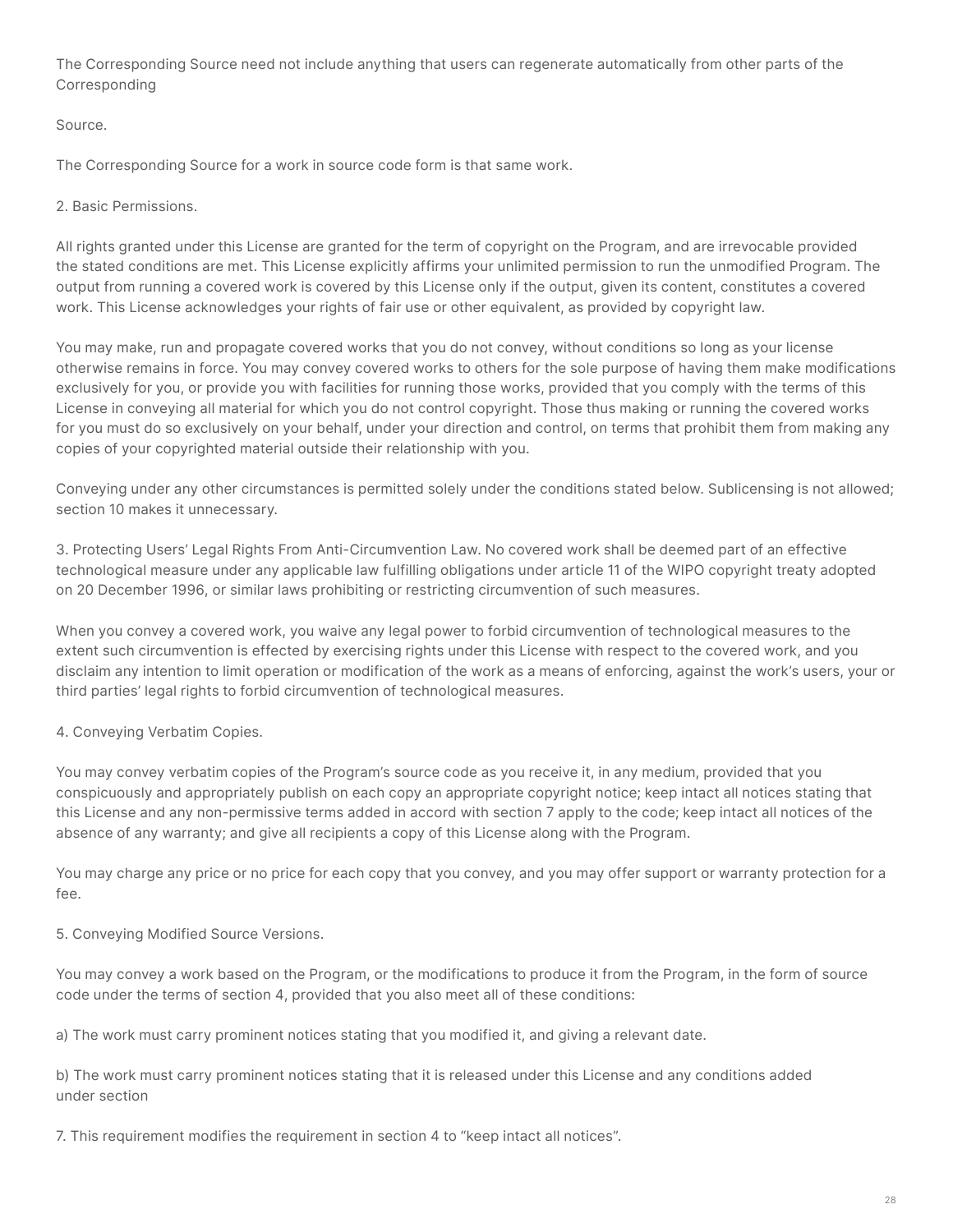c) You must license the entire work, as a whole, under this License to anyone who comes into possession of a copy. This License will therefore apply, along with any applicable section 7 additional terms, to the whole of the work, and all its parts, regardless of how they are packaged. This License gives no permission to license the work in any other way, but it does not invalidate such permission if you have separately received it. d) If the work has interactive user interfaces, each must display Appropriate Legal Notices; however, if the Program has interactive interfaces that do not display Appropriate Legal Notices, your work need not make them do so. A compilation of a covered work with other separate and independent works, which are not by their nature extensions of the covered work, and which are not combined with it such as to form a larger program, in or on a volume of a storage or distribution medium, is called an "aggregate" if the compilation and its resulting copyright are not used to limit the access or legal rights of the compilation's users beyond what the individual works permit. Inclusion of a covered work in an aggregate does not cause this License to apply to the other parts of the aggregate.

#### 6. Conveying Non-Source Forms.

You may convey a covered work in object code form under the terms of sections 4 and 5, provided that you also convey the machine-readable Corresponding Source under the terms of this License, in one of these ways:

a) Convey the object code in, or embodied in, a physical product (including a physical distribution medium), accompanied by the Corresponding Source fixed on a durable physical medium customarily used for software interchange.

b) Convey the object code in, or embodied in, a physical product (including a physical distribution medium), accompanied by a written offer, valid for at least three years and valid for as long as you offer spare parts or customer support for that product model, to give anyone who possesses the object code either (1) a copy of the Corresponding Source for all the software in the product that is covered by this License, on a durable physical medium customarily used for software interchange, for a price no more than your reasonable cost of physically performing this conveying of source, or (2) access to copy the Corresponding Source from a network server at no charge.

c) Convey individual copies of the object code with a copy of the written offer to provide the Corresponding Source. This alternative is allowed only occasionally and noncommercially, and only if you received the object code with such an offer, in accord with subsection 6b.

d) Convey the object code by offering access from a designated place (gratis or for a charge), and offer equivalent access to the Corresponding Source in the same way through the same place at no further charge. You need not require recipients to copy the Corresponding Source along with the object code. If the place to copy the object code is a network server, the Corresponding Source may be on a different server (operated by you or a third party) that supports equivalent copying facilities, provided you maintain clear directions next to the object code saying where to find the Corresponding Source. Regardless of what server hosts the Corresponding Source, you remain obligated to ensure that it is available for as long as needed to satisfy these requirements.

e) Convey the object code using peer-to-peer transmission, provided you inform other peers where the object code and Corresponding Source of the work are being offered to the general public at no charge under subsection 6d.

A separable portion of the object code, whose source code is excluded from the Corresponding Source as a System Library, need not be included in conveying the object code work.

A "User Product" is either (1) a "consumer product", which means any tangible personal property which is normally used for personal, family, or household purposes, or (2) anything designed or sold for incorporation into a dwelling. In determining whether a product is a consumer product, doubtful cases shall be resolved in favor of coverage. For a particular product received by a particular user, "normally used" refers to a typical or common use of that class of product, regardless of the status of the particular user or of the way in which the particular user actually uses, or expects or is expected to use, the product. A product is a consumer product regardless of whether the product has substantial commercial, industrial or nonconsumer uses, unless such uses represent the only significant mode of use of the product.

"Installation Information" for a User Product means any methods, procedures, authorization keys, or other information required to install and execute modified versions of a covered work in that User Product from a modified version of its Corresponding Source. The information must suffice to ensure that the continued functioning of the modified object code is in no case prevented or interfered with solely because modification has been made.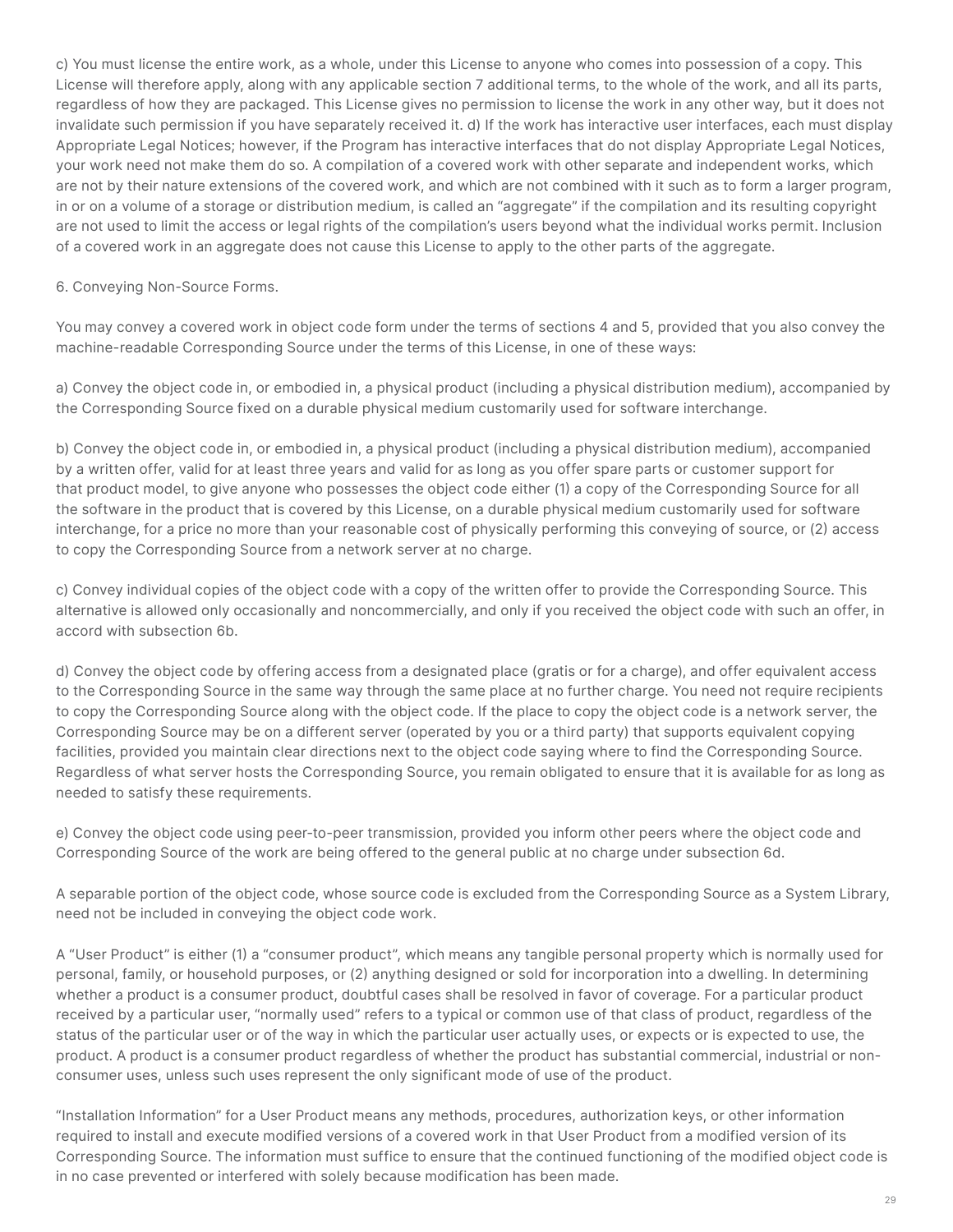If you convey an object code work under this section in, or with, or specifically for use in, a User Product, and the conveying occurs as part of a transaction in which the right of possession and use of the User Product is transferred to the recipient in perpetuity or for a fixed term (regardless of how the transaction is characterized), the Corresponding Source conveyed under this section must be accompanied by the Installation Information. But this requirement does not apply if neither you nor any third party retains the ability to install modified object code on the User Product (for example, the work has been installed in ROM).

The requirement to provide Installation Information does not include a requirement to continue to provide support service, warranty, or updates for a work that has been modified or installed by the recipient, or for the User Product in which it has been modified or installed. Access to a network may be denied when the modification itself materially and adversely affects the operation of the network or violates the rules and protocols for communication across the network.

Corresponding Source conveyed, and Installation Information provided, in accord with this section must be in a format that is publicly documented (and with an implementation available to the public in source code form), and must require no special password or key for unpacking, reading or copying.

#### 7. Additional Terms.

"Additional permissions" are terms that supplement the terms of this License by making exceptions from one or more of its conditions. Additional permissions that are applicable to the entire Program shall be treated as though they were included in this License, to the extent that they are valid under applicable law. If additional permissions apply only to part of the Program, that part may be used separately under those permissions, but the entire Program remains governed by this License without regard to the additional permissions.

When you convey a copy of a covered work, you may at your option remove any additional permissions from that copy, or from any part of it. (Additional permissions may be written to require their own removal in certain cases when you modify the work.) You may place additional permissions on material, added by you to a covered work, for which you have or can give appropriate copyright permission.

Notwithstanding any other provision of this License, for material you add to a covered work, you may (if authorized by the copyright holders of that material) supplement the terms of this License with terms:

a) Disclaiming warranty or limiting liability differently from the terms of sections 15 and 16 of this License; or

b) Requiring preservation of specified reasonable legal notices or author attributions in that material or in the Appropriate Legal Notices displayed by works containing it; or

c) Prohibiting misrepresentation of the origin of that material, or requiring that modified versions of such material be marked in reasonable ways as different from the original version; or

d) Limiting the use for publicity purposes of names of licensors or authors of the material; or

e) Declining to grant rights under trademark law for use of some trade names, trademarks, or service marks; or

f) Requiring indemnification of licensors and authors of that material by anyone who conveys the material (or modified versions of it) with contractual assumptions of liability to the recipient, for any liability that these contractual assumptions directly impose on those licensors and authors.

All other non-permissive additional terms are considered "further restrictions" within the meaning of section 10. If the Program as you received it, or any part of it, contains a notice stating that it is governed by this License along with a term that is a further restriction, you may remove that term. If a license document contains a further restriction but permits relicensing or conveying under this

License, you may add to a covered work material governed by the terms of that license document, provided that the further restriction does not survive such relicensing or conveying.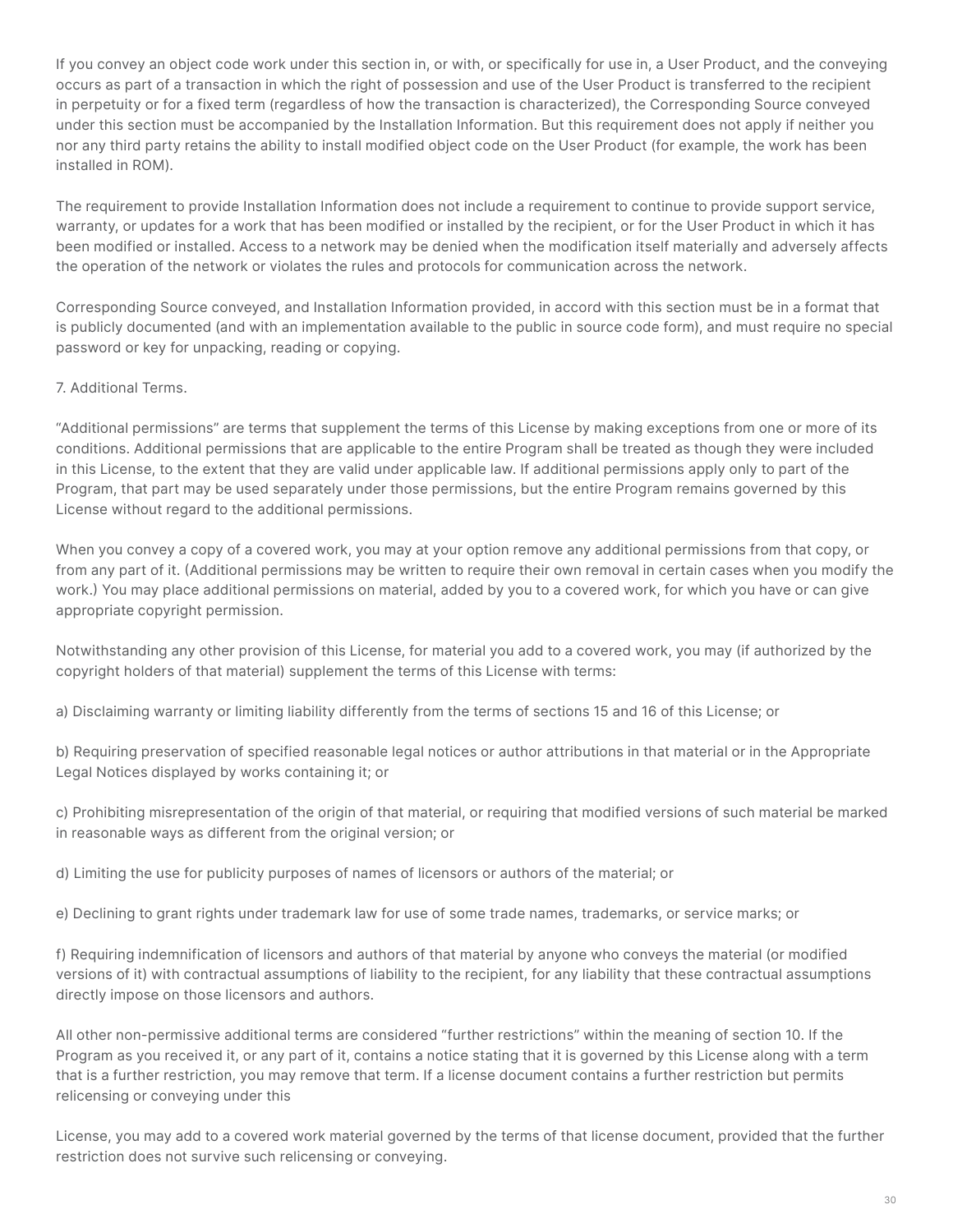If you add terms to a covered work in accord with this section, you must place, in the relevant source files, a statement of the additional terms that apply to those files, or a notice indicating where to find the applicable terms.

Additional terms, permissive or non-permissive, may be stated in the form of a separately written license, or stated as exceptions; the above requirements apply either way.

8. Termination.

You may not propagate or modify a covered work except as expressly provided under this License. Any attempt otherwise to propagate or modify it is void, and will automatically terminate your rights under this License (including any patent licenses granted under the third paragraph of section 11).

However, if you cease all violation of this License, then your license from a particular copyright holder is reinstated (a) provisionally, unless and until the copyright holder explicitly and finally terminates your license, and (b) permanently, if the copyright holder fails to notify you of the violation by some reasonable means prior to 60 days after the cessation.

Moreover, your license from a particular copyright holder is reinstated permanently if the copyright holder notifies you of the violation by some reasonable means, this is the first time you have received notice of violation of this License (for any work) from that copyright holder, and you cure the violation prior to 30 days after your receipt of the notice.

Termination of your rights under this section does not terminate the licenses of parties who have received copies or rights from you under this License. If your rights have been terminated and not permanently reinstated, you do not qualify to receive new licenses for the same material under section 10.

9. Acceptance Not Required for Having Copies. You are not required to accept this License in order to receive or run a copy of the Program. Ancillary propagation of a covered work occurring solely as a consequence of using peer-to-peer transmission to receive a copy likewise does not require acceptance. However, nothing other than this License grants you permission to propagate or modify any covered work. These actions infringe copyright if you do not accept this License. Therefore, by modifying or propagating a covered work, you indicate your acceptance of this License to do so.

10. Automatic Licensing of Downstream Recipients. Each time you convey a covered work, the recipient automatically receives a license from the original licensors, to run, modify and propagate that work, subject to this License. You are not responsible for enforcing compliance by third parties with this License.

An "entity transaction" is a transaction transferring control of an organization, or substantially all assets of one, or subdividing an organization, or merging organizations. If propagation of a covered work results from an entity transaction, each party to that transaction who receives a copy of the work also receives whatever licenses to the work the party's predecessor in interest had or could give under the previous paragraph, plus a right to possession of the Corresponding Source of the work from the predecessor in interest, if the predecessor has it or can get it with reasonable efforts.

You may not impose any further restrictions on the exercise of the rights granted or affirmed under this License. For example, you may not impose a license fee, royalty, or other charge for exercise of rights granted under this License, and you may not initiate litigation (including a cross-claim or counterclaim in a lawsuit) alleging that any patent claim is infringed by making, using, selling, offering for sale, or importing the Program or any portion of it.

#### 11. Patents.

A "contributor" is a copyright holder who authorizes use under this License of the Program or a work on which the Program is based. The work thus licensed is called the contributor's "contributor version". A contributor's "essential patent claims" are all patent claims owned or controlled by the contributor, whether already acquired or hereafter acquired, that would be infringed by some manner, permitted by this License, of making, using, or selling its contributor version, but do not include claims that would be infringed only as a consequence of further modification of the contributor version. For purposes of this definition, "control" includes the right to grant patent sublicenses in a manner consistent with the requirements of this License. Each contributor grants you a non-exclusive, worldwide, royalty-free patent license under the contributor's essential patent claims, to make, use, sell, offer for sale, import and otherwise run, modify and propagate the contents of its contributor version.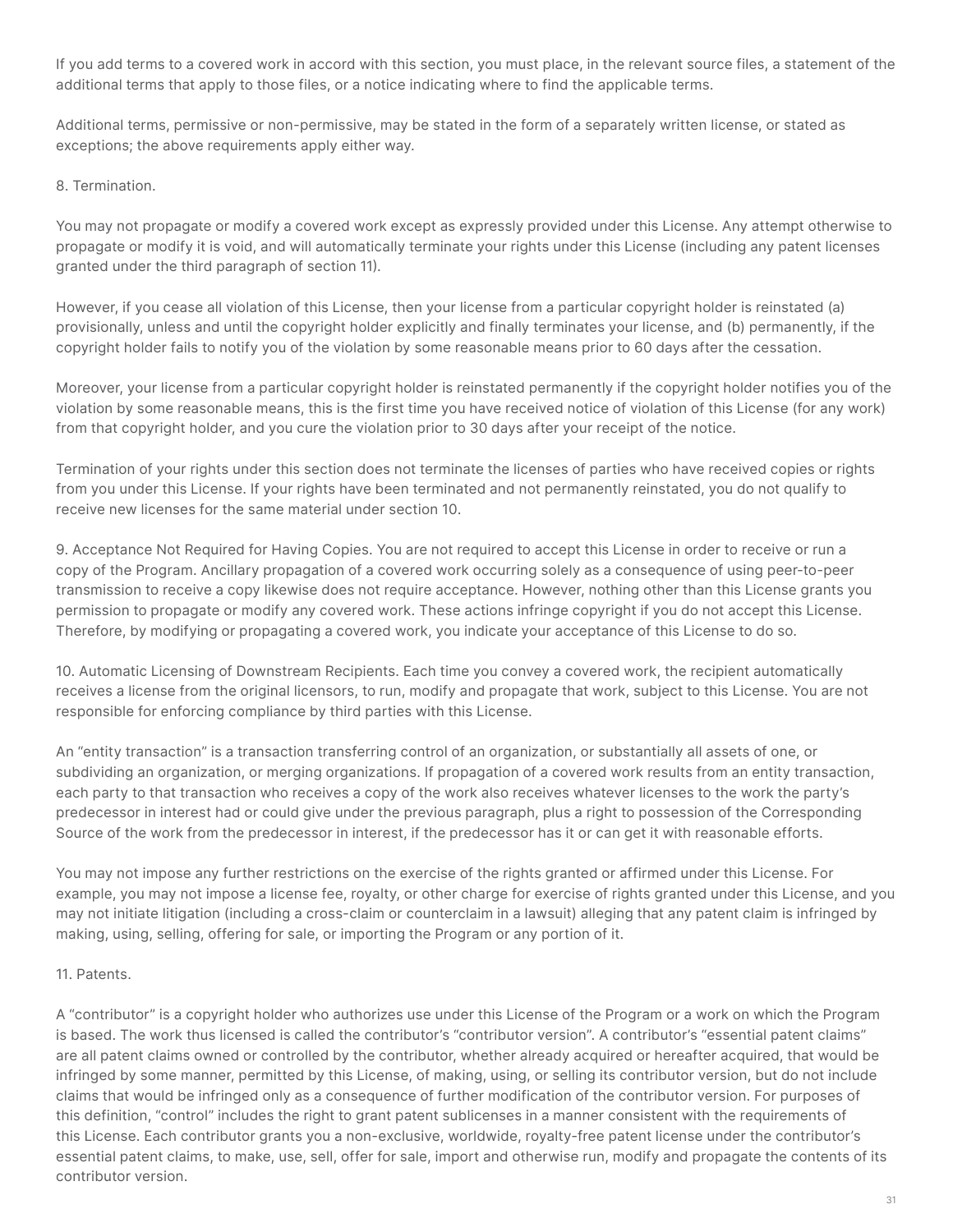In the following three paragraphs, a "patent license" is any express agreement or commitment, however denominated, not to enforce a patent (such as an express permission to practice a patent or covenant not to sue for patent infringement). To "grant" such a patent license to a party means to make such an agreement or commitment not to enforce a patent against the party.

If you convey a covered work, knowingly relying on a patent license, and the Corresponding Source of the work is not available for anyone to copy, free of charge and under the terms of this License, through a publicly available network server or other readily accessible means, then you must either (1) cause the Corresponding Source to be so available, or (2) arrange to deprive yourself of the benefit of the patent license for this particular work, or (3) arrange, in a manner consistent with the requirements of this License, to extend the patent license to downstream recipients. "Knowingly relying" means you have actual knowledge that, but for the patent license, your conveying the covered work in a country, or your recipient's use of the covered work in a country, would infringe one or more identifiable patents in that country that you have reason to believe are valid.

If, pursuant to or in connection with a single transaction or arrangement, you convey, or propagate by procuring conveyance of, a covered work, and grant a patent license to some of the parties receiving the covered work authorizing them to use, propagate, modify or convey a specific copy of the covered work, then the patent license you grant is automatically extended to all recipients of the covered work and works based on it.

A patent license is "discriminatory" if it does not include within the scope of its coverage, prohibits the exercise of, or is conditioned on the non-exercise of one or more of the rights that are specifically granted under this License. You may not convey a covered work if you are a party to an arrangement with a third party that is in the business of distributing software, under which you make payment to the third party based on the extent of your activity of conveying the work, and under which the third party grants, to any of the parties who would receive the covered work from you, a discriminatory patent license (a) in connection with copies of the covered work conveyed by you (or copies made from those copies), or (b) primarily for and in connection with specific products or compilations that contain the covered work, unless you entered into that arrangement or that patent license was granted, prior to 28 March 2007.

Nothing in this License shall be construed as excluding or limiting any implied license or other defenses to infringement that may otherwise be available to you under applicable patent law.

#### 12. No Surrender of Others' Freedom.

If conditions are imposed on you (whether by court order, agreement or otherwise) that contradict the conditions of this License, they do not excuse you from the conditions of this License. If you cannot convey a covered work so as to satisfy simultaneously your obligations under this License and any other pertinent obligations, then as a consequence you may not convey it at all. For example, if you agree to terms that obligate you to collect a royalty for further conveying from those to whom you convey the Program, the only way you could satisfy both those terms and this License would be to refrain entirely from conveying the Program.

13. Use with the GNU Affero General Public License. Notwithstanding any other provision of this License, you have permission to link or combine any covered work with a work licensed under version 3 of the GNU Affero General Public License into a single combined work, and to convey the resulting work. The terms of this License will continue to apply to the part which is the covered work, but the special requirements of the GNU Affero General Public License, section 13, concerning interaction through a network will apply to the combination as such.

#### 14. Revised Versions of this License.

The Free Software Foundation may publish revised and/or new versions of the GNU General Public License from time to time. Such new versions will be similar in spirit to the present version, but may differ in detail to address new problems or concerns. Each version is given a distinguishing version number. If the Program specifies that a certain numbered version of the GNU General Public License "or any later version" applies to it, you have the option of following the terms and conditions either of that numbered version or of any later version published by the Free Software Foundation. If the Program does not specify a version number of the GNU General Public License, you may choose any version ever published by the Free Software Foundation.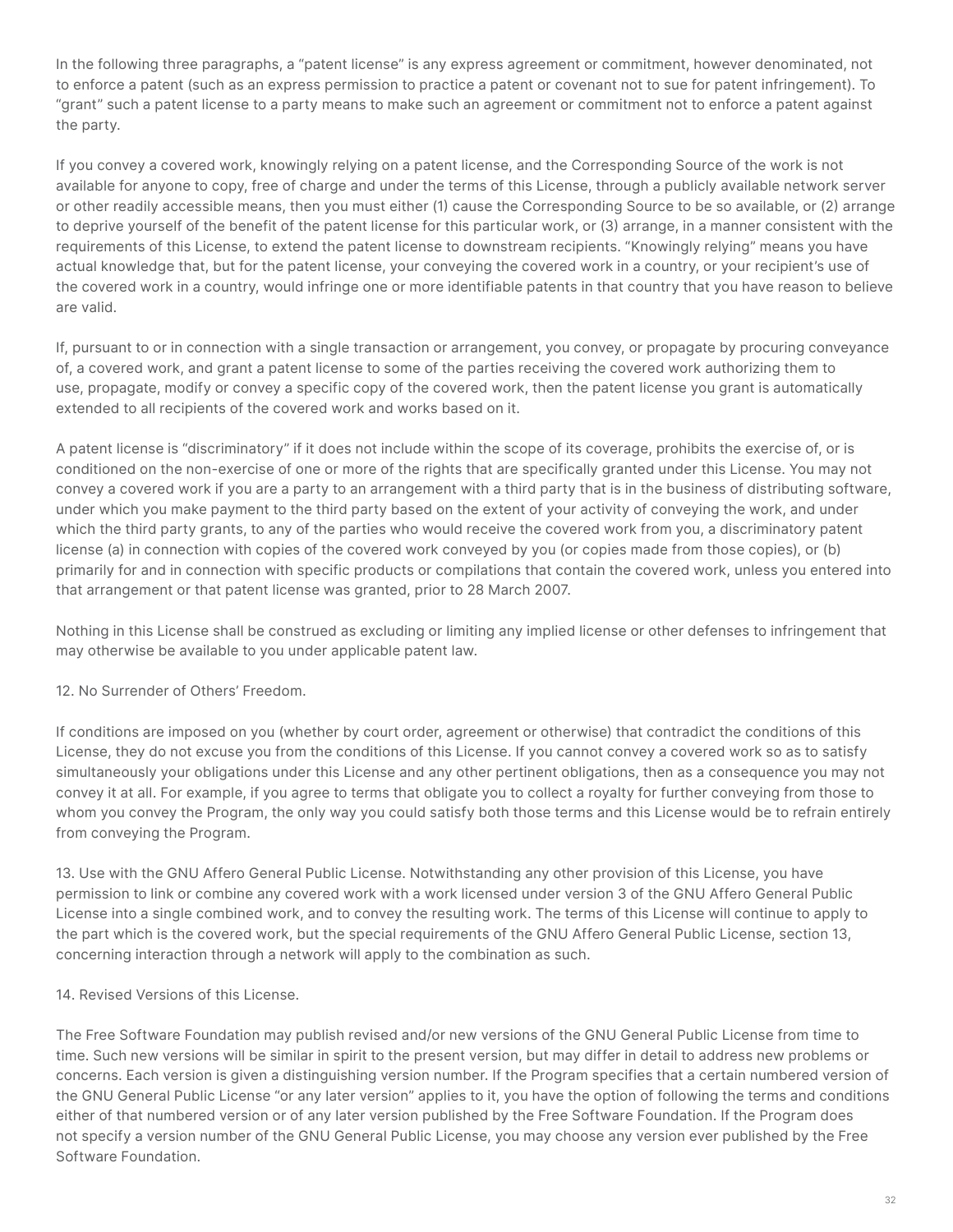If the Program specifies that a proxy can decide which future versions of the GNU General Public License can be used, that proxy's public statement of acceptance of a version permanently authorizes you to choose that version for the Program.

Later license versions may give you additional or different permissions. However, no additional obligations are imposed on any author or copyright holder as a result of your choosing to follow a later version.

15. Disclaimer of Warranty.

THERE IS NO WARRANTY FOR THE PROGRAM, TO THE EXTENT PERMITTED BY APPLICABLE LAW. EXCEPT WHEN OTHERWISE STATED IN WRITING THE COPYRIGHT HOLDERS AND/OR OTHER PARTIES PROVIDE THE PROGRAM "AS IS" WITHOUT WARRANTY OF ANY KIND, EITHER EXPRESSED OR IMPLIED, INCLUDING, BUT NOT LIMITED TO, THE IMPLIED WARRANTIES OF MERCHANTABILITY AND FITNESS FOR A PARTICULAR PURPOSE. THE ENTIRE RISK AS TO THE QUALITY AND PERFORMANCE OF THE PROGRAM IS WITH YOU. SHOULD THE PROGRAM PROVE DEFECTIVE, YOU ASSUME THE COST OF ALL NECESSARY SERVICING, REPAIR OR CORRECTION.

16. Limitation of Liability.

IN NO EVENT UNLESS REQUIRED BY APPLICABLE LAW OR AGREED TO IN WRITING WILL ANY COPYRIGHT HOLDER, OR ANY OTHER PARTY WHO MODIFIES AND/OR CONVEYS THE PROGRAM AS PERMITTED ABOVE, BE LIABLE TO YOU FOR DAMAGES, INCLUDING ANY GENERAL, SPECIAL, INCIDENTAL OR CONSEQUENTIAL DAMAGES ARISING OUT OF THE USE OR INABILITY TO USE THE PROGRAM (INCLUDING BUT NOT LIMITED TO LOSS OF DATA OR DATA BEING RENDERED INACCURATE OR LOSSES SUSTAINED BY YOU OR THIRD PARTIES OR A FAILURE OF THE PROGRAM TO OPERATE WITH ANY OTHER PROGRAMS), EVEN IF SUCH HOLDER OR OTHER PARTY HAS BEEN ADVISED OF THE POSSIBILITY OF SUCH DAMAGES.

17. Interpretation of Sections 15 and 16. If the disclaimer of warranty and limitation of liability provided above cannot be given local legal effect according to their terms, reviewing courts shall apply local law that most closely approximates an absolute waiver of all civil liability in connection with the Program, unless a warranty or assumption of liability accompanies a copy of the Program in return for a fee.

#### END OF TERMS AND CONDITIONS

How to Apply These Terms to Your New Programs

If you develop a new program, and you want it to be of the greatest possible use to the public, the best way to achieve this is to make it free software which everyone can redistribute and change under these terms.

To do so, attach the following notices to the program. It is safest to attach them to the start of each source file to most effectively state the exclusion of warranty; and each file should have at least the "copyright" line and a pointer to where the full notice is found.

<one line to give the program's name and a brief idea of what it does.>

Copyright (C) <year> <name of author>

This program is free software: you can redistribute it and/or modify it under the terms of the GNU General Public License as published by the Free Software Foundation, either version 3 of the License, or (at your option) any later version.

This program is distributed in the hope that it will be useful, but WITHOUT ANY WARRANTY; without even the implied warranty of MERCHANTABILITY or FITNESS FOR A PARTICULAR PURPOSE. See the GNU General Public License for more details.

You should have received a copy of the GNU General Public License along with this program. If not, see <http://www.gnu. org/licenses/>. Also add information on how to contact you by electronic and paper mail.